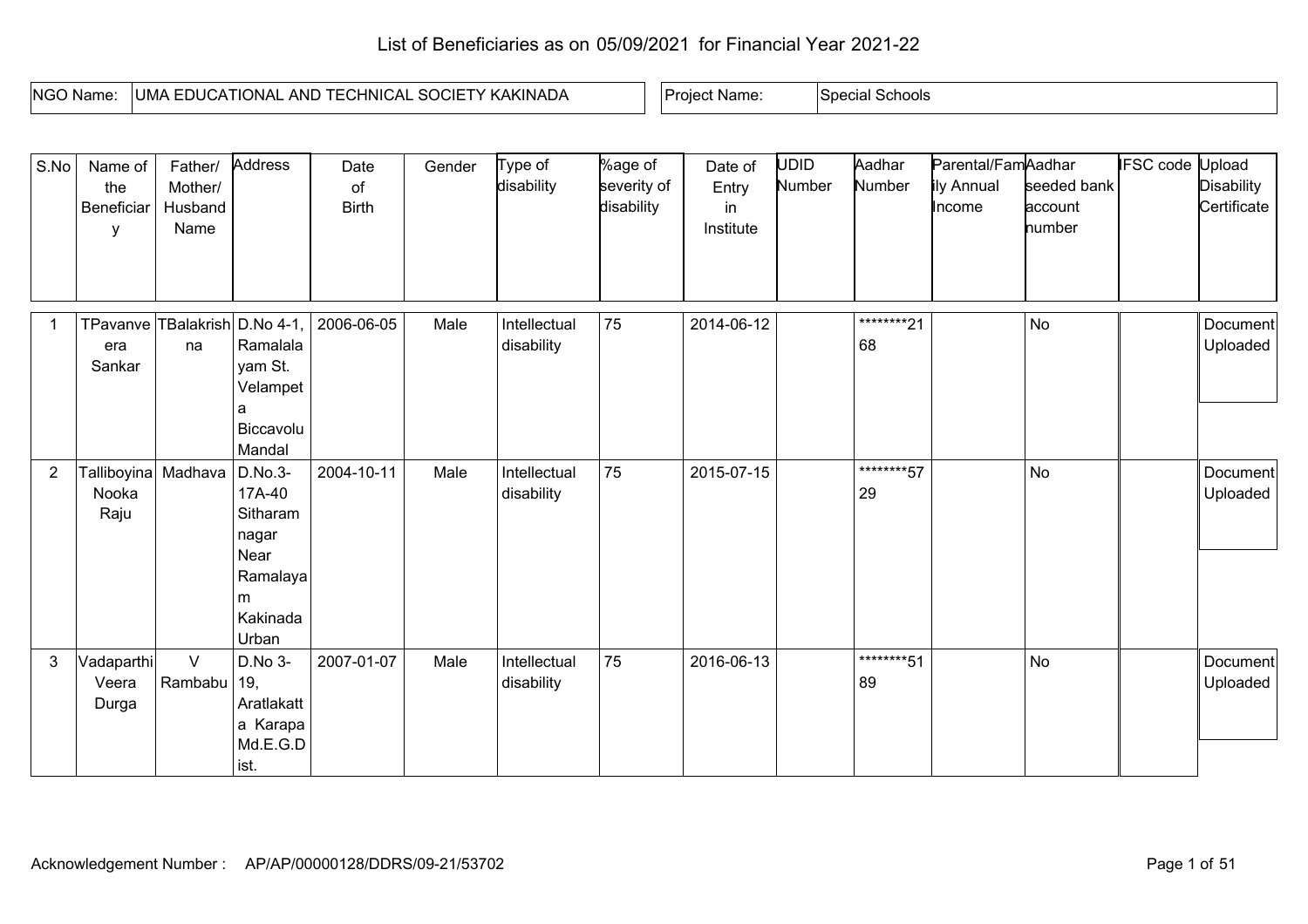| S.No<br>Name of<br>the<br>Beneficiar<br>y            | Father/<br>Mother/<br>Husband<br>Name | Address                                                                    | Date<br>of<br><b>Birth</b> | Gender | Type of<br>disability      | %age of<br>severity of<br>disability | Date of<br>Entry<br>in<br>Institute | <b>UDID</b><br>Number | Aadhar<br>Number  | Parental/FamAadhar<br>ily Annual<br>Income | seeded bank<br>account<br>number | <b>IFSC</b> code | Upload<br><b>Disability</b><br>Certificate |
|------------------------------------------------------|---------------------------------------|----------------------------------------------------------------------------|----------------------------|--------|----------------------------|--------------------------------------|-------------------------------------|-----------------------|-------------------|--------------------------------------------|----------------------------------|------------------|--------------------------------------------|
| Thota<br>$\overline{4}$<br>Venkata<br>Cheran         | Surya<br>Prakash                      | Shanthos<br>h Nagar<br>Vakalapu<br>di<br>Kakinada<br>Rural                 | D.No.5-76 2003-12-05       | Male   | Intellectual<br>disability | 50                                   | 2016-06-13                          |                       | *********05<br>59 |                                            | <b>No</b>                        |                  | Document<br>Uploaded                       |
| 5<br>Guthula<br>Sai<br>Laxman<br>Kumar               | Lakshman<br>a Rao                     | Near<br>Venkanna<br>Temple<br>Vegayam<br>mapet<br>Ramache<br>ndrapura<br>m | D.N0 3-98 2004-10-11       | Male   | Intellectual<br>disability | 75                                   | 2016-07-26                          |                       | ********29<br>10  |                                            | No                               |                  | Document<br>Uploaded                       |
| 6<br>Chappidi<br>Balavenka<br>ta<br>Subrahma<br>nyam | Lovaraju                              | D.No 3-5,<br>Reddypet<br>a,<br>Gerorgep<br>eta,<br>Thallarev<br>u-         | 2006-04-19                 | Male   | Intellectual<br>disability | 90                                   | 2017-06-15                          |                       | ********38<br>42  |                                            | <b>No</b>                        |                  | Document<br>Uploaded                       |
| $\overline{7}$<br>i Mahesh                           | Vasamsett Venkatara<br>$\circ$        | D.No 9-<br>227,<br>Sitharamp<br>uram<br>Tallarevu<br>Md.<br>E.G.Dist       | 2005-11-29                 | Male   | Intellectual<br>disability | 75                                   | 2017-06-15                          |                       | *********40<br>95 |                                            | No                               |                  | Document<br>Uploaded                       |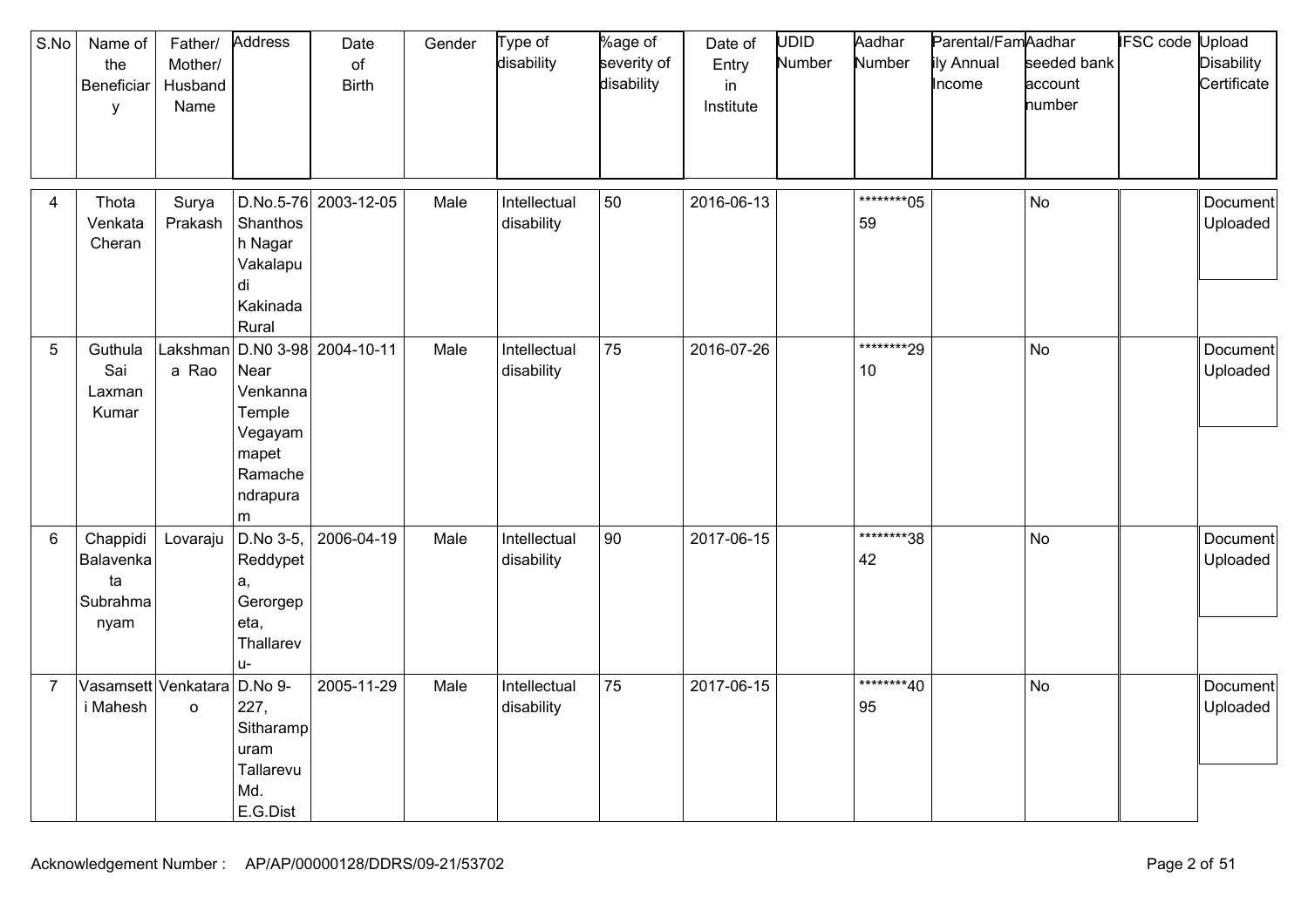| S.No | Name of<br>the<br>Beneficiar<br>y   | Father/<br>Mother/<br>Husband<br>Name | Address                                                                      | Date<br>$\circ$ f<br><b>Birth</b> | Gender | Type of<br>disability      | %age of<br>severity of<br>disability | Date of<br>Entry<br>in<br>Institute | UDID<br>Number | Aadhar<br>Number | Parental/FamAadhar<br>ily Annual<br>Income | seeded bank<br>account<br>number | <b>IFSC</b> code Upload | <b>Disability</b><br>Certificate |
|------|-------------------------------------|---------------------------------------|------------------------------------------------------------------------------|-----------------------------------|--------|----------------------------|--------------------------------------|-------------------------------------|----------------|------------------|--------------------------------------------|----------------------------------|-------------------------|----------------------------------|
| 8    | Rakhadi<br>Kameshra<br>$\mathsf{o}$ | Lakshman<br>arao                      | D.No 4-7,<br>Pedavala<br>sala,<br>P.Mallava<br>ram,<br>Thallarev<br>u-533464 | 2004-10-19                        | Male   | Intellectual<br>disability | 75                                   | 2017-06-15                          |                | ********40<br>95 |                                            | <b>No</b>                        |                         | Document<br>Uploaded             |
| 9    | Polavarap<br>u<br>Veerababu         | P<br>Bhaskara<br>Rao                  | D.No 2-<br>111/1<br>Kapavara<br>m<br>Samarlak<br>ota Md.<br>E.G.Dist.        | 2003-04-04                        | Male   | Intellectual<br>disability | 75                                   | 2017-07-05                          |                |                  |                                            | <b>No</b>                        |                         | Document<br>Uploaded             |
| 10   | Balu                                | Umareddy                              | D.NO. 4-<br>54<br>Teachers<br>Colony<br>Rayudupa<br>lem<br>Kakinada<br>Rural | 2003-05-08                        | Male   | Intellectual<br>disability | 90                                   | 2017-07-28                          |                |                  |                                            | <b>No</b>                        |                         | Document<br>Uploaded             |
| 11   | Sai Kiran<br>Aradhadi               | Lakshmin<br>agayana                   | D.No 8-<br>86,<br>Kesavapu<br>ram,<br>Rathsavar<br>Thallarev<br>$U -$        | 2003-04-01                        | Male   | Intellectual<br>disability | 90                                   | 2017-07-29                          |                | ********57<br>84 |                                            | <b>No</b>                        |                         | Document<br>Uploaded             |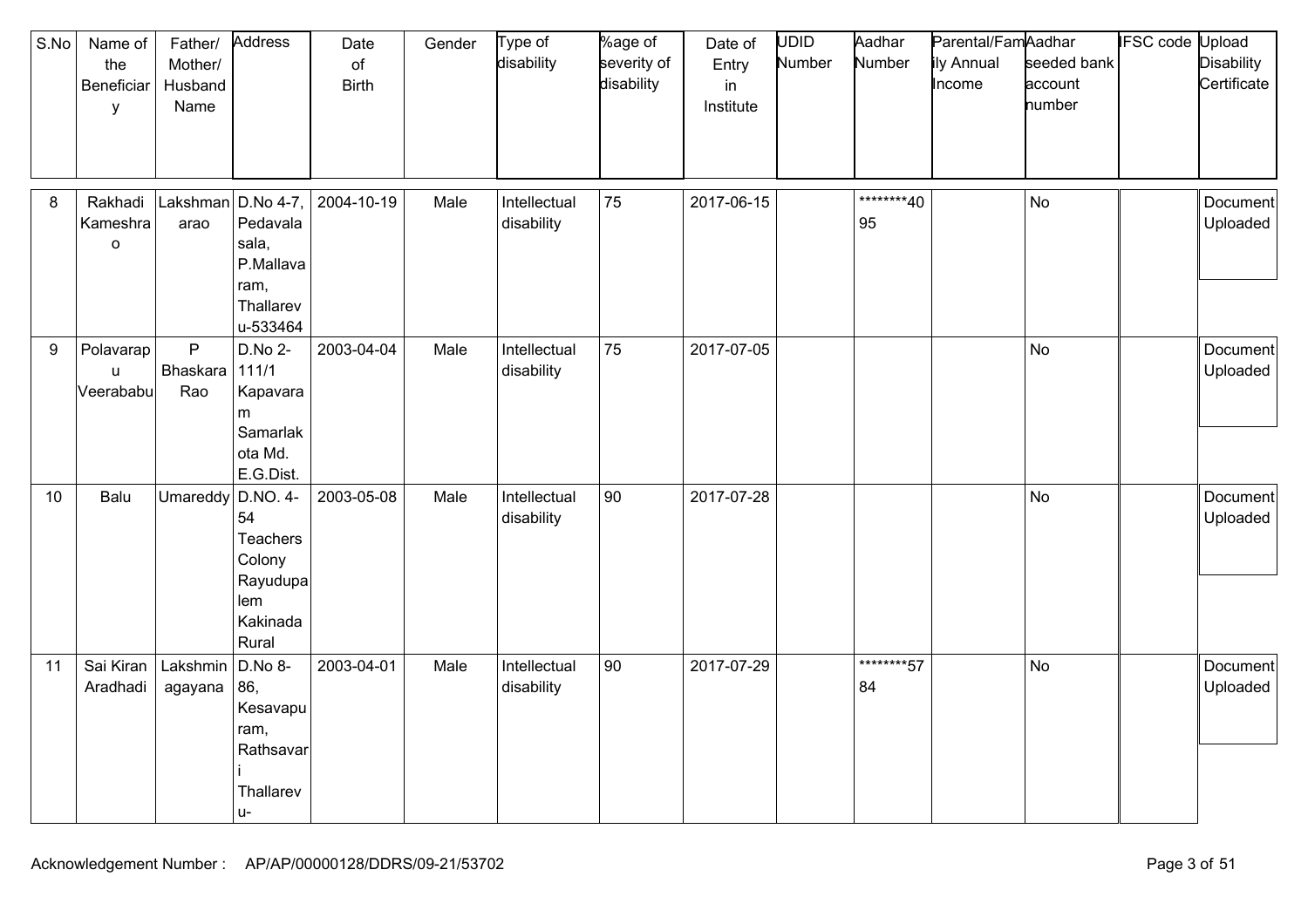| S.No | Name of<br>the<br>Beneficiar<br>у | Father/<br>Mother/<br>Husband<br>Name | Address                                                                                                | Date<br>of<br><b>Birth</b> | Gender | Type of<br>disability      | %age of<br>severity of<br>disability | Date of<br>Entry<br>in<br>Institute | <b>UDID</b><br>Number | Aadhar<br>Number  | Parental/FamAadhar<br>ily Annual<br>Income | seeded bank<br>account<br>number | <b>IFSC code Upload</b> | <b>Disability</b><br>Certificate |
|------|-----------------------------------|---------------------------------------|--------------------------------------------------------------------------------------------------------|----------------------------|--------|----------------------------|--------------------------------------|-------------------------------------|-----------------------|-------------------|--------------------------------------------|----------------------------------|-------------------------|----------------------------------|
| 12   | Venkatesw Padmana<br>arlu Reddy   | bham                                  | D.No 3-<br>87,<br>Georgepe<br>ta,<br>Thallarev<br>u-533464                                             | 2009-10-09                 | Male   | Intellectual<br>disability | 90                                   | 2017-07-29                          |                       | ********93<br>25  |                                            | <b>No</b>                        |                         | Document<br>Uploaded             |
| 13   | Enukurthi<br>Krishna              | Srinu                                 | D.No48-<br>$21 - 19/14$ ,<br>Goleelape<br>ta,<br>Jegannad<br>hapuram<br>Kakinada<br>Urban<br>E.G.Dist. | 2008-09-10                 | Male   | Intellectual<br>disability | 40                                   | 2018-06-04                          |                       | *********14<br>45 |                                            | <b>No</b>                        |                         | Document<br>Uploaded             |
| 14   | Chinthalap<br>udi<br>Samyelu      | Ammaji                                | Kolanka<br>Pithapura<br>m Mandal<br>East<br>Godavari<br>Dist.                                          | D.No.1-84 2003-05-22       | Male   | Intellectual<br>disability | 90                                   | 2018-06-16                          |                       | ********48<br>72  |                                            | <b>No</b>                        |                         | Document<br>Uploaded             |
| 15   | Kasireddy Hanumant<br>Srinivasu   | ha Rao                                | D.No. 4-<br>$6 - 91/1$<br>Kolavar<br><b>Street</b><br>Samalkot<br>a urban                              | 2003-06-03                 | Male   | Intellectual<br>disability | 40                                   | 2018-06-19                          |                       |                   |                                            | <b>No</b>                        |                         | Document<br>Uploaded             |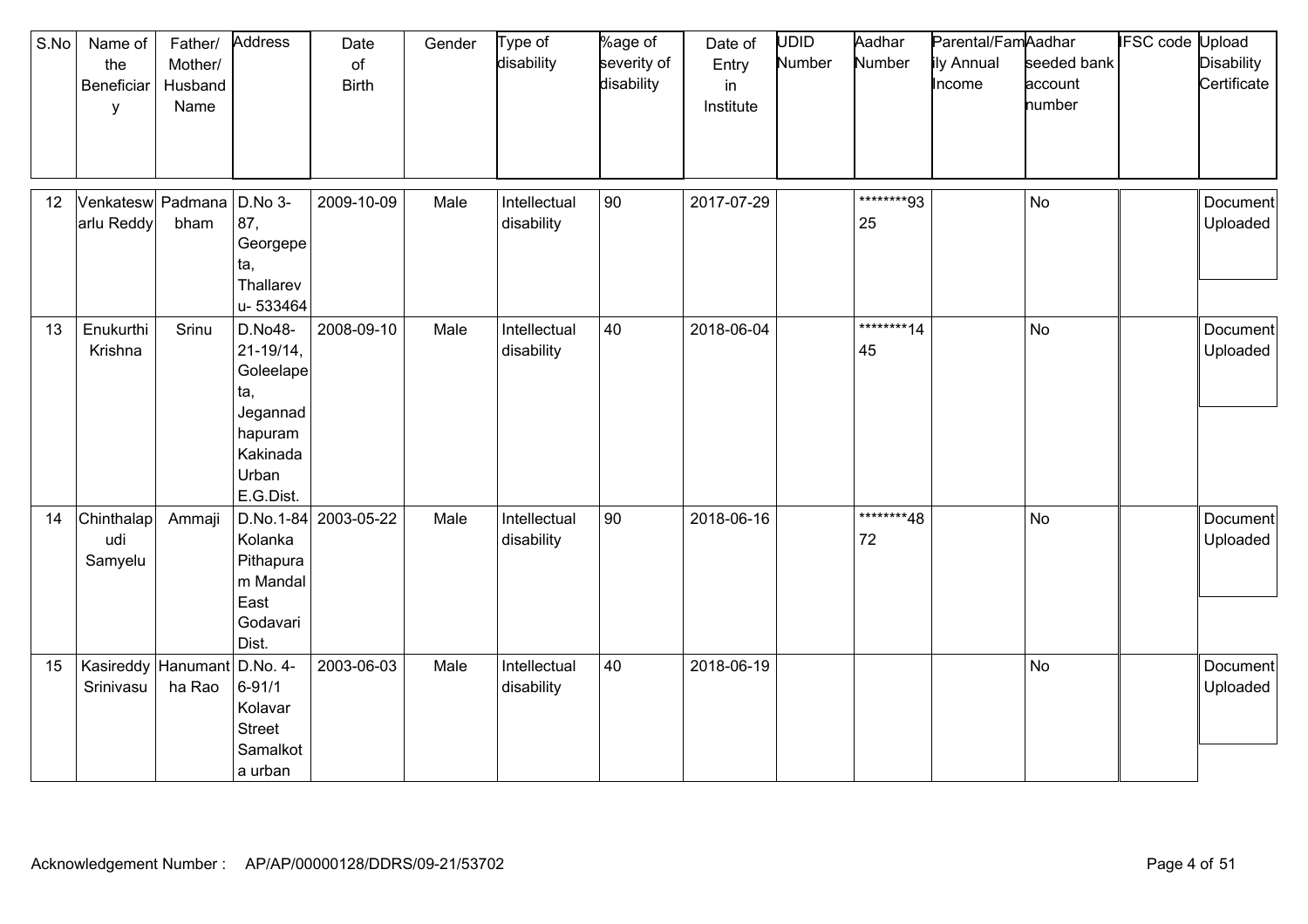| S.No | Name of<br>the<br>Beneficiar<br>y     | Father/<br>Mother/<br>Husband<br>Name | Address                                                                | Date<br>of<br><b>Birth</b>                   | Gender | Type of<br>disability      | %age of<br>severity of<br>disability | Date of<br>Entry<br>in<br>Institute | UDID<br>Number | Aadhar<br>Number  | Parental/FamAadhar<br>ily Annual<br>Income | seeded bank<br>account<br>number | IFSC code Upload | <b>Disability</b><br>Certificate |
|------|---------------------------------------|---------------------------------------|------------------------------------------------------------------------|----------------------------------------------|--------|----------------------------|--------------------------------------|-------------------------------------|----------------|-------------------|--------------------------------------------|----------------------------------|------------------|----------------------------------|
| 16   | Attili<br>Pavan Sri<br>Venkata<br>Sai | Srinivasar<br>ao                      | D.No 9-<br>129/4,<br>Sitarampu<br>ram,<br>Tallarevu<br>Md.             | 2003-09-08                                   | Male   | Intellectual<br>disability | 50                                   | 2018-06-25                          |                | ********37<br>28  |                                            | <b>No</b>                        |                  | Document<br>Uploaded             |
| 17   | Pemmadi<br>Surendra                   | Rambabu                               | D.No 2-<br>296,<br>Byravapal<br>em,<br>I.Polavara<br>m Md.<br>E.G.Dist | 2003-02-12                                   | Male   | Intellectual<br>disability | 75                                   | 2018-06-25                          |                | *********18<br>74 |                                            | <b>No</b>                        |                  | Document<br>Uploaded             |
| 18   | Vudumula<br>Hemanth                   | Satyanara<br>yana                     | D.No. 11-<br>98/1<br>Anmgara<br>Kapileswa<br>ra Puram<br>E.G.Dt.       | 2003-03-05                                   | Male   | Intellectual<br>disability | 100                                  | 2018-06-30                          |                | ********58<br>66  |                                            | No                               |                  | Document<br>Uploaded             |
| 19   | Attili<br>Venkat                      | Prasad                                | D.No. 2-<br>130<br>Pathatung<br>apadu<br>Rajamend<br>ravaram           | 2007-09-28                                   | Male   | Intellectual<br>disability | 100                                  | 2018-06-30                          |                | ********32<br>19  |                                            | No                               |                  | Document<br>Uploaded             |
| 20   | Abdhul<br>Rasid                       |                                       | $10-13,$<br>Municipal<br>colony,<br>Rahajman<br>dry, East              | Mohamad   Shakhadri   D.No. 23-   2011-05-29 | Male   | Intellectual<br>disability | 90                                   | 2019-06-14                          |                | ********99<br>64  |                                            | No                               |                  | Document<br>Uploaded             |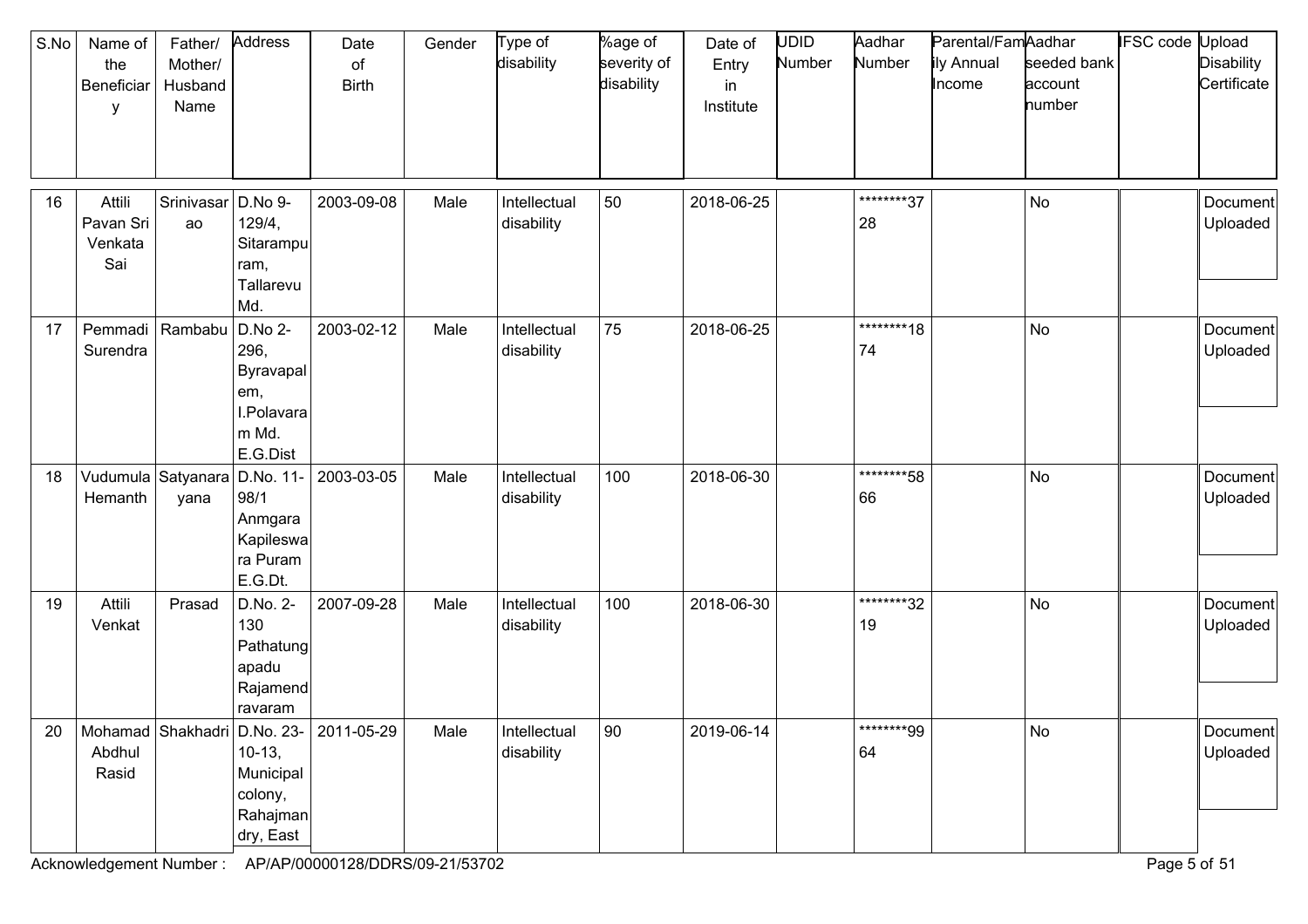| S.No | Name of<br>the<br>Beneficiar<br>y           | Father/<br>Mother/<br>Husband<br>Name | Address                                                             | Date<br>of<br><b>Birth</b>                | Gender | Type of<br>disability           | %age of<br>severity of<br>disability | Date of<br>Entry<br>in<br>Institute | <b>UDID</b><br>Number | Aadhar<br>Number | Parental/FamAadhar<br>ily Annual<br>Income | seeded bank<br>account<br>number | <b>IFSC</b> code | Jpload<br><b>Disability</b><br>Certificate |
|------|---------------------------------------------|---------------------------------------|---------------------------------------------------------------------|-------------------------------------------|--------|---------------------------------|--------------------------------------|-------------------------------------|-----------------------|------------------|--------------------------------------------|----------------------------------|------------------|--------------------------------------------|
|      |                                             |                                       | Godavari<br>Dt.                                                     |                                           |        |                                 |                                      |                                     |                       |                  |                                            |                                  |                  |                                            |
| 21   | Teja<br>Govinda<br>Raju                     | yana                                  | Moolapet<br>a<br>U.Kothap<br>alli Md.<br>E.G.Dist                   | Gandepalli Satyanara D.No.6-55 2004-12-22 | Male   | Intellectual<br>disability      | 40                                   | 2019-06-14                          |                       | ********87<br>25 |                                            | No                               |                  | Document<br>Uploaded                       |
| 22   | Chekuri<br>Vamsi<br>Raju                    | Venkata<br>Subba<br>Raju              | D.No. 2-<br>97/1<br>Patimeed<br>a<br>Nakkapall<br>Visakhap<br>atnam | 2003-08-05                                | Male   | Multiple<br><b>Disabilities</b> | 97                                   | 2019-06-14                          |                       | ********31<br>05 |                                            | No                               |                  | Document<br>Uploaded                       |
| 23   | Meda<br>Satya<br>Lakshmi<br>Durga<br>Prasad | Ramakrish<br>na Raju                  | D.NO. 2-<br>$9 - 015,$<br>Thotavari<br>Street,<br>Yanam             | 2007-08-01                                | Male   | Multiple<br><b>Disabilities</b> | 90                                   | 2019-06-14                          |                       | ********70<br>15 |                                            | No                               |                  | Document<br>Uploaded                       |
| 24   | Chinthakul<br>a Rama<br>Naga<br>Charan      | Chinna<br>Apparao                     | D.No 4-<br>126,<br>Sunkarap<br>alem<br>Tallarevu<br>Md.<br>E.G.Dist | 2007-12-05                                | Male   | Intellectual<br>disability      | 70                                   | 2019-06-14                          |                       | ********72<br>84 |                                            | <b>No</b>                        |                  | Document<br>Uploaded                       |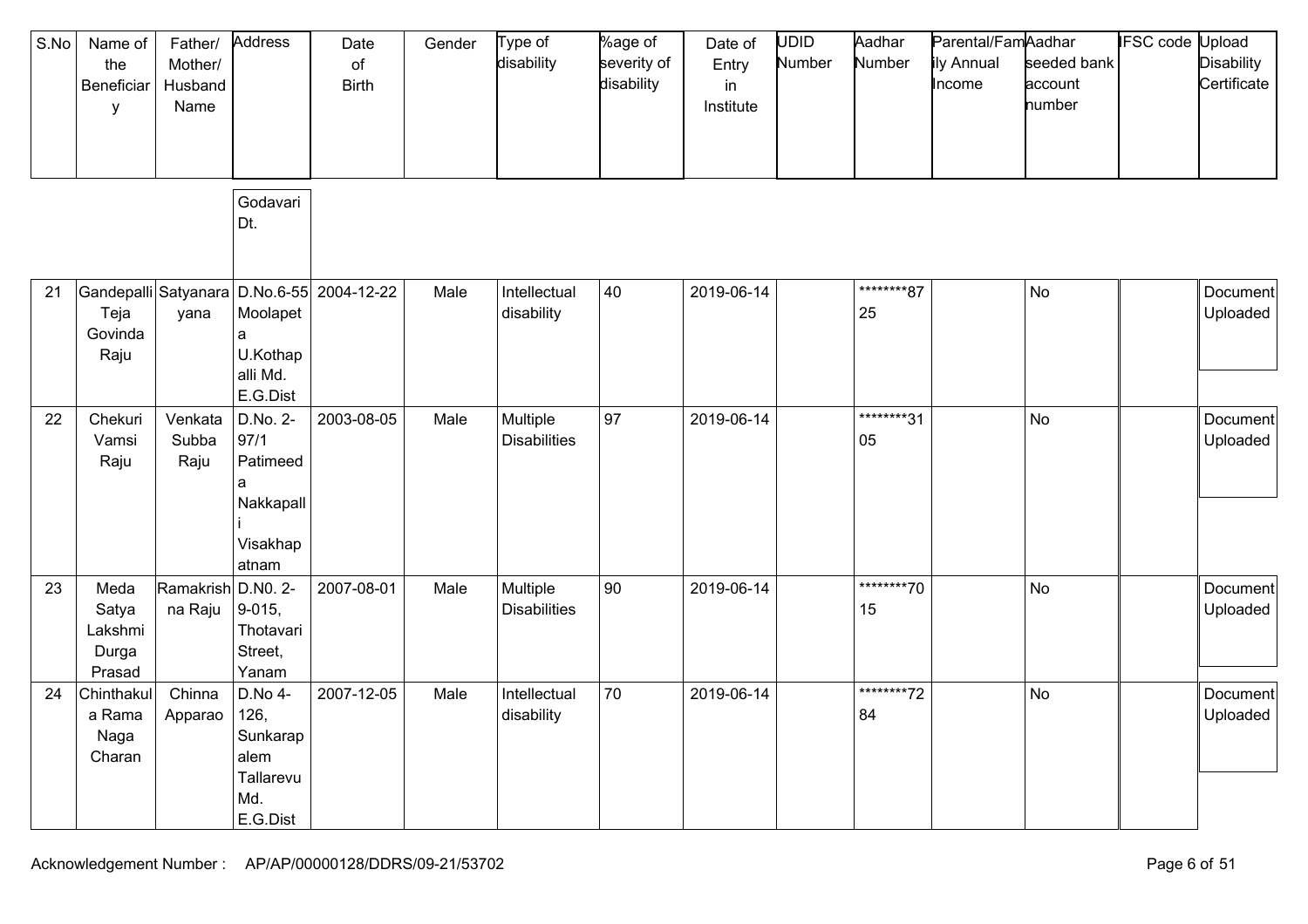| S.No | Name of<br>the<br>Beneficiar<br>у         | Father/<br>Mother/<br>Husband<br>Name | Address                                                                           | Date<br>of<br><b>Birth</b> | Gender | Type of<br>disability           | %age of<br>severity of<br>disability | Date of<br>Entry<br>in<br>Institute | UDID<br>Number | Aadhar<br>Number | Parental/FamAadhar<br>ily Annual<br>Income | seeded bank<br>account<br>number | IFSC code | Upload<br><b>Disability</b><br>Certificate |
|------|-------------------------------------------|---------------------------------------|-----------------------------------------------------------------------------------|----------------------------|--------|---------------------------------|--------------------------------------|-------------------------------------|----------------|------------------|--------------------------------------------|----------------------------------|-----------|--------------------------------------------|
| 25   | Pati Sai<br>Shanthosh<br>Krishna<br>Kumar | Satya<br>Prasad                       | D.No4-57<br>Vuyorivari<br>meraka,<br>Sakhineti<br>palli<br>E.G.Dist               | 2004-06-07                 | Male   | Multiple<br><b>Disabilities</b> | 58                                   | 2019-06-14                          |                | ********18<br>03 |                                            | <b>No</b>                        |           | Document<br>Uploaded                       |
| 26   | Mosa Raj<br>Kumar                         | M<br>Nookaraj                         | Vadamus<br>alayya<br>Peta,<br>Thondang<br>i Md.<br>E.G.Dist.                      | D.No.6-20 2012-06-20       | Male   | Intellectual<br>disability      | 50                                   | 2020-06-14                          |                | ********80<br>14 |                                            | <b>No</b>                        |           | Document<br>Uploaded                       |
| 27   | Palika<br>Vasu                            | P<br>Srinivasu                        | Sitarampu<br>ram,<br>Tallarevu<br>Md.<br>E.G.Dist.                                | D.No.9-57 2012-05-24       | Male   | Intellectual<br>disability      | 50                                   | 2020-06-16                          |                | ********06<br>65 |                                            | <b>No</b>                        |           | Document<br>Uploaded                       |
| 28   | Pemmadi<br>Dhanush                        | P Nataraj                             | D.No.8-<br>126<br>Gollavedh<br>Sitarampu<br>ram,<br>Tallarevu<br>Md.<br>E.G.Dist. | 2012-03-11                 | Male   | Intellectual<br>disability      | 75                                   | 2020-06-16                          |                | ********79<br>56 |                                            | <b>No</b>                        |           | Document<br>Uploaded                       |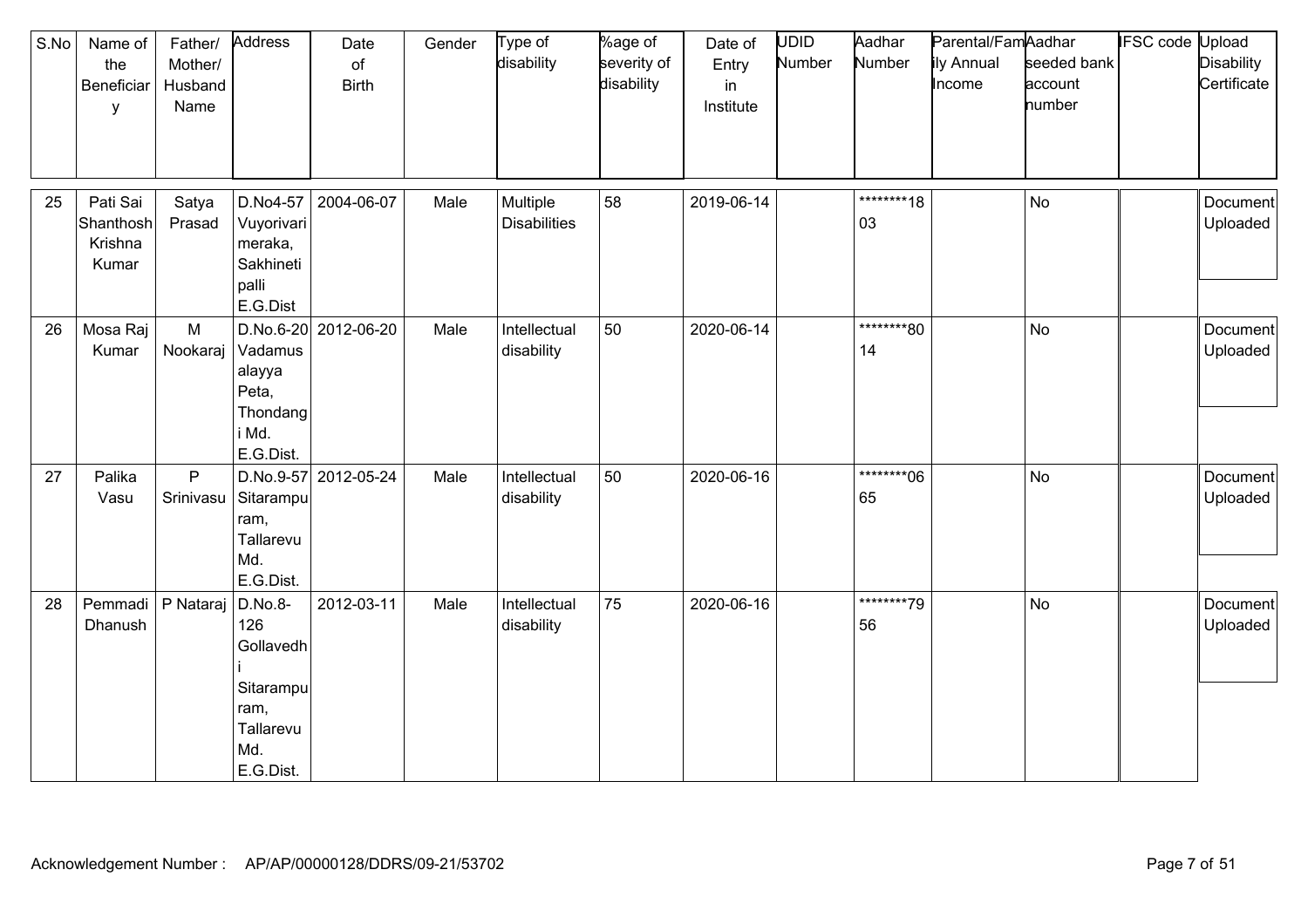| S.No | Name of<br>the<br>Beneficiar<br>y | Father/<br>Mother/<br>Husband<br>Name | Address                                                                              | Date<br>of<br><b>Birth</b> | Gender | Type of<br>disability      | %age of<br>severity of<br>disability | Date of<br>Entry<br>in<br>Institute | <b>UDID</b><br>Number | Aadhar<br>Number  | Parental/FamAadhar<br>ily Annual<br>Income | seeded bank<br>account<br>number | <b>IFSC code Upload</b> | <b>Disability</b><br>Certificate |
|------|-----------------------------------|---------------------------------------|--------------------------------------------------------------------------------------|----------------------------|--------|----------------------------|--------------------------------------|-------------------------------------|-----------------------|-------------------|--------------------------------------------|----------------------------------|-------------------------|----------------------------------|
| 29   | Jekkapu<br>Baharoop<br>Sanath     | J Srinivas                            | D.NO. 10-<br>$6 - 01$ ,<br>Kanakala<br>peta,<br>Yanam                                | 2012-06-06                 | Male   | Intellectual<br>disability | 75                                   | 2020-06-18                          |                       |                   |                                            | No                               |                         | Document<br>Uploaded             |
| 30   | Kamadi<br>Apparao                 | Akkamma                               | D.No 5-8-<br>083<br>Giruyamp<br>eta,<br>Yanam                                        | 2003-07-22                 | Male   | Intellectual<br>disability | 70                                   | 2020-06-20                          |                       | ********80<br>69  |                                            | No                               |                         | Document<br>Uploaded             |
| 31   | Gandha<br>Ramana                  | Nalla babu                            | D.No.2-<br>260<br>Suryarao<br>n Peta<br>Kakinada<br>Rural<br>E.G.Dist.               | 2008-03-01                 | Male   | Intellectual<br>disability | 75                                   | 2020-06-20                          |                       | ********67<br>42  |                                            | <b>No</b>                        |                         | Document<br>Uploaded             |
| 32   | Kosuri<br>Uday<br>Surya           | Srinivasar<br>ao                      | D.No.17-<br>10-224<br>Sundara<br>colony<br>Sanjeev<br>Nagar<br>Kakinada<br>E.G.Dist. | 2003-12-07                 | Male   | Intellectual<br>disability | 75                                   | 2020-06-22                          |                       | *********23<br>27 |                                            | No                               |                         | Document<br>Uploaded             |
| 33   | Ganta<br>Raju                     | G<br>Apparao                          | 127<br>Suryarao<br>n Peta<br>Kakinada<br>Rural E.                                    | D.No.2- 2003-01-01         | Male   | Intellectual<br>disability | 93                                   | 2020-06-22                          |                       | ********61<br>44  |                                            | No                               |                         | Document<br>Uploaded             |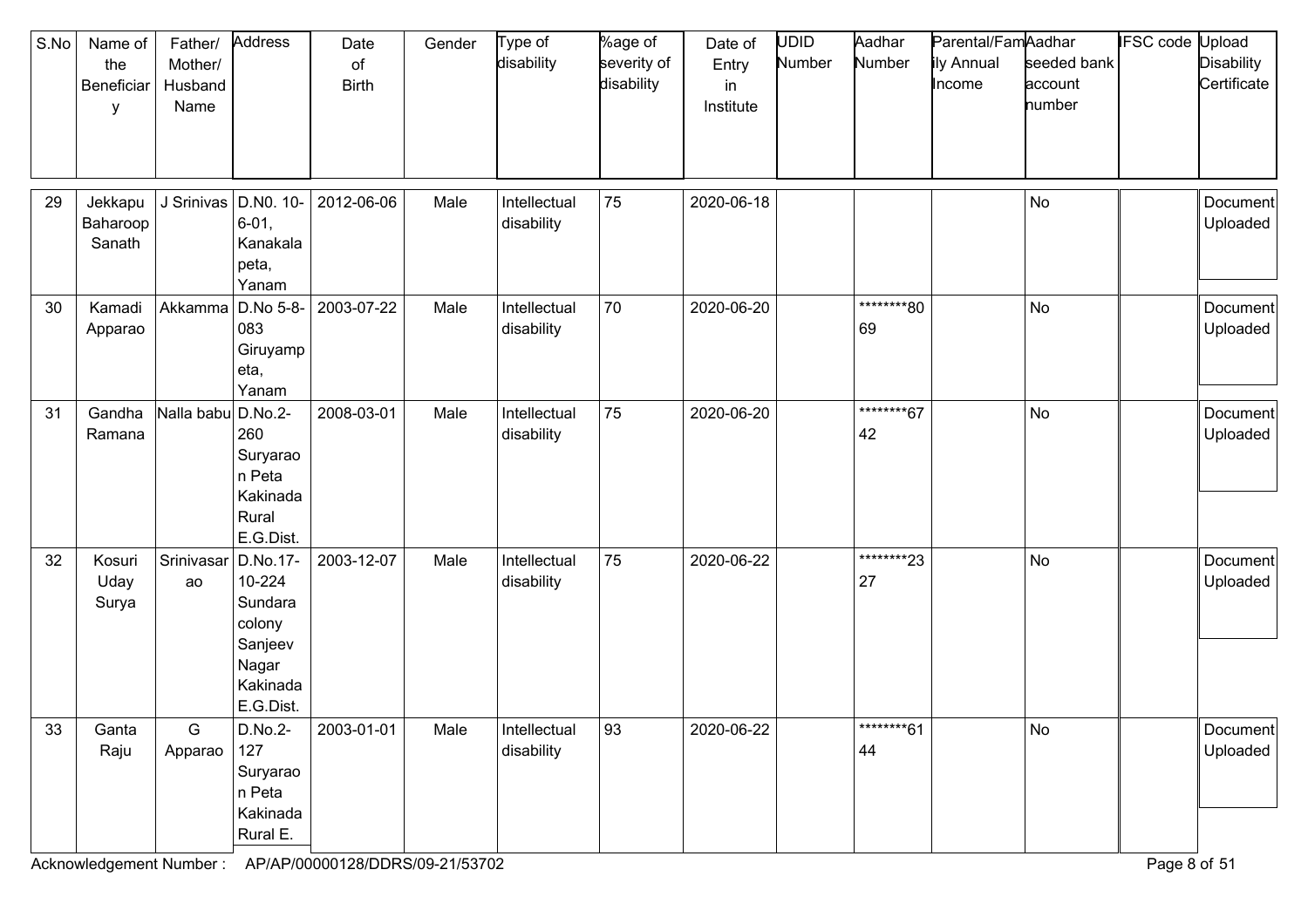| S.No | Name of<br>the<br>Beneficiar<br>у            | Father/<br>Mother/<br>Husband<br>Name | Address                                                                                                | Date<br>of<br><b>Birth</b> | Gender | Type of<br>disability      | %age of<br>severity of<br>disability | Date of<br>Entry<br>in<br>Institute | UDID<br>Number | Aadhar<br>Number  | Parental/FamAadhar<br>ily Annual<br>Income | seeded bank<br>account<br>number | <b>IFSC code Upload</b> | <b>Disability</b><br>Certificate |
|------|----------------------------------------------|---------------------------------------|--------------------------------------------------------------------------------------------------------|----------------------------|--------|----------------------------|--------------------------------------|-------------------------------------|----------------|-------------------|--------------------------------------------|----------------------------------|-------------------------|----------------------------------|
|      |                                              |                                       | G.Dist.                                                                                                |                            |        |                            |                                      |                                     |                |                   |                                            |                                  |                         |                                  |
| 34   | Vattara<br>Naga<br>Satya Sai<br>Manikanta    | Venkata<br>Satyanara 69/A<br>yana     | D.No.2-<br>Lankevari<br>St.<br>Timmapur<br>am<br>Kakinada<br>Rural<br>E.G.Dist.                        | 2010-03-06                 | Male   | Intellectual<br>disability | 75                                   | 2020-06-22                          |                | ********68<br>45  |                                            | <b>No</b>                        |                         | Document<br>Uploaded             |
| 35   | Ketha<br>Haswith<br>Sri Kiran<br>Balaj       | K Ramesh                              | D.No.16-<br>$40 - 13$<br>Sabhamu<br>rthy<br>Nagar,<br>Diary<br>form<br>centre<br>Kakinada<br>E.G.Dist. | 2013-10-28                 | Male   | Intellectual<br>disability | 75                                   | 2020-06-24                          |                | ********84<br>21  |                                            | <b>No</b>                        |                         | Document<br>Uploaded             |
| 36   | Gelli<br>Shesha<br>krishna<br>Pavan<br>Kumar | Venkata<br>Subrahma<br>nyam           | D.No.3-<br>16/1/A<br>Godarigu<br>nta<br>Kakinada<br>Rural<br>E.G.Dist.                                 | 2005-03-31                 | Male   | Intellectual<br>disability | 75                                   | 2020-06-30                          |                | *********30<br>98 |                                            | No                               |                         | Document<br>Uploaded             |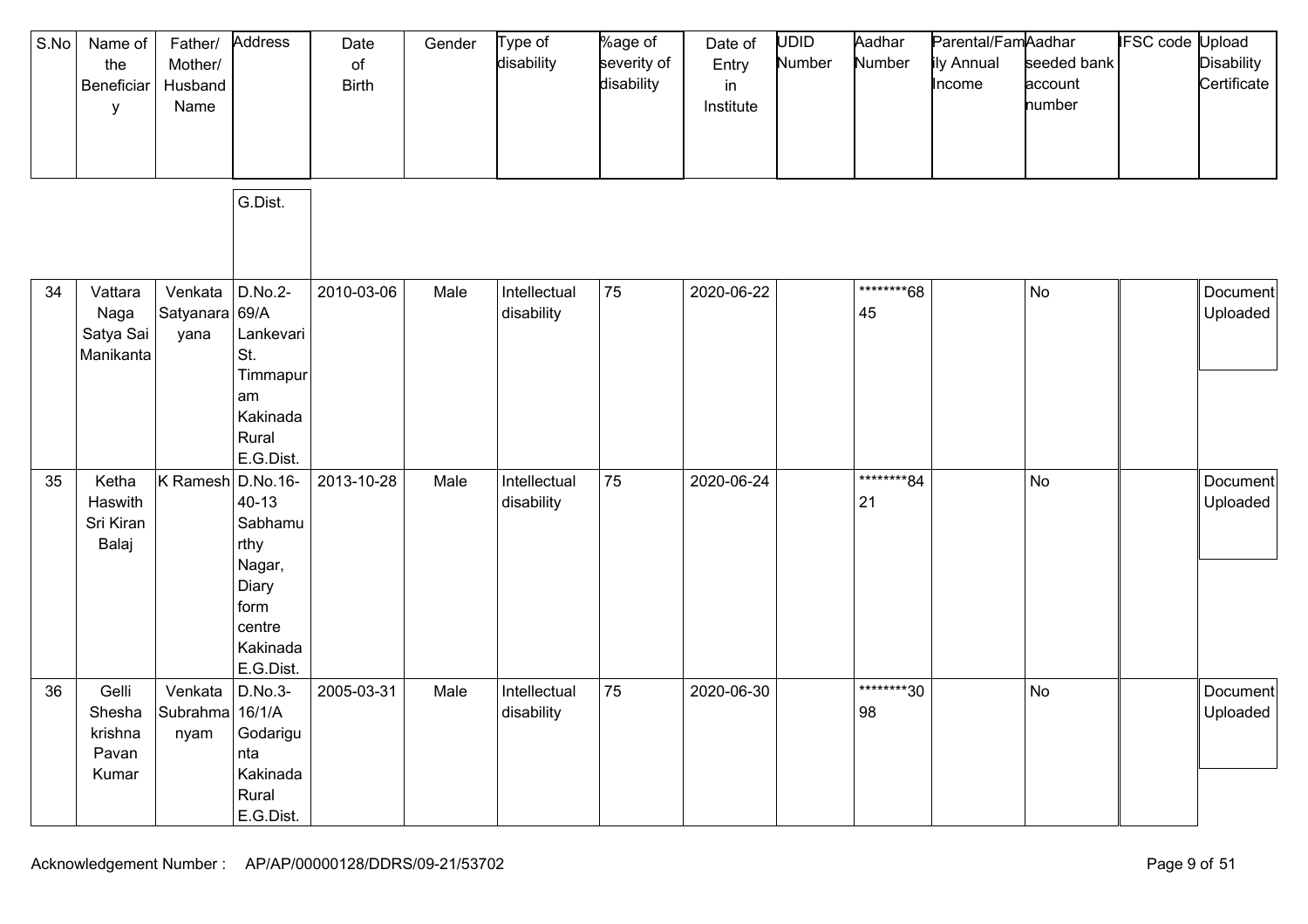| S.No | Name of<br>the<br>Beneficiar<br>у | Father/<br>Mother/<br>Husband<br>Name | Address                                                                                            | Date<br>$\circ$ f<br><b>Birth</b> | Gender | Type of<br>disability           | %age of<br>severity of<br>disability | Date of<br>Entry<br>in<br>Institute | <b>UDID</b><br>Number | Aadhar<br>Number | Parental/FamAadhar<br>ily Annual<br>Income | seeded bank<br>account<br>number | <b>IFSC code Upload</b> | Disability<br>Certificate |
|------|-----------------------------------|---------------------------------------|----------------------------------------------------------------------------------------------------|-----------------------------------|--------|---------------------------------|--------------------------------------|-------------------------------------|-----------------------|------------------|--------------------------------------------|----------------------------------|-------------------------|---------------------------|
| 37   | Panthadi<br>Bhavani<br>Prasad     | Sathi<br>Babu                         | No.47-7-<br>40<br>Pemmadi<br>vari St.<br>Yetimoga<br>Jegannad<br>hapuram,<br>Kakinada<br>E.G.Dist. | 2012-01-18                        | Male   | Intellectual<br>disability      | 75                                   | 2020-06-30                          |                       | ********09<br>31 |                                            | No                               |                         | Document<br>Uploaded      |
| 38   | Kakinada<br>Kushan<br>Balaji      | Lakshman   D.No.3-<br>a Rao           | 11, Indira<br>Colony,<br>Penumart<br>hı<br>Kakinada<br>$(R)$ Md.<br>E.G.Dist                       | 2018-08-08                        | Male   | Intellectual<br>disability      | 75                                   | 2020-06-30                          |                       | ********19<br>49 |                                            | No                               |                         | Document<br>Uploaded      |
| 39   | Pappula<br>Jagadish<br>Manikanta  | Suresh                                | D.No.1-<br>26,<br>Chinthala<br>gudem<br>Lakshmi<br>Puram<br>Yetapaka<br>Md.<br>E.G.Dist            | 2004-12-22                        | Male   | Multiple<br><b>Disabilities</b> | 100                                  | 2020-07-01                          |                       | ********46<br>79 |                                            | No                               |                         | Document<br>Uploaded      |
| 40   | Mutyala<br>Ravi                   | Gangaraju Kattamur                    | u Village<br>Peddapur<br>am<br>Mandal E.                                                           | 2009-05-12                        | Male   | Intellectual<br>disability      | 100                                  | 2021-07-02                          |                       | ********79<br>22 |                                            | No                               |                         | Document<br>Uploaded      |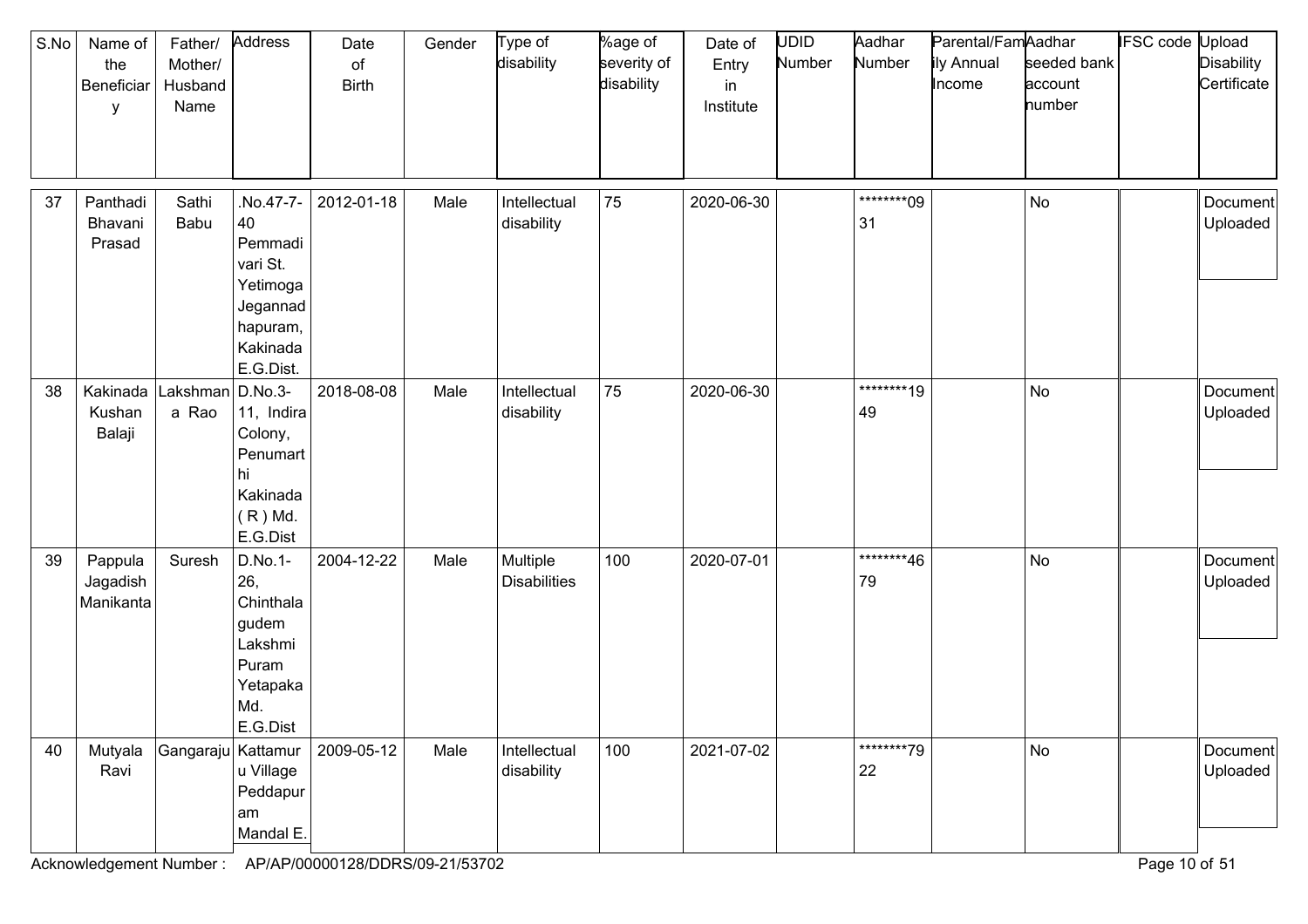| S.No | Name of<br>the<br>Beneficiar<br>y    | Father/<br>Mother/<br>Husband<br>Name | Address                                                                                    | Date<br>$\circ$ f<br><b>Birth</b> | Gender | Type of<br>disability      | %age of<br>severity of<br>disability | Date of<br>Entry<br>in<br>Institute | <b>UDID</b><br>Number | Aadhar<br>Number  | Parental/FamAadhar<br>ily Annual<br>Income | seeded bank<br>account<br>number | <b>IFSC code Upload</b> | <b>Disability</b><br>Certificate |
|------|--------------------------------------|---------------------------------------|--------------------------------------------------------------------------------------------|-----------------------------------|--------|----------------------------|--------------------------------------|-------------------------------------|-----------------------|-------------------|--------------------------------------------|----------------------------------|-------------------------|----------------------------------|
|      |                                      |                                       | G.Dt.<br>D.No. 5-<br>148<br>Katravula<br>palli<br>Jaggamp<br>eta Md.                       |                                   |        |                            |                                      |                                     |                       |                   |                                            |                                  |                         |                                  |
| 41   | Kesarapu<br>Dhanush                  | Chinna<br>Babu                        | D.No. 5-<br>148<br>Katravula<br>palli<br>Jaggamp<br>eta Md.<br>E.G.Dist                    | 2016-04-07                        | Male   | Intellectual<br>disability | 100                                  | 2021-07-05                          |                       | ********67<br>53  |                                            | No                               |                         | Document<br>Uploaded             |
| 42   | Chitturi<br>Bhanu<br>Prakash         | Srinuvasu                             | D.No. 5-<br>17<br>Narsipudi<br>Village<br>Alamuru<br>Md.<br>E.G.Dist                       | 2009-04-12                        | Male   | Intellectual<br>disability | 50                                   | 2021-07-07                          |                       | *********05<br>89 |                                            | No                               |                         | Document<br>Uploaded             |
| 43   | Guthula<br>Mani<br>Suryua<br>Prakash | Venkata<br>Ramana<br>Rao              | D.No.7-2-<br>29, Gubba<br>lavaari<br><b>Street</b><br>Ramacha<br>ndrapura<br>m<br>E.G.Dist | 2007-08-14                        | Male   | Intellectual<br>disability | 75                                   | 2021-07-08                          |                       | ********11<br>48  |                                            | No                               |                         | Document<br>Uploaded             |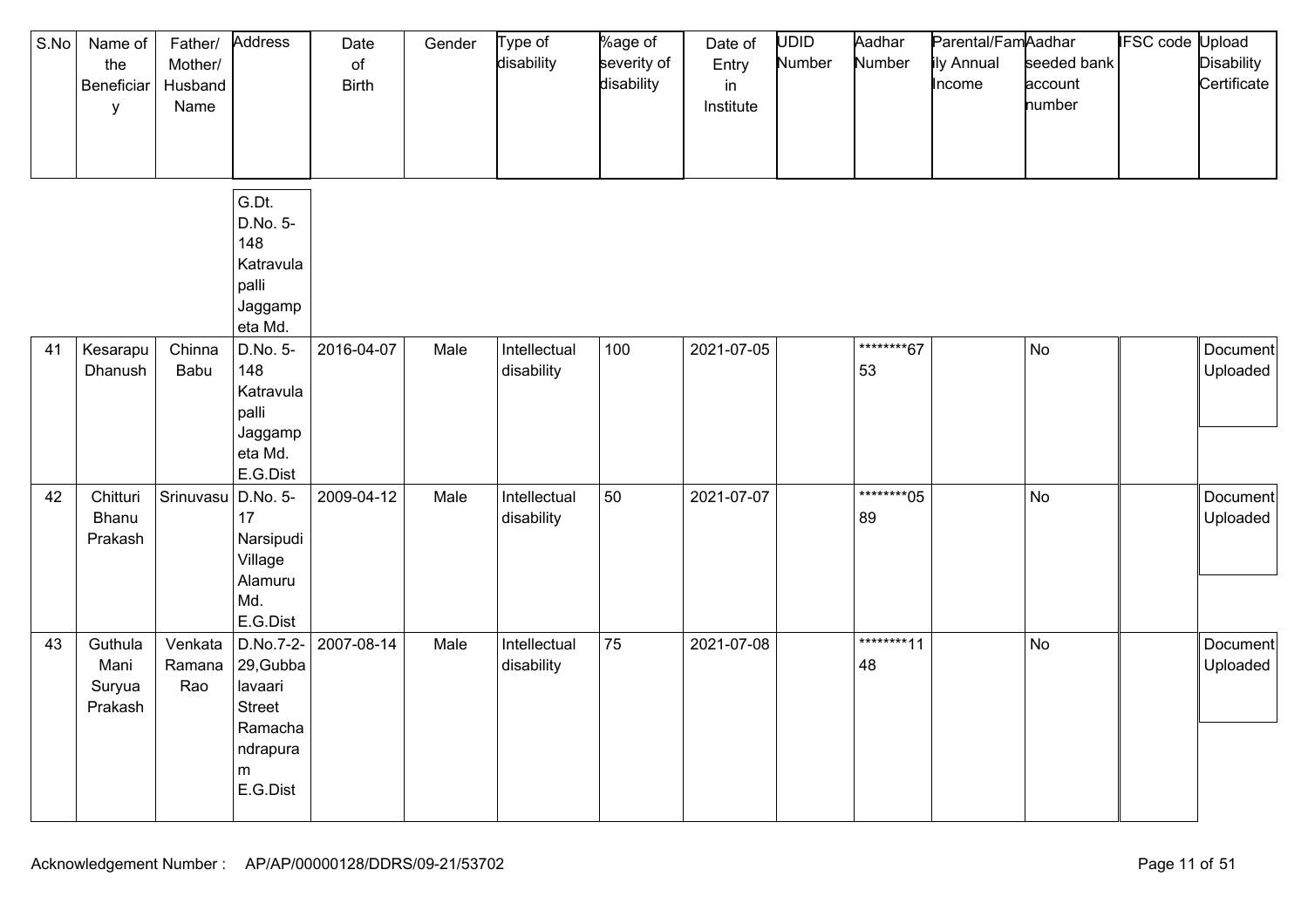| S.No | Name of<br>the<br>Beneficiar<br>у | Father/<br>Mother/<br>Husband<br>Name | Address                                                                                        | Date<br>of<br><b>Birth</b> | Gender | Type of<br>disability      | %age of<br>severity of<br>disability | Date of<br>Entry<br>in<br>Institute | UDID<br>Number | Aadhar<br>Number | Parental/FamAadhar<br>ily Annual<br>Income | seeded bank<br>account<br>number | <b>IFSC code Upload</b> | <b>Disability</b><br>Certificate |
|------|-----------------------------------|---------------------------------------|------------------------------------------------------------------------------------------------|----------------------------|--------|----------------------------|--------------------------------------|-------------------------------------|----------------|------------------|--------------------------------------------|----------------------------------|-------------------------|----------------------------------|
| 44   | Dandamag<br>i Vijay<br>Kumar      | D                                     | D.No 378,<br>Yesubabu   Satyavara<br>mpeta<br>V.K.Raya<br>puram<br>Samalkot<br>Md.<br>E.G.Dist | 2003-07-11                 | Male   | Intellectual<br>disability | 75                                   | 2016-06-20                          |                | ********17<br>65 |                                            | <b>No</b>                        |                         | Document<br>Uploaded             |
| 45   | Vinakoti<br>John                  | Ramu                                  | D.NO. 6-<br>7-155,<br>Parampet<br>a, Yanam                                                     | 2003-03-03                 | Male   | Intellectual<br>disability | 90                                   | 2018-06-30                          |                |                  |                                            | No                               |                         | Document<br>Uploaded             |
| 46   | Pinipey<br>Aswanth<br>Kumar       | Anjaneyul<br>u                        | D.NO. 6-<br>$7-155,$<br>Parampet<br>a, Yanam                                                   | 2011-12-25                 | Male   | Intellectual<br>disability | 90                                   | 2019-06-19                          |                | ********47<br>70 |                                            | <b>No</b>                        |                         | Document<br>Uploaded             |
| 47   | Palika<br>Samil<br>Kiran          | P Raju                                | D.NO. 3-<br>63,<br>S.C.Peta<br>Kothaman<br>jeru,<br>Kajuluru<br>Md.<br>E.G.Dist                | 2012-06-22                 | Male   | Intellectual<br>disability | 90                                   | 2020-06-16                          |                | ********78<br>05 |                                            | <b>No</b>                        |                         | Document<br>Uploaded             |
| 48   | Kurasam<br>Karthiek<br>dora       | Gopi                                  | Mulichidu<br>gula<br>Village<br><b>B.Velamal</b><br>akota                                      | 2014-11-16                 | Male   | Intellectual<br>disability | 93                                   | 2021-07-08                          |                | ********32<br>85 |                                            | No                               |                         | Document<br>Uploaded             |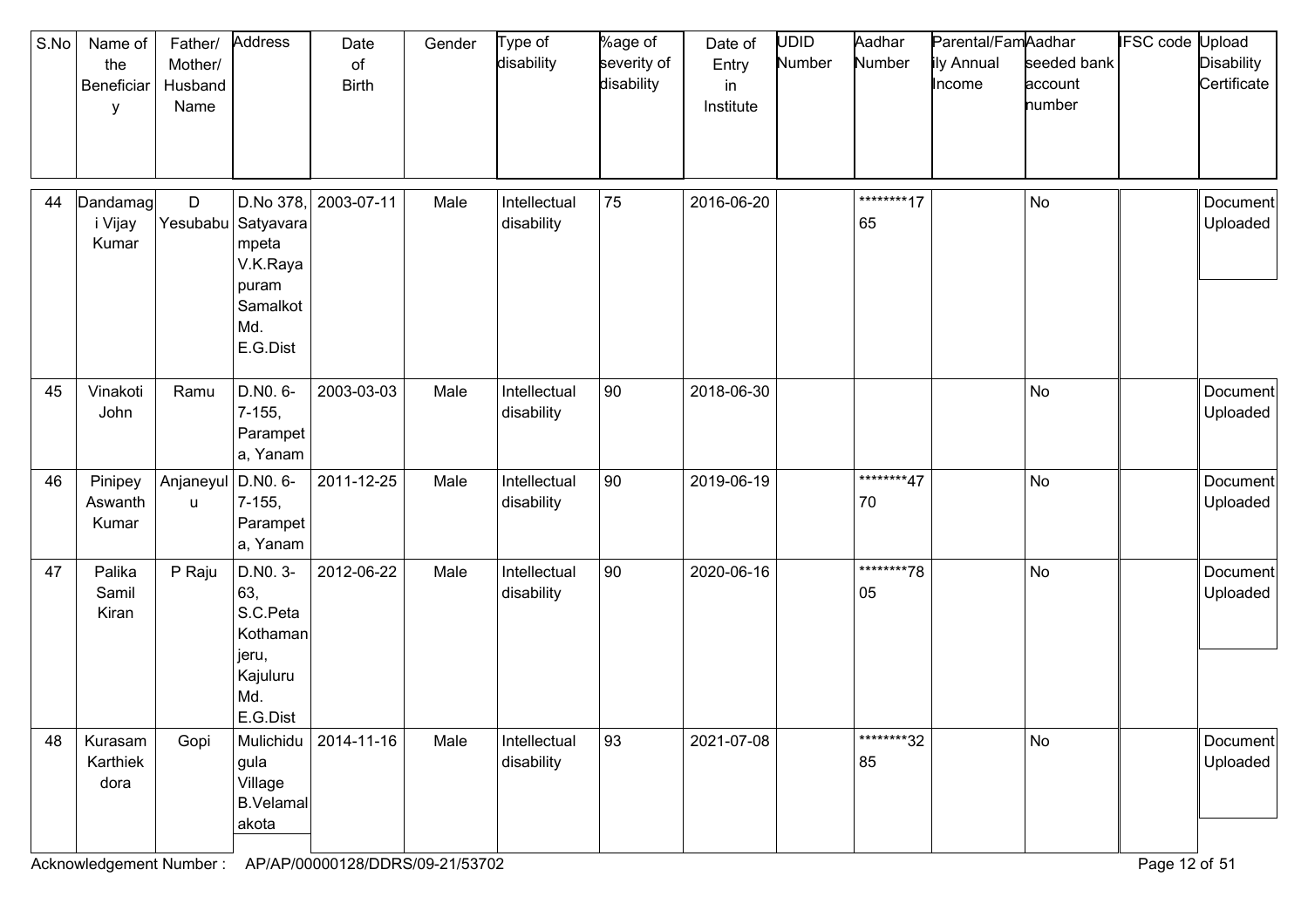| S.No | Name of<br>the<br>Beneficiar<br>у | Father/<br>Mother/<br>Husband<br>Name | Address                                                                                       | Date<br>of<br><b>Birth</b> | Gender | Type of<br>disability      | %age of<br>severity of<br>disability | Date of<br>Entry<br>in<br>Institute | <b>UDID</b><br>Number | Aadhar<br>Number  | Parental/FamAadhar<br>ily Annual<br>Income | seeded bank<br>account<br>number | IFSC code | Jpload<br><b>Disability</b><br>Certificate |
|------|-----------------------------------|---------------------------------------|-----------------------------------------------------------------------------------------------|----------------------------|--------|----------------------------|--------------------------------------|-------------------------------------|-----------------------|-------------------|--------------------------------------------|----------------------------------|-----------|--------------------------------------------|
|      |                                   |                                       | Rampach<br>odavaram<br>Md.<br>E.G.Dist                                                        |                            |        |                            |                                      |                                     |                       |                   |                                            |                                  |           |                                            |
| 49   | Peddiredd<br>y Patag<br>Sai Amit  | Venkata<br>Krishna<br>Mohan           | D.NO. 1-<br>132,<br>Mainroad<br>S.C.Peta<br>Rampach<br>odavaram<br>(Vil 8<br>Md.)<br>E.G.Dist | 2015-12-05                 | Male   | Intellectual<br>disability | 75                                   | 2021-07-08                          |                       | *********04<br>54 |                                            | No                               |           | Document<br>Uploaded                       |
| 50   | Chanuboin<br>a<br>Saymbabu        | Prasad                                | D.NO. 1-<br>132,<br>Mainroad<br>S.C.Peta<br>Rampach<br>odavaram<br>E.G.Dist                   | 2005-12-21                 | Male   | Intellectual<br>disability | 50                                   | 2021-07-09                          |                       | ********42<br>61  |                                            | No                               |           | Document<br>Uploaded                       |
| 51   | Pandalapu P Prasad<br>di Harini   |                                       | Near<br>Lakshmi<br>Narayana<br>1Compan<br>у<br>Kakinada                                       | 2006-10-10                 | Female | Intellectual<br>disability | 90                                   | 2012-06-11                          |                       | ********19<br>02  |                                            | No                               |           | Document<br>Uploaded                       |
| 52   | Madada<br>Lazar                   | M Raju                                | D.No 1-<br>31,<br>Suryarao<br>Peta,<br>Tammava                                                | 2003-12-10                 | Male   | Intellectual<br>disability | 75                                   | 2014-06-12                          |                       | *********58<br>18 |                                            | <b>No</b>                        |           | Document<br>Uploaded                       |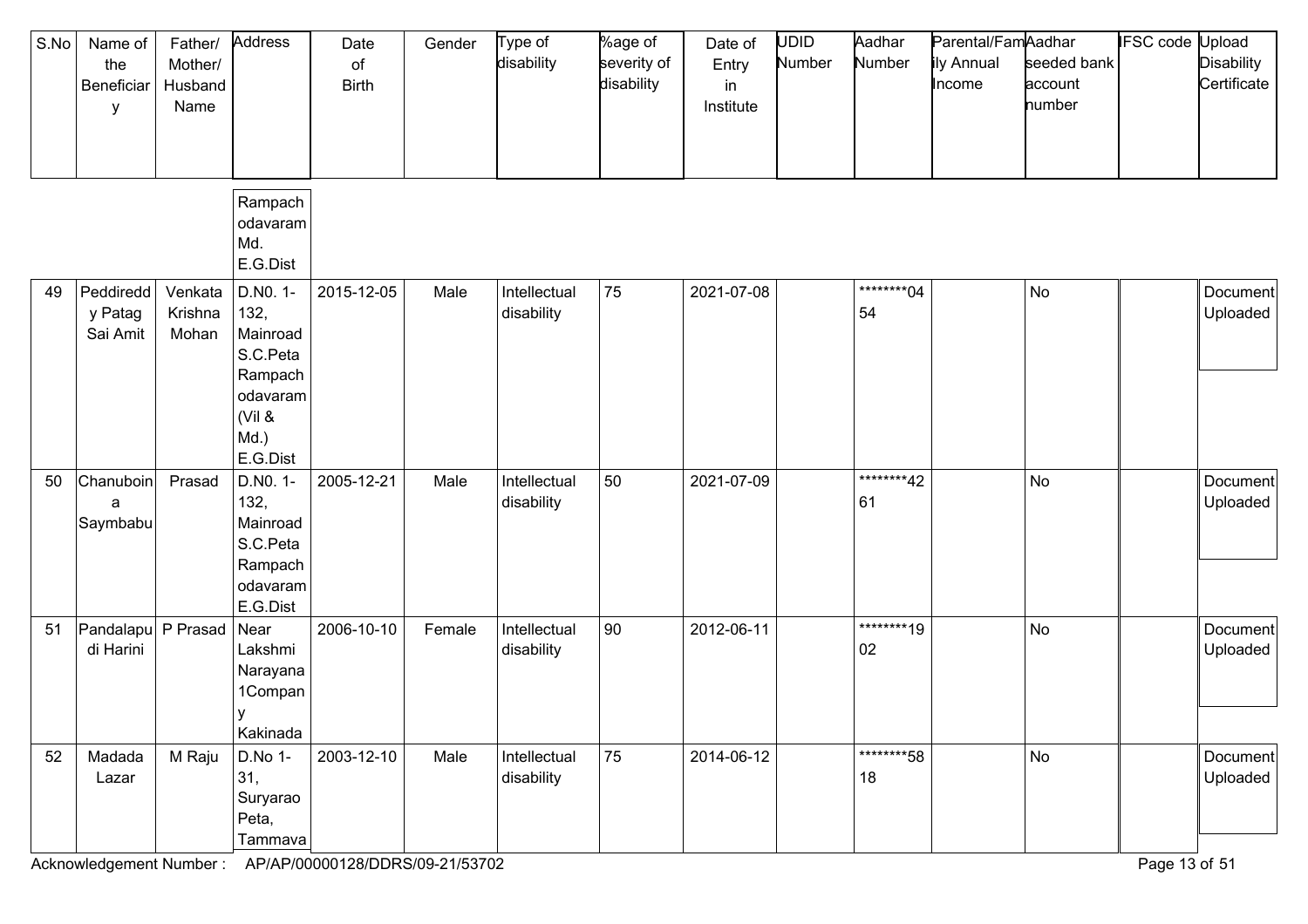| S.No | Name of<br>the<br>Beneficiar<br>у | Father/<br>Mother/<br>Husband<br>Name | Address                                                                  | Date<br>of<br><b>Birth</b> | Gender | Type of<br>disability           | %age of<br>severity of<br>disability | Date of<br>Entry<br>in<br>Institute | <b>UDID</b><br>Number | Aadhar<br>Number  | Parental/FamAadhar<br>ily Annual<br>Income | seeded bank<br>account<br>number | IFSC code | Jpload<br><b>Disability</b><br>Certificate |
|------|-----------------------------------|---------------------------------------|--------------------------------------------------------------------------|----------------------------|--------|---------------------------------|--------------------------------------|-------------------------------------|-----------------------|-------------------|--------------------------------------------|----------------------------------|-----------|--------------------------------------------|
|      |                                   |                                       | ram, East<br>Godavari                                                    |                            |        |                                 |                                      |                                     |                       |                   |                                            |                                  |           |                                            |
| 53   | Teripari<br>Santhoshi             | Apparao                               | D.No1-<br>110 Arjun<br>Nagar<br>Indrapale<br>m,<br>Kakinada              | 2003-08-18                 | Female | Intellectual<br>disability      | $ 90\rangle$                         | 2015-06-12                          |                       |                   |                                            | No                               |           | Document<br>Uploaded                       |
| 54   | Ananthapa<br>Ili Teja             | Suresh                                | Kapula<br>ramalaya<br>m Street,<br>Ramanay<br>yapeta,<br>Kakinada        | 2007-04-04                 | Male   | Intellectual<br>disability      | 90                                   | 2015-06-13                          |                       | *********14<br>89 |                                            | No                               |           | Document<br>Uploaded                       |
| 55   | Kare<br>Kaveri                    | Jagannad<br>ham                       | D.No16-<br>6-74C,<br>Moosavar<br>Street,<br>Dummula<br>peta,<br>Kakinada | 2004-10-31                 | Female | Multiple<br><b>Disabilities</b> | 75                                   | 2015-06-15                          |                       | ********27<br>06  |                                            | No                               |           | Document<br>Uploaded                       |
| 56   | Gollapalli                        | G<br>Satyaveni   Suribabu   107, Near | D.No1-<br>School<br>Building,<br>Suryaao<br>peta,<br>Kakinada<br>Rural   | 2003-07-11                 | Female | Intellectual<br>disability      | 75                                   | 2015-06-15                          |                       | ********84<br>27  |                                            | No                               |           | Document<br>Uploaded                       |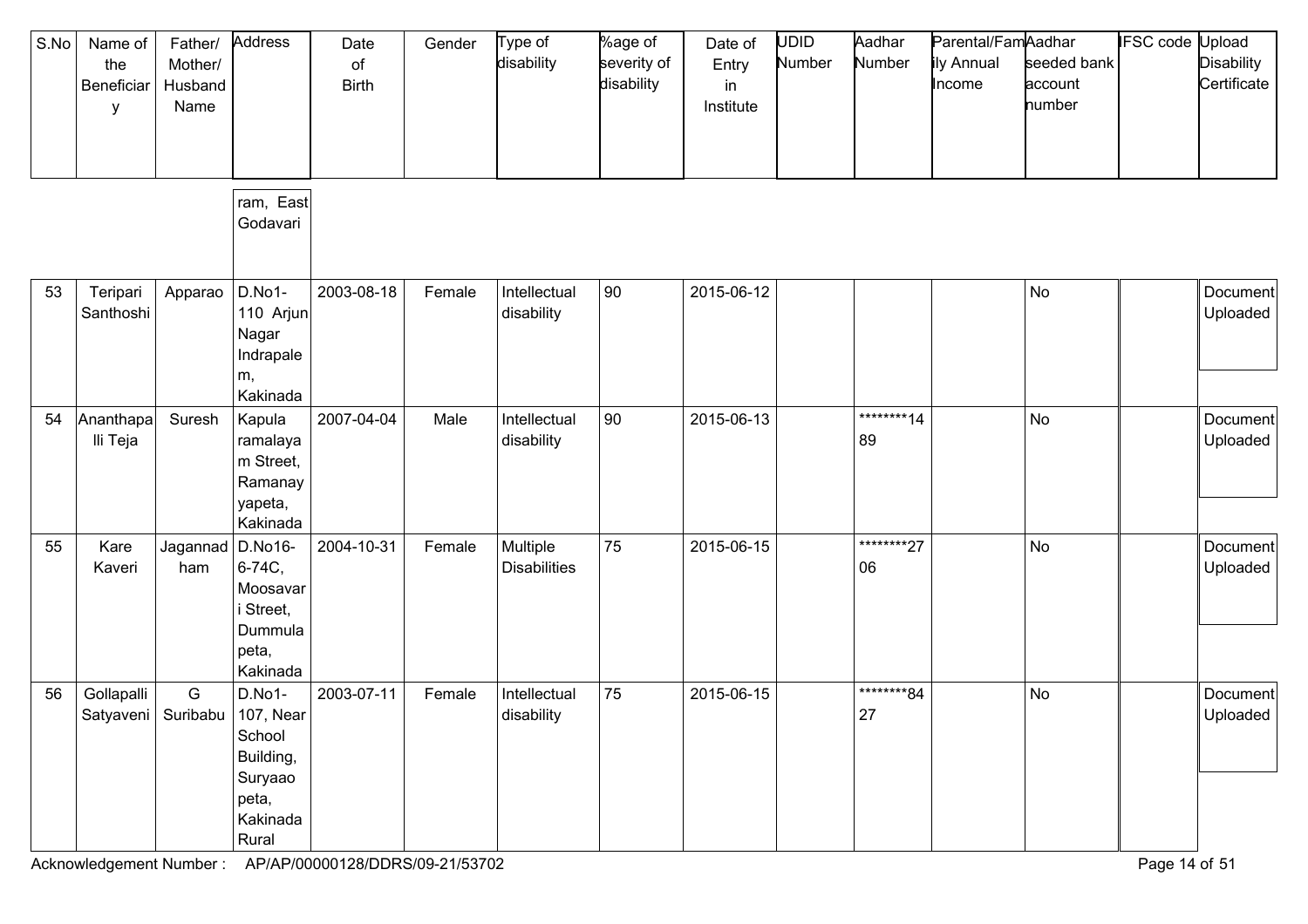| S.No | Name of<br>the<br>Beneficiar<br>y                                    | Father/<br>Mother/<br>Husband<br>Name | Address                                                                                                        | Date<br>of<br><b>Birth</b> | Gender | Type of<br>disability           | %age of<br>severity of<br>disability | Date of<br>Entry<br>in<br>Institute | UDID<br>Number | Aadhar<br>Number  | Parental/FamAadhar<br>ily Annual<br>Income | seeded bank<br>account<br>number | <b>IFSC code Upload</b> | <b>Disability</b><br>Certificate |
|------|----------------------------------------------------------------------|---------------------------------------|----------------------------------------------------------------------------------------------------------------|----------------------------|--------|---------------------------------|--------------------------------------|-------------------------------------|----------------|-------------------|--------------------------------------------|----------------------------------|-------------------------|----------------------------------|
| 57   | K Venkata<br>Sesha Sai<br>Madhuri<br>Andal<br>Lakshmi<br>Vaibhav     | AVSS<br>Chari                         | D.No2-<br>15-G4,<br>Anjaneya<br>Nagar,<br>Road<br>No3, Near<br>H.P.<br>Petrol<br>Bunk,<br>A.P.S.P,<br>Kakinada | 2003-01-03                 | Female | Intellectual<br>disability      | 50                                   | 2015-06-18                          |                | *********04<br>74 |                                            | No                               |                         | Document<br>Uploaded             |
| 58   | Dandu<br>Meena<br>Satya<br>Durga<br>prasad                           | Venkata<br>Srinu                      | D.No 68-<br>10-153.<br>Vidyut<br>nagar,<br>Kakinada-<br>5.                                                     | 2007-02-06                 | Male   | Multiple<br><b>Disabilities</b> | 85                                   | 2015-06-25                          |                | ********89<br>99  |                                            | No                               |                         | Document<br>Uploaded             |
| 59   | Penugadi<br>V V Sai<br>Gangadha Satyanand Vinayaka<br>ra<br>Yaswanth | Veera<br>Venkata<br>a Rao             | D.No 4-<br>511, Opp.<br>Temple,<br><b>Teachers</b><br>Colony<br>Rayudupa<br>lem<br>Kakinada.                   | 2007-04-16                 | Male   | Intellectual<br>disability      | 69                                   | 2015-06-24                          |                | ********37<br>76  |                                            | No                               |                         | Document<br>Uploaded             |
| 60   | Satyanara<br>yana                                                    | Sigatapu   Rambabu   D.No 4-          | 56D Near<br>Vinayaka<br>Temple<br>Vakalapu                                                                     | 2003-06-20                 | Male   | Intellectual<br>disability      | 70                                   | 2016-06-13                          |                | ********95<br>03  |                                            | No                               |                         | Document<br>Uploaded             |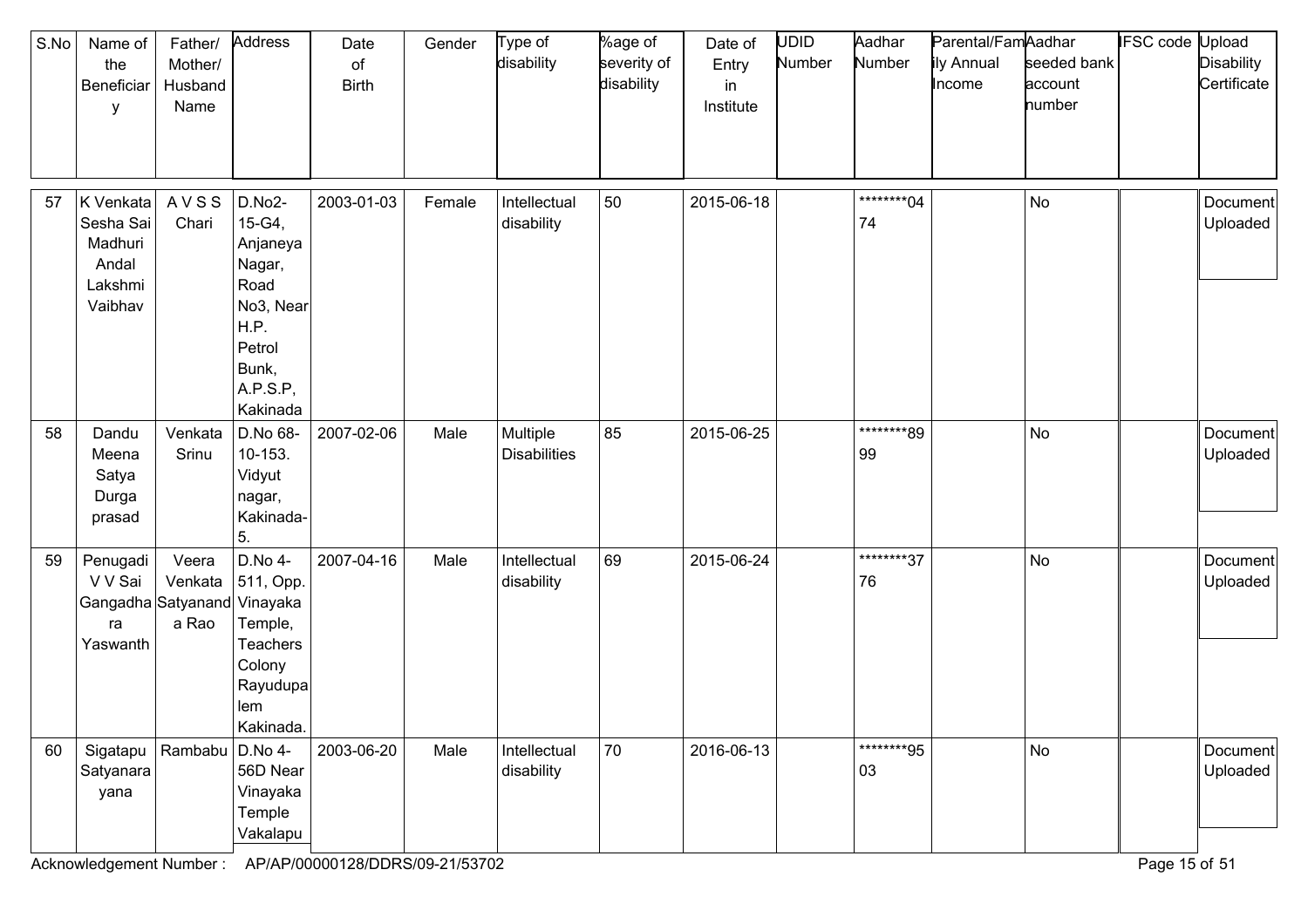| S.No | Name of<br>the<br>Beneficiar<br>У | Father/<br>Mother/<br>Husband<br>Name | Address                                                                        | Date<br>of<br><b>Birth</b> | Gender | Type of<br>disability      | %age of<br>severity of<br>disability | Date of<br>Entry<br>in<br>Institute | <b>UDID</b><br>Number | Aadhar<br>Number  | Parental/FamAadhar<br>ily Annual<br>Income | seeded bank<br>account<br>number | <b>IFSC</b> code | Jpload<br><b>Disability</b><br>Certificate |
|------|-----------------------------------|---------------------------------------|--------------------------------------------------------------------------------|----------------------------|--------|----------------------------|--------------------------------------|-------------------------------------|-----------------------|-------------------|--------------------------------------------|----------------------------------|------------------|--------------------------------------------|
|      |                                   |                                       | di<br>Kakinada<br>Rural                                                        |                            |        |                            |                                      |                                     |                       |                   |                                            |                                  |                  |                                            |
| 61   | Kunchala<br>Srujana<br>Kumar      | Sunil<br>kumar                        | D.No 3-<br>106<br>Gangaraj<br>u nagar<br>Valasapa<br>kala<br>Kakinada<br>Rural | 2007-07-28                 | Male   | Intellectual<br>disability | 90                                   | 2016-11-01                          |                       | *********78<br>62 |                                            | No                               |                  | Document<br>Uploaded                       |
| 62   | Chokka<br>Vasu                    | Srinu                                 | D.No.48-<br>11<br>Gogudan<br>aiahpeta<br>Goleelape<br>ta,<br>Kakinada          | 2003-10-18                 | Male   | Intellectual<br>disability | 75                                   | 2017-06-12                          |                       | ********76<br>71  |                                            | No                               |                  | Document<br>Uploaded                       |
| 63   | Hundi Anil Srinivasar<br>Kumar    | ao                                    | D.No 63-<br>$5-8,$<br>Dwaraka<br>Nagar,<br>Kakinada<br>Urban<br>E.G.Dist.      | 2003-09-16                 | Male   | Intellectual<br>disability | 75                                   | 2017-07-30                          |                       | ********11<br>90  |                                            | No                               |                  | Document<br>Uploaded                       |
| 64   | Ganta<br>Nookamm<br>a             | Danaiah                               | Malladisw<br>amy st<br>Samabam<br>urthy<br>nagar                               | 2008-08-14                 | Female | Intellectual<br>disability | 87                                   | 2017-07-31                          |                       | *********55<br>27 |                                            | No                               |                  | Document<br>Uploaded                       |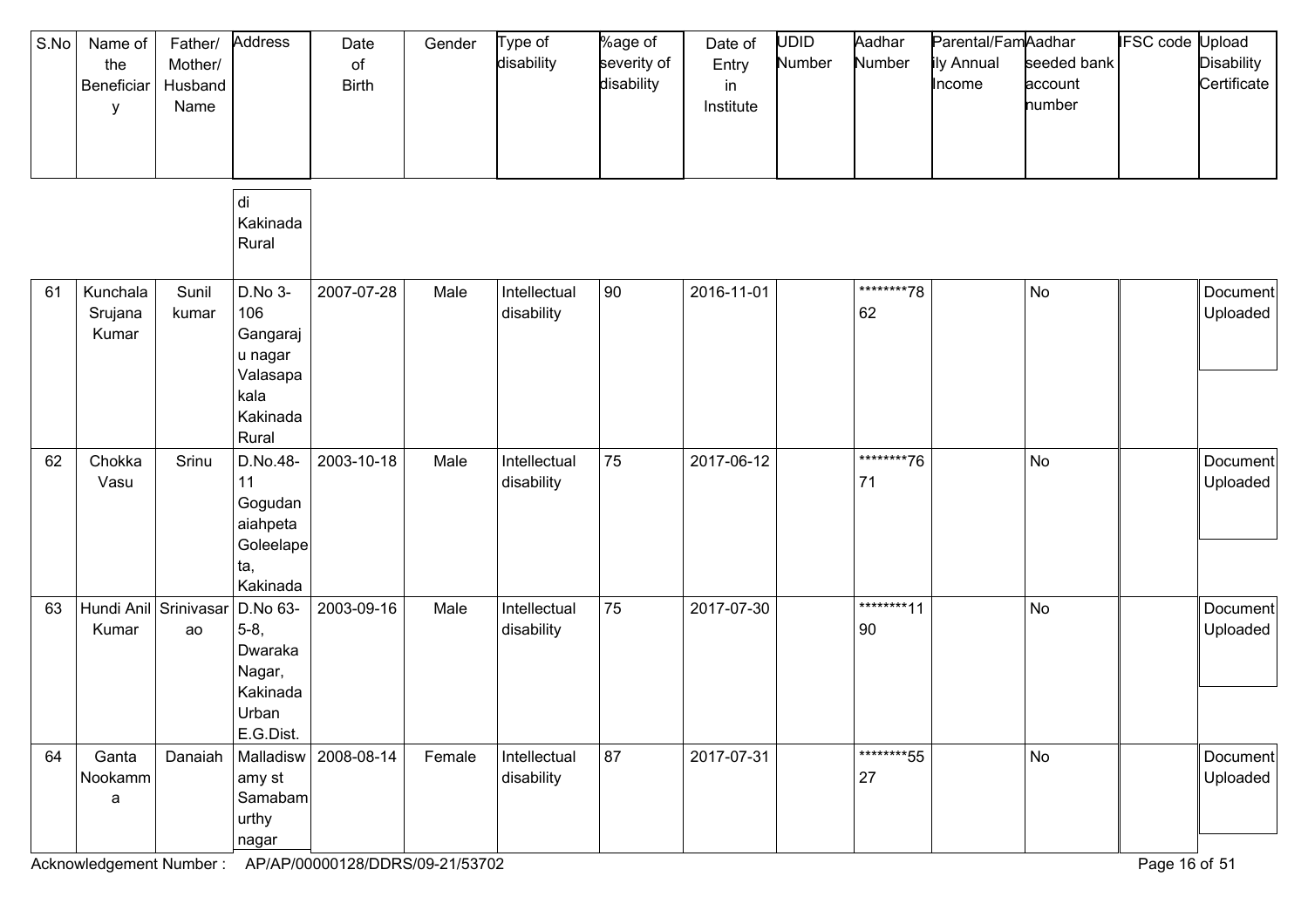| S.No | Name of<br>the<br>Beneficiar<br>y | Father/<br>Mother/<br>Husband<br>Name | Address<br>Kakinada                                                                          | Date<br>of<br><b>Birth</b> | Gender | Type of<br>disability           | %age of<br>severity of<br>disability | Date of<br>Entry<br>in<br>Institute | <b>UDID</b><br>Number | Aadhar<br>Number | Parental/FamAadhar<br>ily Annual<br>Income | seeded bank<br>account<br>number | <b>IFSC code Upload</b> | <b>Disability</b><br>Certificate |
|------|-----------------------------------|---------------------------------------|----------------------------------------------------------------------------------------------|----------------------------|--------|---------------------------------|--------------------------------------|-------------------------------------|-----------------------|------------------|--------------------------------------------|----------------------------------|-------------------------|----------------------------------|
|      |                                   |                                       | urban<br>East<br>Godavari<br>dist                                                            |                            |        |                                 |                                      |                                     |                       |                  |                                            |                                  |                         |                                  |
| 65   | Ummidi<br>Vijay Raju              | Sathish                               | D.No.3-<br>221<br>Suryarao<br>peta<br>Kakinada<br>Rural<br>E.G.Dist.                         | 2007-08-13                 | Male   | Multiple<br><b>Disabilities</b> | 66                                   | 2018-06-12                          |                       | ********08<br>76 |                                            | No                               |                         | Document<br>Uploaded             |
| 66   | Thota<br>Chandra<br>Kiran         | Ravi                                  | D.No.2-6<br>Dairyfara<br>m Centre<br>Kakinada<br>Urban<br>E.G.Dist.                          | 2003-01-28                 | Male   | Intellectual<br>disability      | 75                                   | 2018-06-13                          |                       | ********27<br>47 |                                            | No                               |                         | Document<br>Uploaded             |
| 67   | Rampa<br>Prakash                  | Srinu                                 | D.No.<br>Block 5,<br>GF 8,<br>Jaggayya<br>cheruvu<br>Pithapura<br>m East<br>Godavari<br>dist | 2003-05-11                 | Male   | Intellectual<br>disability      | 90                                   | 2018-06-14                          |                       | ********30<br>48 |                                            | No                               |                         | Document<br>Uploaded             |
| 68   | Mailavarap<br>u Ganesh            | Mahesh                                | 3rd<br>A.P.S.P.<br>Ramanaia<br>hpeta                                                         | 2005-02-13                 | Male   | Intellectual<br>disability      | 75                                   | 2018-06-16                          |                       | ********75<br>82 |                                            | No                               |                         | Document<br>Uploaded             |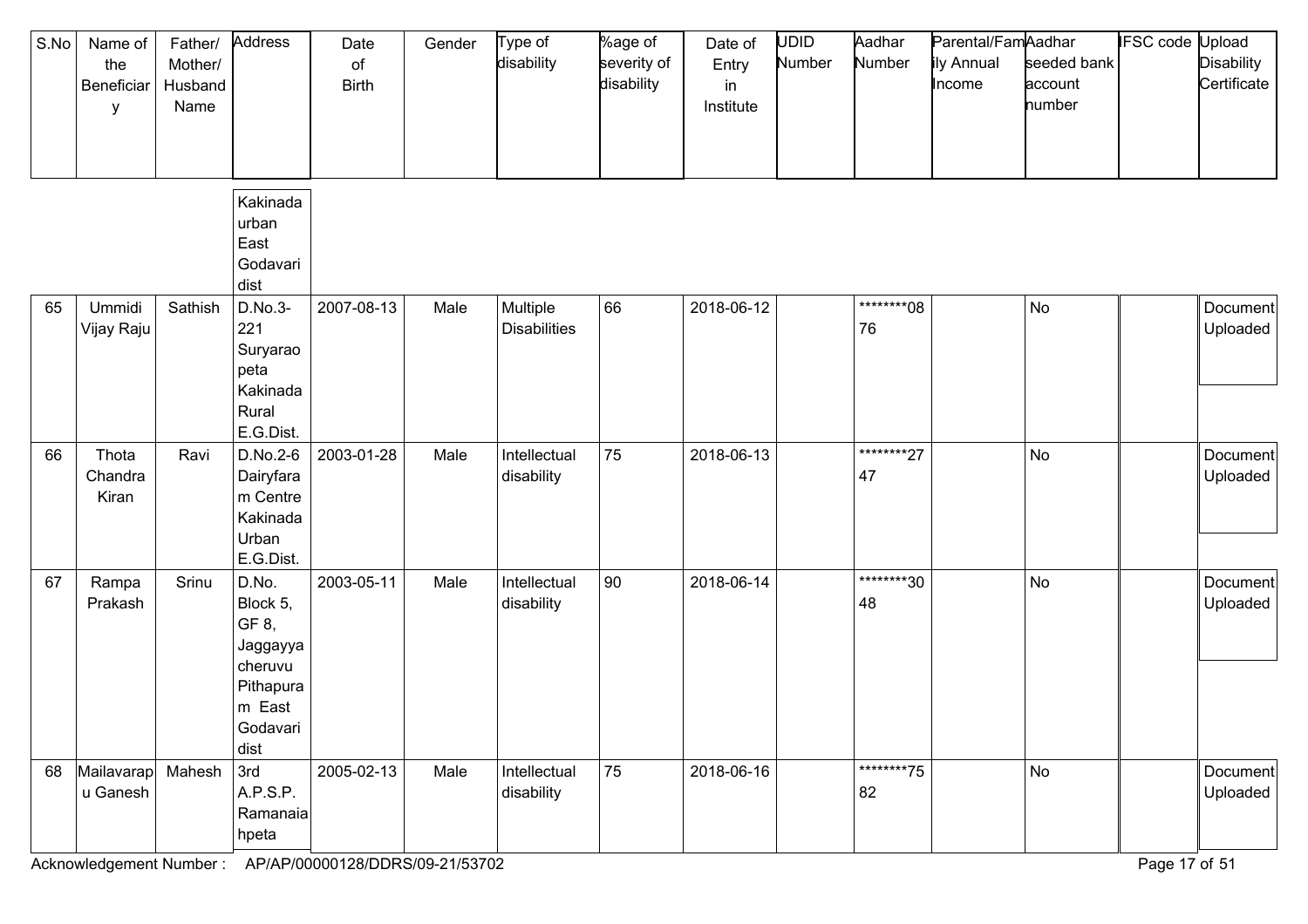| S.No | Name of<br>the<br>Beneficiar<br>у | Father/<br>Mother/<br>Husband<br>Name | Address                                                                                   | Date<br>$\circ$ f<br><b>Birth</b> | Gender | Type of<br>disability      | %age of<br>severity of<br>disability | Date of<br>Entry<br>in<br>Institute | <b>UDID</b><br>Number | Aadhar<br>Number  | Parental/FamAadhar<br>ily Annual<br>Income | seeded bank<br>account<br>number | <b>IFSC code Upload</b> | <b>Disability</b><br>Certificate |
|------|-----------------------------------|---------------------------------------|-------------------------------------------------------------------------------------------|-----------------------------------|--------|----------------------------|--------------------------------------|-------------------------------------|-----------------------|-------------------|--------------------------------------------|----------------------------------|-------------------------|----------------------------------|
|      |                                   |                                       | Kakinada<br>rural<br>E.G.Dist.                                                            |                                   |        |                            |                                      |                                     |                       |                   |                                            |                                  |                         |                                  |
| 69   | Kota Sai<br>Durga<br>Teja         | Naga<br>Prasad                        | D.No. 69-<br>1-2 Near<br>Gaigolupa<br>du<br>Kakinada<br>Urban<br>E.G.Dist.                | 2006-10-10                        | Male   | Intellectual<br>disability | 75                                   | 2018-06-18                          |                       | ********84<br>41  |                                            | No                               |                         | Document<br>Uploaded             |
| 70   | Swarna<br>Durga<br>Manikanta      | Srinu                                 | D.No. 2-<br>162<br>Gollapeta,<br>Chollangi<br>Tallarevu<br>Md.<br>E.G.Dist.               | 2011-01-22                        | Male   | Intellectual<br>disability | 75                                   | 2018-06-19                          |                       | *********24<br>26 |                                            | No                               |                         | Document<br>Uploaded             |
| 71   | Nakka<br>Siva<br>Manikanta        | alu                                   | Yedukond D.No. 16-<br>42-62<br>Sabhamu<br>rthy<br>Nagar<br>Kakinada<br>Urban<br>E.G.Dist. | 2004-03-23                        | Male   | Intellectual<br>disability | 100                                  | 2018-06-20                          |                       | ********15<br>28  |                                            | No                               |                         | Document<br>Uploaded             |
| 72   | Nakka<br>Siva<br>Manikanta        | Rasheed                               | D.No. 70-<br>$5 - 36$<br>Ramkrish<br>na<br>Raopeta                                        | 2005-10-26                        | Male   | Intellectual<br>disability | 75                                   | 2018-08-18                          |                       |                   |                                            | No                               |                         | Document<br>Uploaded             |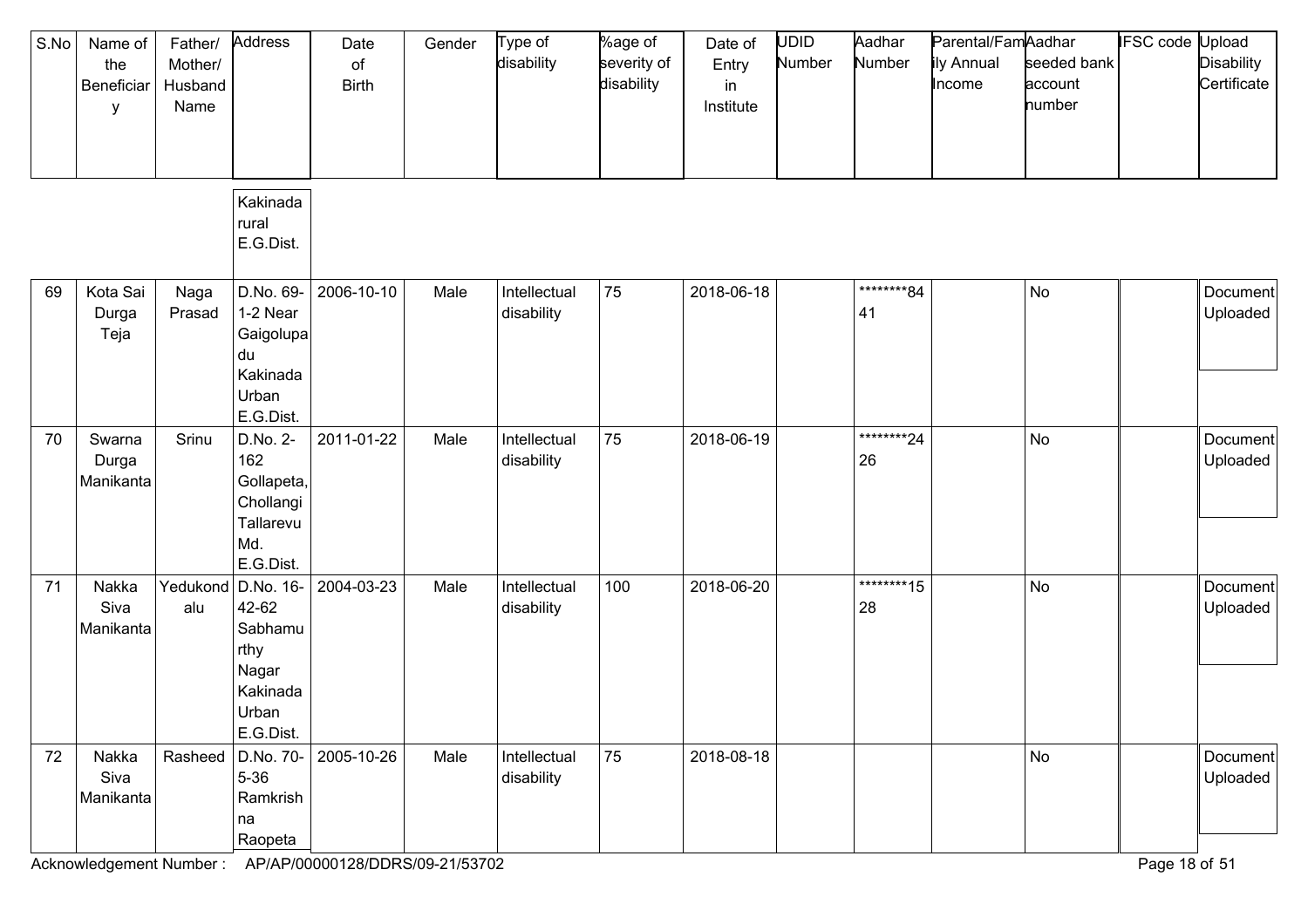| S.No | Name of<br>the<br>Beneficiar<br>y | Father/<br>Mother/<br>Husband<br>Name | Address                                                             | Date<br>of<br><b>Birth</b> | Gender | Type of<br>disability      | %age of<br>severity of<br>disability | Date of<br>Entry<br>in<br>Institute | UDID<br>Number | Aadhar<br>Number  | Parental/FamAadhar<br>ily Annual<br>Income | seeded bank<br>account<br>number | IFSC code | Upload<br><b>Disability</b><br>Certificate |
|------|-----------------------------------|---------------------------------------|---------------------------------------------------------------------|----------------------------|--------|----------------------------|--------------------------------------|-------------------------------------|----------------|-------------------|--------------------------------------------|----------------------------------|-----------|--------------------------------------------|
|      |                                   |                                       | Kakinada<br>Urban.                                                  |                            |        |                            |                                      |                                     |                |                   |                                            |                                  |           |                                            |
| 73   | Gudala<br>Shashi<br>Kiran         | Sathi<br>Babu                         | D.No. 5-<br>205<br>Gollapale<br>m Village<br>Kajuluru<br>Mandal     | 2004-06-25                 | Male   | Intellectual<br>disability | 75                                   | 2018-06-22                          |                | ********39<br>29  |                                            | No                               |           | Document<br>Uploaded                       |
| 74   | Oleti<br>Sathish                  | Lakshman<br>a Swamy                   | D.No.4-<br>197<br>Pedavala<br>sala<br>Tallarevu<br>Md.<br>E.G.Dist. | 2003-05-05                 | Male   | Intellectual<br>disability | 100                                  | 2018-06-23                          |                |                   |                                            | No                               |           | Document<br>Uploaded                       |
| 75   | Baipireddy<br>Joshna<br>Bhavani   | Veerabab<br><b>u</b>                  | D.No.70-<br>$16-A$<br>Godarigu<br>nta<br>Kakinada<br>Urban          | 2006-01-01                 | Female | Intellectual<br>disability | 100                                  | 2018-06-23                          |                |                   |                                            | No                               |           | Document<br>Uploaded                       |
| 76   | Thota Siva                        | Suresh                                | D.No. 1-<br>30<br>Uppalank<br>a Karapa<br>Md.<br>E.G.Dist           | 2007-04-27                 | Female | Intellectual<br>disability | 75                                   | 2018-06-26                          |                | *********59<br>73 |                                            | <b>No</b>                        |           | Document<br>Uploaded                       |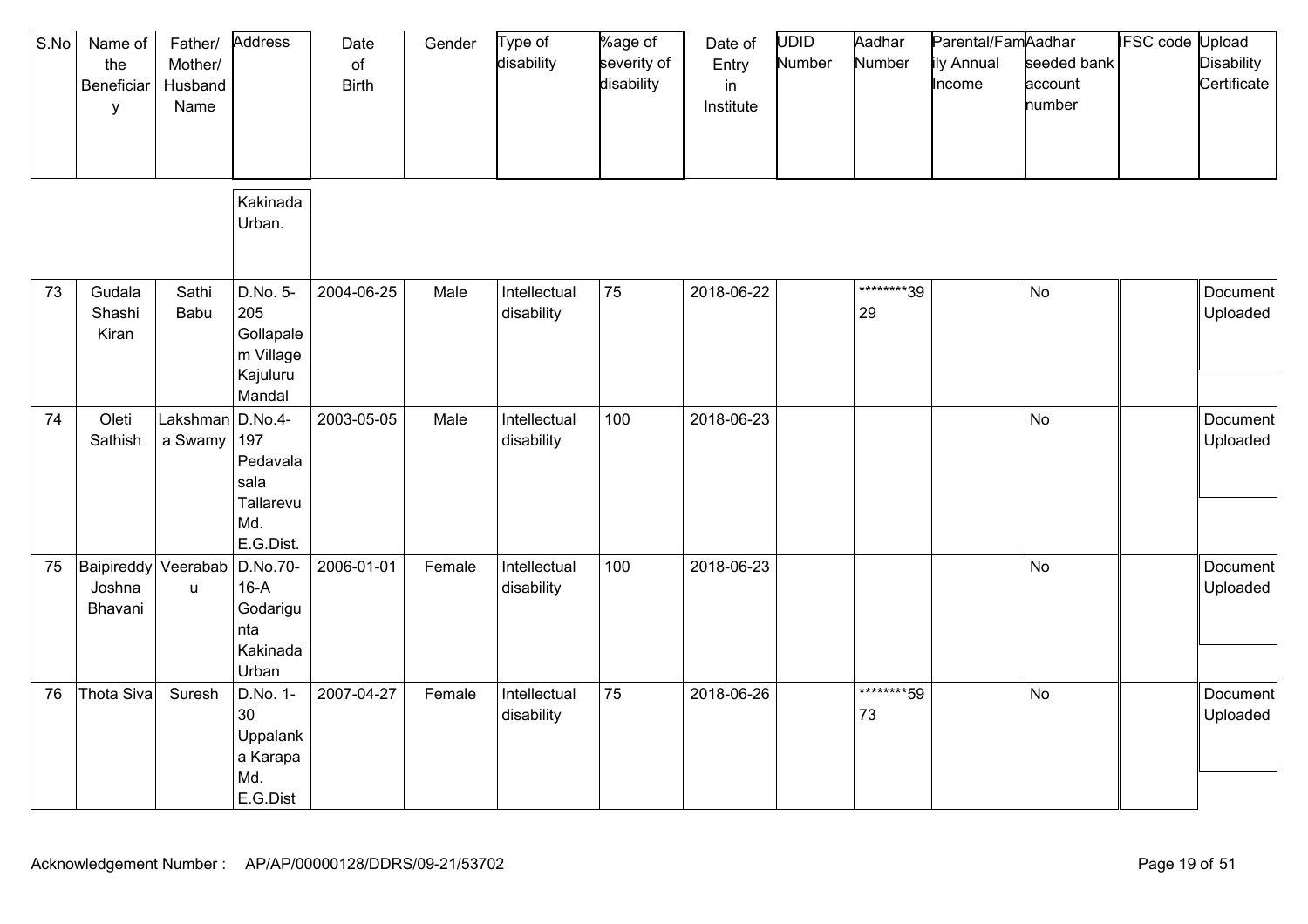| S.No | Name of<br>the<br>Beneficiar<br>y | Father/<br>Mother/<br>Husband<br>Name | Address                                                        | Date<br>of<br><b>Birth</b> | Gender | Type of<br>disability      | %age of<br>severity of<br>disability | Date of<br>Entry<br>in<br>Institute | UDID<br>Number | Aadhar<br>Number  | Parental/FamAadhar<br>ily Annual<br>Income | seeded bank<br>account<br>number | <b>IFSC code Upload</b> | <b>Disability</b><br>Certificate |
|------|-----------------------------------|---------------------------------------|----------------------------------------------------------------|----------------------------|--------|----------------------------|--------------------------------------|-------------------------------------|----------------|-------------------|--------------------------------------------|----------------------------------|-------------------------|----------------------------------|
|      |                                   |                                       |                                                                |                            |        |                            |                                      |                                     |                |                   |                                            |                                  |                         |                                  |
| 77   | Palepu<br>Pallavi                 | Govaraju                              | D.No. 10-<br>41<br>Kunankap<br>alli Peruri<br>Village          | 2008-11-20                 | Male   | Intellectual<br>disability | 75                                   | 2018-06-26                          |                | *********09<br>10 |                                            | No                               |                         | Document<br>Uploaded             |
|      |                                   |                                       | Amalapur                                                       |                            |        |                            |                                      |                                     |                |                   |                                            |                                  |                         |                                  |
| 78   | Dekka Sri                         | Vasu                                  | am<br>D.No 5-<br>13-174<br>Savitri<br>Nagar,<br>Yanam          | 2009-02-17                 | Female | Intellectual<br>disability | 75                                   | 2018-06-30                          |                | ********36<br>13  |                                            | <b>No</b>                        |                         | Document<br>Uploaded             |
| 79   | Pesingi B Gangadha<br>M Trinadh   | rarao                                 | D.No 1-<br>210,<br>Chollangi<br>Tallarevu<br>Md.               | 2006-03-23                 | Female | Intellectual<br>disability | 90                                   | 2018-06-30                          |                | ********12<br>86  |                                            | <b>No</b>                        |                         | Document<br>Uploaded             |
| 80   | Vommu V Naneswar<br>S V<br>Mahesh | arao                                  | D.No.5-7-<br>004<br>Giruyamp<br>eta,<br>Yanam                  | 2004-04-19                 | Male   | Intellectual<br>disability | 50                                   | 2019-06-12                          |                | ********08<br>17  |                                            | <b>No</b>                        |                         | Document<br>Uploaded             |
| 81   | Tallauri<br>Sai<br>Lakshmi        | Satyanara D.No.43-<br>yana            | $3-31A$ ,<br>Indrapale<br>m<br>Kakinada<br>Rural,<br>E.G.Dist. | 2003-10-05                 | Female | Intellectual<br>disability | 50                                   | 2019-06-12                          |                | *********21<br>66 |                                            | <b>No</b>                        |                         | Document<br>Uploaded             |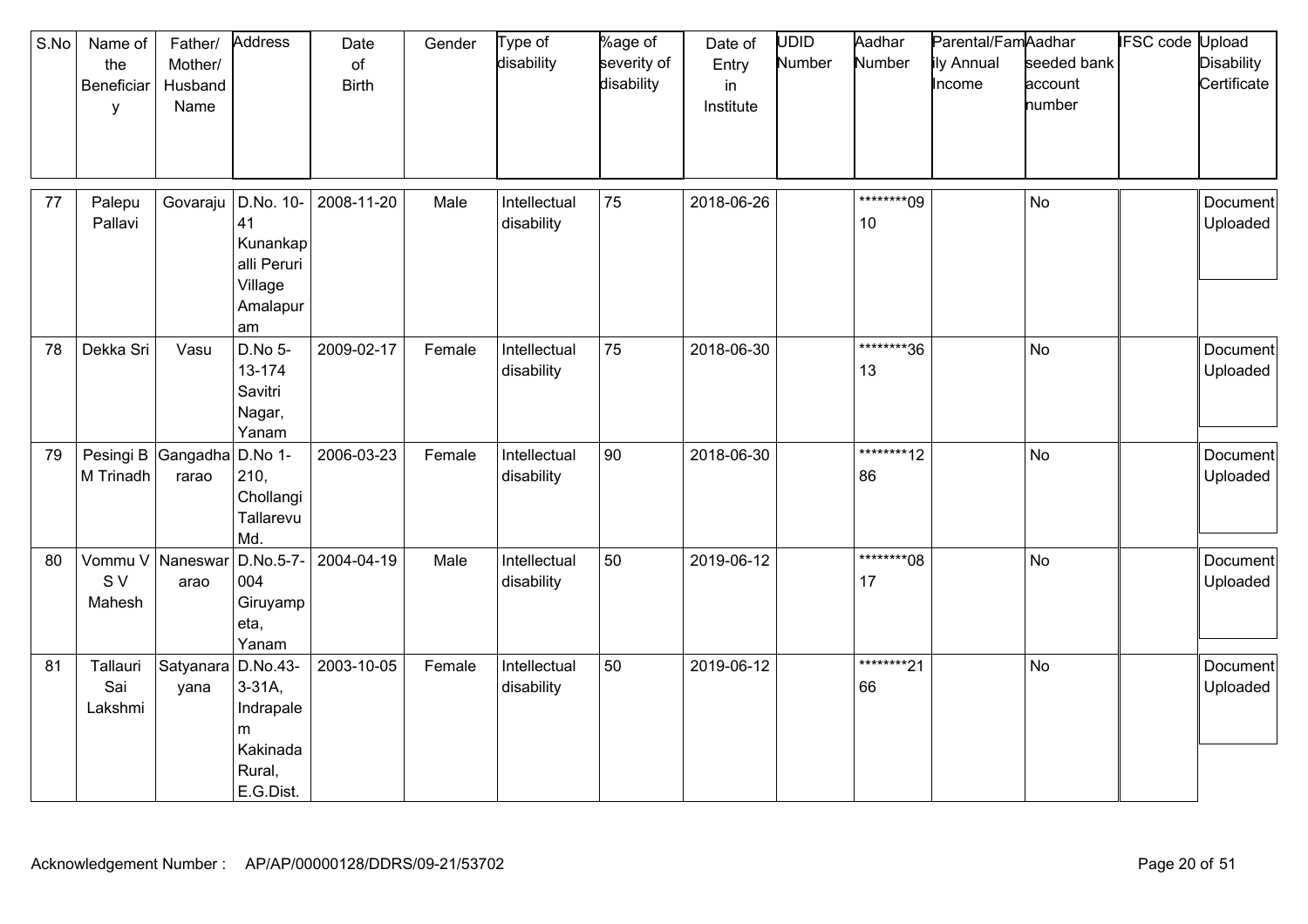| S.No | Name of<br>the<br>Beneficiar<br>y      | Father/<br>Mother/<br>Husband<br>Name | Address                                                                               | Date<br>of<br><b>Birth</b> | Gender | Type of<br>disability           | %age of<br>severity of<br>disability | Date of<br>Entry<br>in<br>Institute | <b>UDID</b><br>Number | Aadhar<br>Number  | Parental/FamAadhar<br>ily Annual<br>Income | seeded bank<br>account<br>number | IFSC code Upload | <b>Disability</b><br>Certificate |
|------|----------------------------------------|---------------------------------------|---------------------------------------------------------------------------------------|----------------------------|--------|---------------------------------|--------------------------------------|-------------------------------------|-----------------------|-------------------|--------------------------------------------|----------------------------------|------------------|----------------------------------|
| 82   | Nati Jyothi                            | Tata Rao                              | D.No. 1-<br>30<br>Uppalank<br>a Karapa<br>Md.<br>E.G.Dist.                            | 2003-10-05                 | Female | Intellectual<br>disability      | 75                                   | 2018-06-26                          |                       |                   |                                            | <b>No</b>                        |                  | Document<br>Uploaded             |
| 83   | Dandumen<br>u Satya<br>Durga<br>Prasad | Srinivas                              | D.No.68-<br>10-153<br>Vidyuth<br>Nagar<br>Kakinada<br>Urban<br>E.G.Dist.              | 2007-12-16                 | Male   | Intellectual<br>disability      | 75                                   | 2019-06-14                          |                       |                   |                                            | No                               |                  | Document<br>Uploaded             |
| 84   | Gurimilli<br>Anil Kumar                | Srinivas                              | D.No. 45-<br>$2 - 164$<br>Yesuvari<br><b>Street</b><br>Kakinada<br>Urban<br>E.G.Dist. | 2011-07-27                 | Male   | Intellectual<br>disability      | 100                                  | 2019-06-14                          |                       | *********64<br>60 |                                            | No                               |                  | Document<br>Uploaded             |
| 85   | Uke<br>Sadhana                         | Narasimh<br>a Rao                     | D.No. 1-<br>115<br>Ayyavarip<br>eta<br>Thotapalli<br>E.G.Dist.                        | 2013-01-03                 | Female | Multiple<br><b>Disabilities</b> | 93                                   | 2019-06-19                          |                       |                   |                                            | No                               |                  | Document<br>Uploaded             |
| 86   | Vuda<br>Revathi                        | Srinivas                              | D.No. 41-<br>$2 - 5$<br>Budampet<br>a<br>Kakinada                                     | 2003-12-20                 | Female | Intellectual<br>disability      | 50                                   | 2019-06-19                          |                       | *********65<br>78 |                                            | No                               |                  | Document<br>Uploaded             |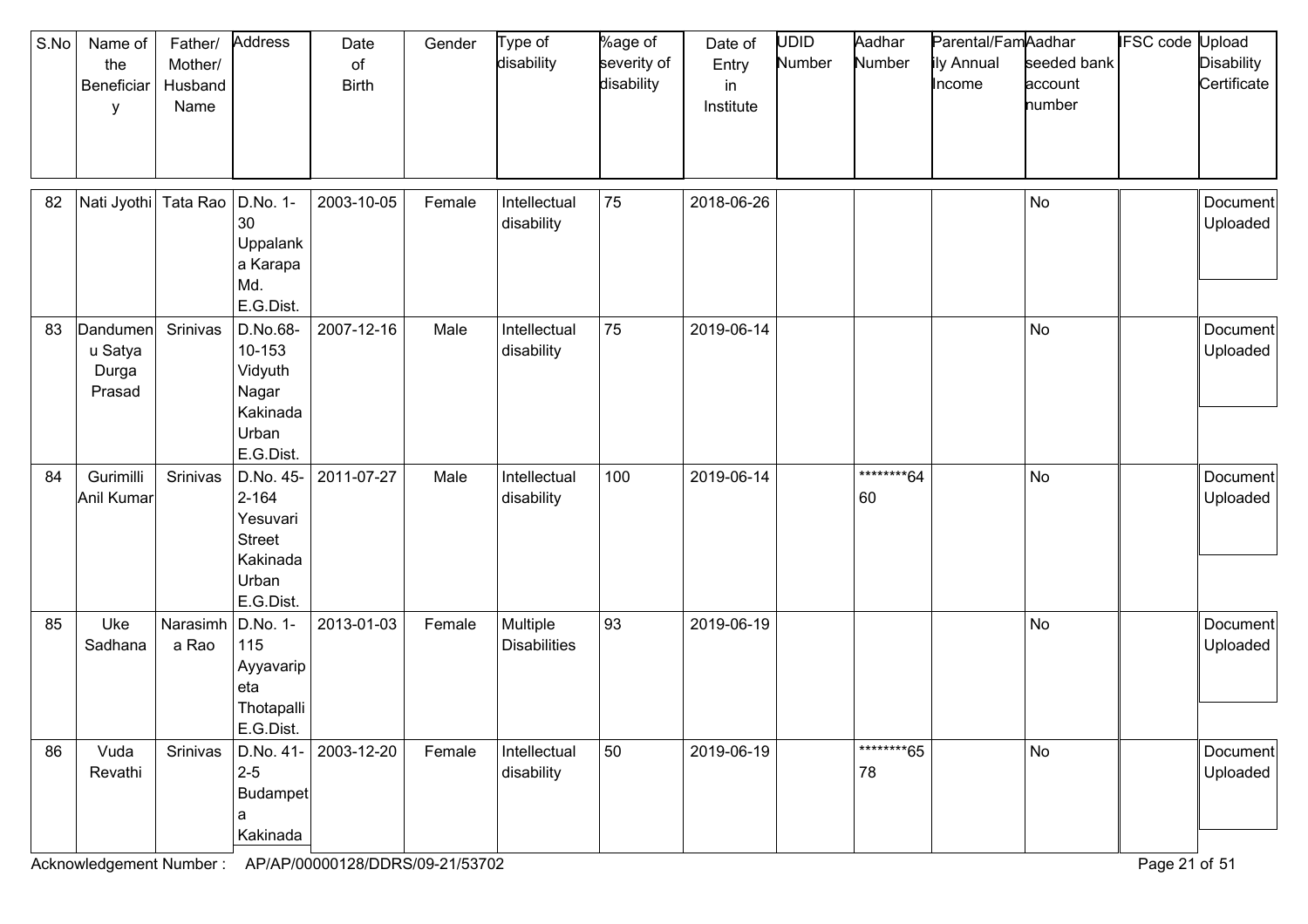| S.No | Name of<br>the<br>Beneficiar<br>у | Father/<br>Mother/<br>Husband<br>Name | Address                                                                                            | Date<br>of<br><b>Birth</b> | Gender | Type of<br>disability      | %age of<br>severity of<br>disability | Date of<br>Entry<br>in<br>Institute | UDID<br>Number | Aadhar<br>Number | Parental/FamAadhar<br>ily Annual<br>Income | seeded bank<br>account<br>number | <b>IFSC code Upload</b> | <b>Disability</b><br>Certificate |
|------|-----------------------------------|---------------------------------------|----------------------------------------------------------------------------------------------------|----------------------------|--------|----------------------------|--------------------------------------|-------------------------------------|----------------|------------------|--------------------------------------------|----------------------------------|-------------------------|----------------------------------|
|      |                                   |                                       | E.G.Dist.                                                                                          |                            |        |                            |                                      |                                     |                |                  |                                            |                                  |                         |                                  |
| 87   | Purnapu<br>Sambha<br>Murthy       | Venkatara D.No.70-<br>mana            | 15-232<br>Godarigu<br>nta<br>Kakinada<br>E.G.Dist.                                                 | 2003-03-11                 | Male   | Intellectual<br>disability | 100                                  | 2019-06-19                          |                | ********90<br>19 |                                            | <b>No</b>                        |                         | Document<br>Uploaded             |
| 88   | K Veera<br>Durga<br>Devi          | Jyothi                                | Sandya<br>nagar<br>Ramarao<br><b>Street</b><br>Dairy<br>foram<br>centre<br>Kakinada<br>I E.G.Dist. | 2009-09-20                 | Female | Intellectual<br>disability | 50                                   | 2020-06-21                          |                | ********31<br>16 |                                            | <b>No</b>                        |                         | Document<br>Uploaded             |
| 89   | Chekka<br>Hindu                   | Bujji                                 | D.No.47-<br>7-531<br>Nandi<br>Temple,<br>Yetimoga<br>Jegannad<br>hapuram,<br>Kakinada<br>E.G.Dist. | 2007-05-26                 | Female | Intellectual<br>disability | 75                                   | 2020-06-25                          |                | ********00<br>66 |                                            | <b>No</b>                        |                         | Document<br>Uploaded             |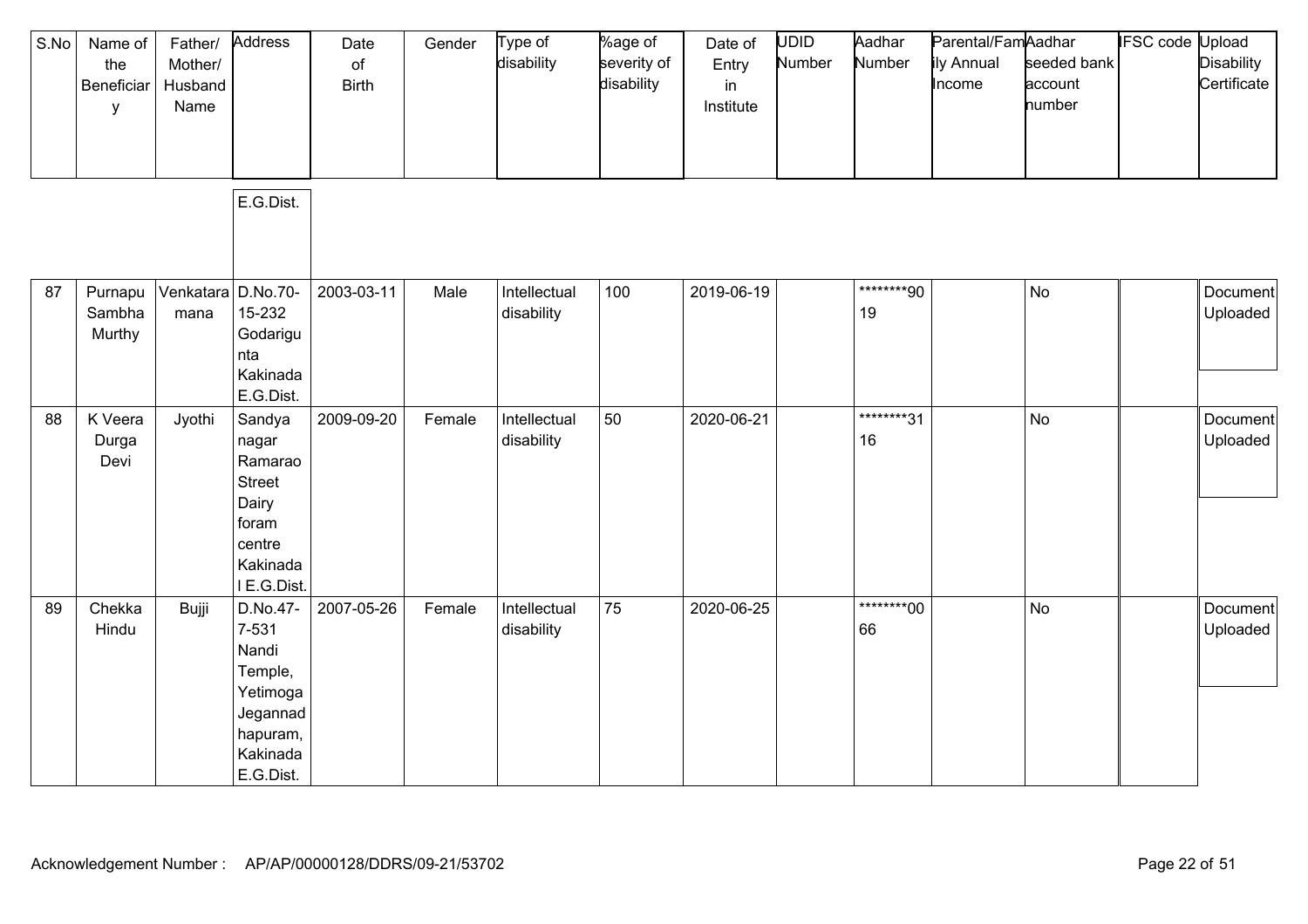| S.No | Name of<br>the<br>Beneficiar<br>у | Father/<br>Mother/<br>Husband<br>Name | Address                                                                              | Date<br>of<br><b>Birth</b> | Gender | Type of<br>disability      | %age of<br>severity of<br>disability | Date of<br>Entry<br>in<br>Institute | UDID<br>Number | Aadhar<br>Number  | Parental/FamAadhar<br>ily Annual<br>Income | seeded bank<br>account<br>number | <b>IFSC code Upload</b> | <b>Disability</b><br>Certificate |
|------|-----------------------------------|---------------------------------------|--------------------------------------------------------------------------------------|----------------------------|--------|----------------------------|--------------------------------------|-------------------------------------|----------------|-------------------|--------------------------------------------|----------------------------------|-------------------------|----------------------------------|
| 90   | Malladi<br>Lokeswari              | Nooka<br>Rathnam                      | D.No7-5-<br>134<br>Giriyam<br>Peta,<br>Yanam,<br>Puducher<br>ry                      | 2009-02-26                 | Female | Intellectual<br>disability | 50                                   | 2020-06-25                          |                |                   |                                            | <b>No</b>                        |                         | Document<br>Uploaded             |
| 91   | Pinapotu<br>Nooka<br>Sruthi       | P Jyothi                              | D.No 8-<br>159,<br>Georgipet<br>a,<br>Tallarevu<br>Md,<br>E.G.Dist                   | 2017-06-12                 | Female | Intellectual<br>disability | 75                                   | 2020-06-26                          |                | ********68<br>33  |                                            | <b>No</b>                        |                         | Document<br>Uploaded             |
| 92   | Pemmadi<br>Durga                  | Srinu                                 | D.No 5-<br>11-059<br>Savitri<br>Nagar,<br>Yanam,<br>Puducher<br>ry                   | 2015-09-26                 | Female | Intellectual<br>disability | 50                                   | 2020-06-26                          |                | *********62<br>48 |                                            | <b>No</b>                        |                         | Document<br>Uploaded             |
| 93   | Pati Teja<br>Sri Siva<br>Sai      | Uma<br>Shankar                        | D.No 10-<br>189<br>Gandhi<br>nagar,<br>Polekurru<br>Tallarevu<br>Mandal,<br>E.G.Dist | 2005-11-30                 | Female | Intellectual<br>disability | 75                                   | 2020-06-26                          |                | ********40<br>99  |                                            | <b>No</b>                        |                         | Document<br>Uploaded             |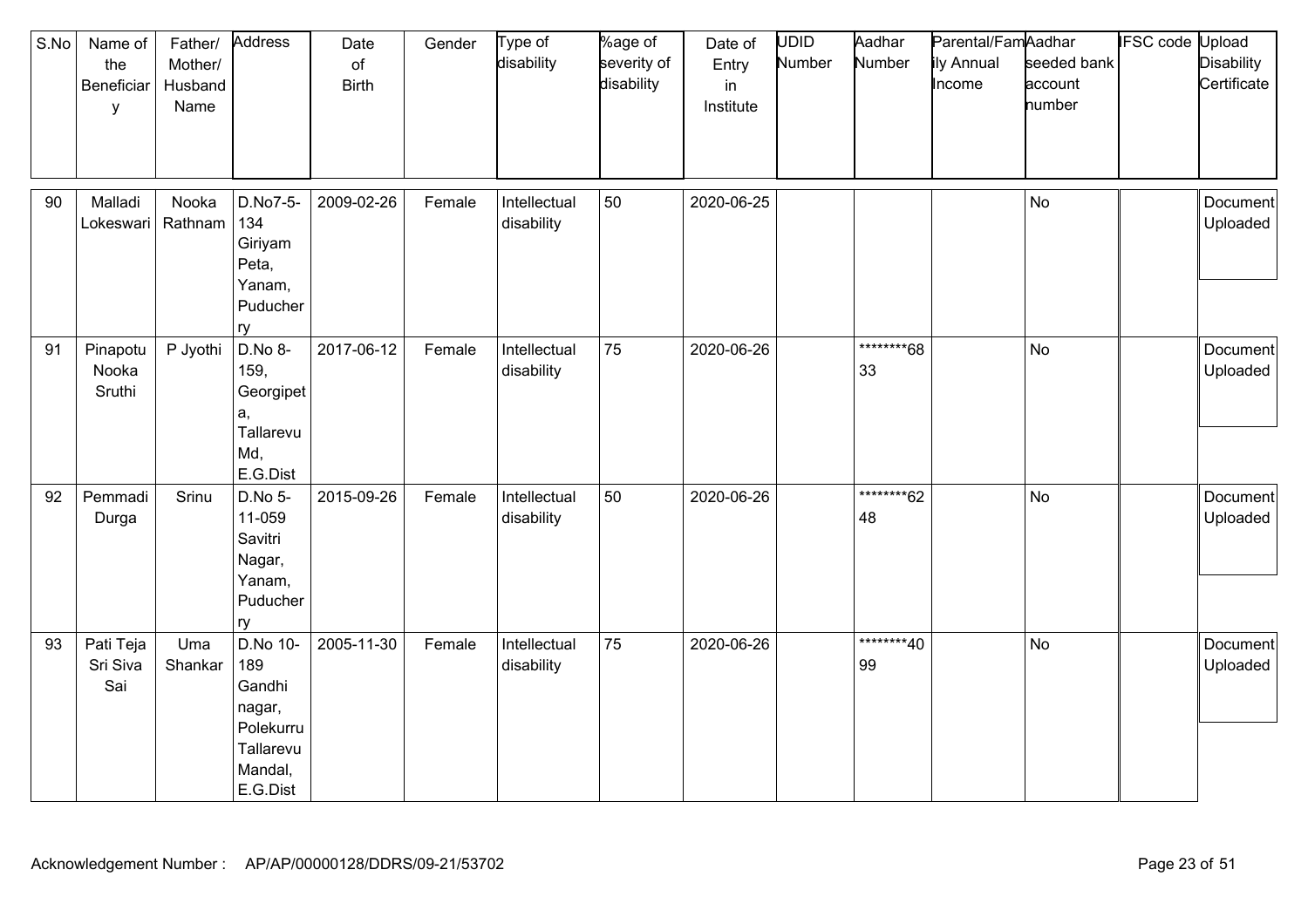| S.No | Name of<br>the<br>Beneficiar<br>у | Father/<br>Mother/<br>Husband<br>Name | Address                                                                              | Date<br>of<br><b>Birth</b> | Gender | Type of<br>disability           | %age of<br>severity of<br>disability | Date of<br>Entry<br>in<br>Institute | UDID<br>Number | Aadhar<br>Number  | Parental/FamAadhar<br>ily Annual<br>Income | seeded bank<br>account<br>number | <b>IFSC</b> code | Upload<br><b>Disability</b><br>Certificate |
|------|-----------------------------------|---------------------------------------|--------------------------------------------------------------------------------------|----------------------------|--------|---------------------------------|--------------------------------------|-------------------------------------|----------------|-------------------|--------------------------------------------|----------------------------------|------------------|--------------------------------------------|
| 94   | Thadala<br>Ruthika                | Srirama<br>Chandra<br>Murthy          | Udimudi,<br>Kotipalli,<br>K.Gangav<br>aram<br>Mandal<br>E.G.Dist                     | D.No 2-28 2011-10-27       | Female | Multiple<br><b>Disabilities</b> | 100                                  | 2020-06-28                          |                | ********44<br>55  |                                            | No                               |                  | Document<br>Uploaded                       |
| 95   | Kadavala<br>Bujji                 | Venkanna D.No.7-                      | 306<br>Neelajala<br>m Street,<br>Jeggamp<br>eta Md.<br>E.G.Dist                      | 2011-08-30                 | Female | Multiple<br><b>Disabilities</b> | 100                                  | 2020-07-07                          |                | *********26<br>91 |                                            | No                               |                  | Document<br>Uploaded                       |
| 96   | Ganjikunta<br>Srijan              | Suresh                                | D.No.5-<br>103A<br>Srinivasa<br>Nagar, Va<br>kalapudi<br>Kakinada<br>Md.<br>E.G.Dist | 2016-01-12                 | Male   | Multiple<br><b>Disabilities</b> | 93                                   | 2020-07-03                          |                | ********10<br>31  |                                            | No                               |                  | Document<br>Uploaded                       |
| 97   | Koduri<br>Dhanesu                 | Naga<br>Babu                          | Saibaba<br>Temple<br>Street,<br>Jonnada<br>Alamuru<br>Md. E.G.                       | D.No 5-17 2015-07-29       | Male   | Multiple<br>Disabilities        | 100                                  | 2020-07-03                          |                | ********66<br>89  |                                            | No                               |                  | Document<br>Uploaded                       |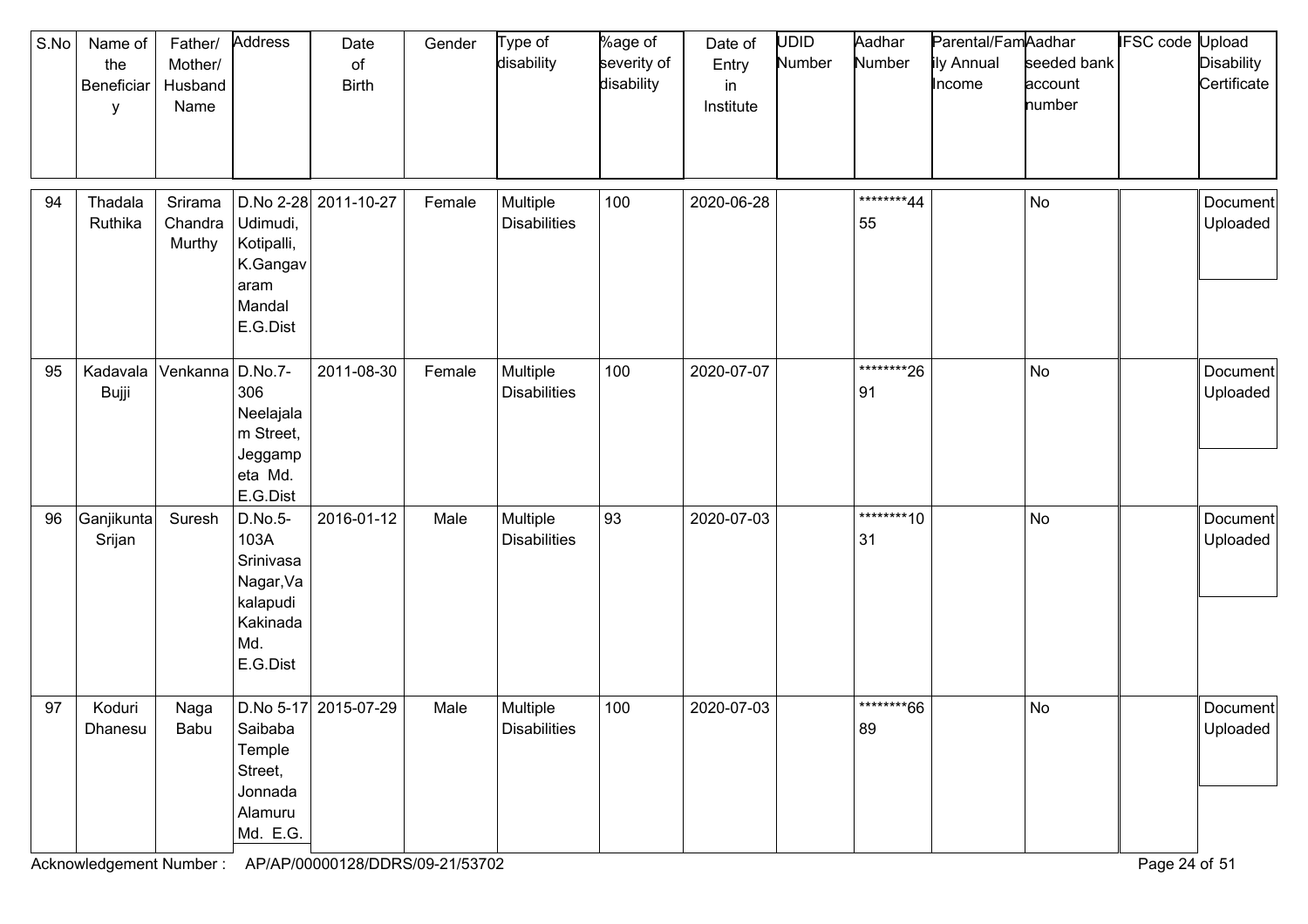| S.No | Name of<br>the<br>Beneficiar<br>у                     | Father/<br>Mother/<br>Husband<br>Name | Address                                                                 | Date<br>of<br><b>Birth</b> | Gender | Type of<br>disability           | %age of<br>severity of<br>disability | Date of<br>Entry<br>in<br>Institute | <b>UDID</b><br>Number | Aadhar<br>Number  | Parental/FamAadhar<br>ily Annual<br>Income | seeded bank<br>account<br>number | <b>IFSC code Upload</b> | <b>Disability</b><br>Certificate |
|------|-------------------------------------------------------|---------------------------------------|-------------------------------------------------------------------------|----------------------------|--------|---------------------------------|--------------------------------------|-------------------------------------|-----------------------|-------------------|--------------------------------------------|----------------------------------|-------------------------|----------------------------------|
|      |                                                       |                                       | <b>Dist</b>                                                             |                            |        |                                 |                                      |                                     |                       |                   |                                            |                                  |                         |                                  |
| 98   | Gangumall Satyanara D.No 8-2-<br>a<br>Varalaksh<br>mi | yana                                  | 047<br>Siddardha<br>nagar,<br>Yanam,<br>Puducher<br>ry                  | 2004-04-16                 | Female | Intellectual<br>disability      | 75                                   | 2020-07-03                          |                       | *********10<br>55 |                                            | No                               |                         | Document<br>Uploaded             |
| 99   | Vanumu<br>Pujitha<br>Anu                              | Srinivasar<br>ao                      | D.No 3-<br>21Balantr<br>am<br>Village,<br>Pamarru<br>Mandal<br>E.G.Dist | 2007-08-05                 | Female | Intellectual<br>disability      | 40                                   | 2021-07-05                          |                       | ********33<br>78  |                                            | No                               |                         | Document<br>Uploaded             |
| 100  | Bollam<br>Ribca                                       | Lova<br>Ganesh                        | Velanka<br>Village,<br>Kirlampud<br>i Mandal<br>E.G.Dist                | D.No 5-49 2015-10-03       | Female | Multiple<br><b>Disabilities</b> | 90                                   | 2021-07-06                          |                       | ********58<br>45  |                                            | No                               |                         | Document<br>Uploaded             |
| 101  | Madhuri<br>Neghana                                    | Srikantha D.No 3-                     | 186<br>Panasapa<br>du<br>Village,<br>Samalkot<br>a Mandal               | 2003-05-10                 | Female | Multiple<br><b>Disabilities</b> | 60                                   | 2021-07-06                          |                       | ********69<br>82  |                                            | No                               |                         | Document<br>Uploaded             |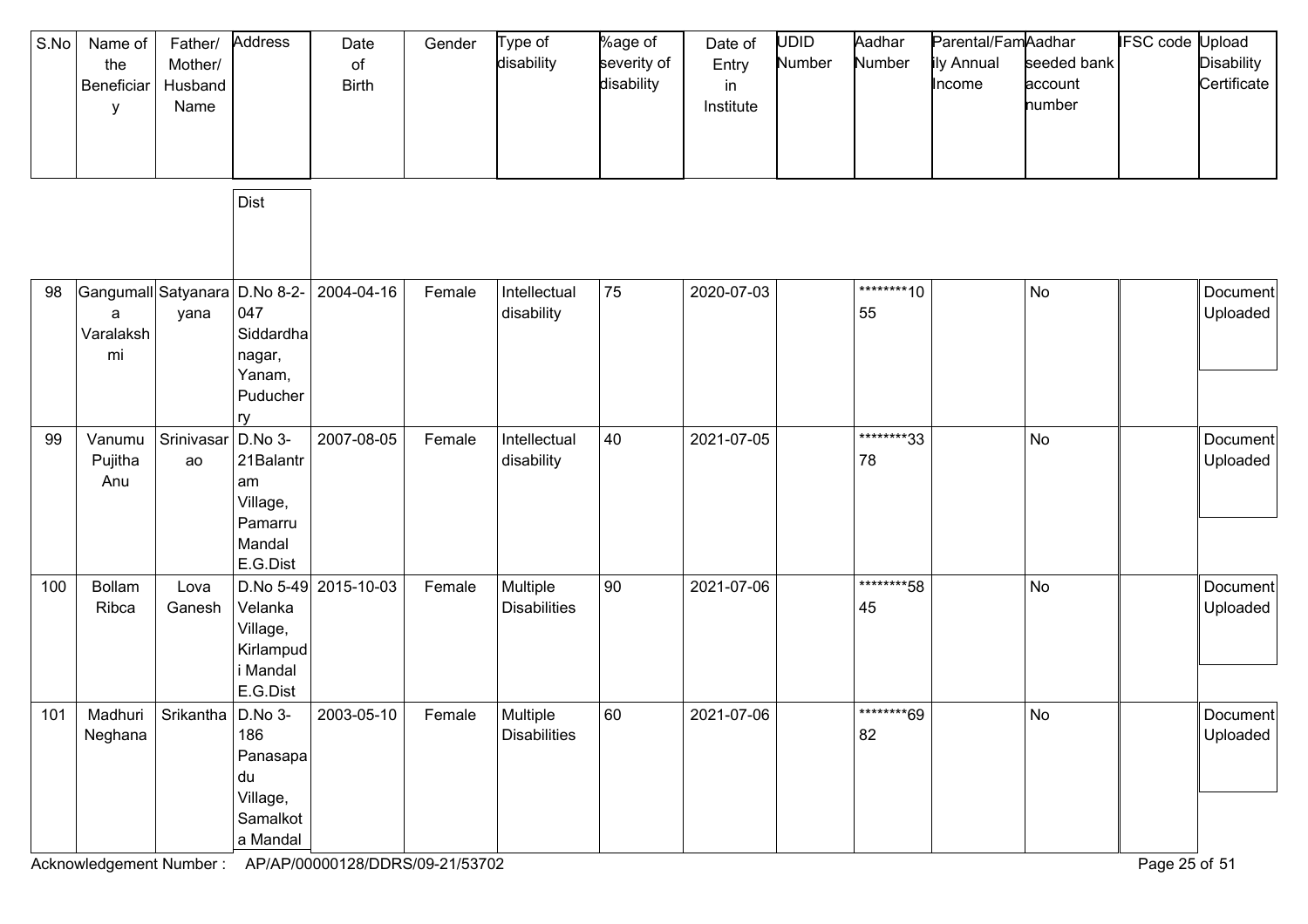| S.No | Name of<br>the<br>Beneficiar<br>у | Father/<br>Mother/<br>Husband<br>Name | Address                                                                                                     | Date<br>of<br><b>Birth</b> | Gender | Type of<br>disability           | %age of<br>severity of<br>disability | Date of<br>Entry<br>in<br>Institute | <b>UDID</b><br>Number | Aadhar<br>Number  | Parental/FamAadhar<br>ily Annual<br>Income | seeded bank<br>account<br>number | IFSC code | Upload<br><b>Disability</b><br>Certificate |
|------|-----------------------------------|---------------------------------------|-------------------------------------------------------------------------------------------------------------|----------------------------|--------|---------------------------------|--------------------------------------|-------------------------------------|-----------------------|-------------------|--------------------------------------------|----------------------------------|-----------|--------------------------------------------|
|      |                                   |                                       | E.G.Dist                                                                                                    |                            |        |                                 |                                      |                                     |                       |                   |                                            |                                  |           |                                            |
| 102  | Chirala<br>Srigeetha<br>Sravanthi | <b>Brahma</b><br>Reddy                | Polamuru<br>Village<br>Anaparthi<br>Mandal<br>E.G.Dist.                                                     | 2007-07-25                 | Female | Multiple<br><b>Disabilities</b> | 60                                   | 2021-07-08                          |                       | ********60<br>49  |                                            | <b>No</b>                        |           | Document<br>Uploaded                       |
| 103  | Amujala<br>Sai                    | Rajababu                              | D.No 1-<br>229/A<br>Ramalaya<br>m St.<br>Chanrdra<br>mpalem<br>Village,<br>Samalkot<br>a Mandal<br>E.G.Dist | 2005-01-01                 | Male   | Intellectual<br>disability      | 75                                   | 2021-07-08                          |                       | *********32<br>79 |                                            | <b>No</b>                        |           | Document<br>Uploaded                       |
| 104  | Vara<br>Sudeep<br>Calvin          | Thimothi                              | D.No 1-2-<br>63<br>Agrahara<br>m,<br>Pithapura<br>m<br>Mandal<br>E.G.Dist                                   | 2014-08-11                 | Male   | Intellectual<br>disability      | 90                                   | 2021-07-23                          |                       | ********59<br>15  |                                            | <b>No</b>                        |           | Document<br>Uploaded                       |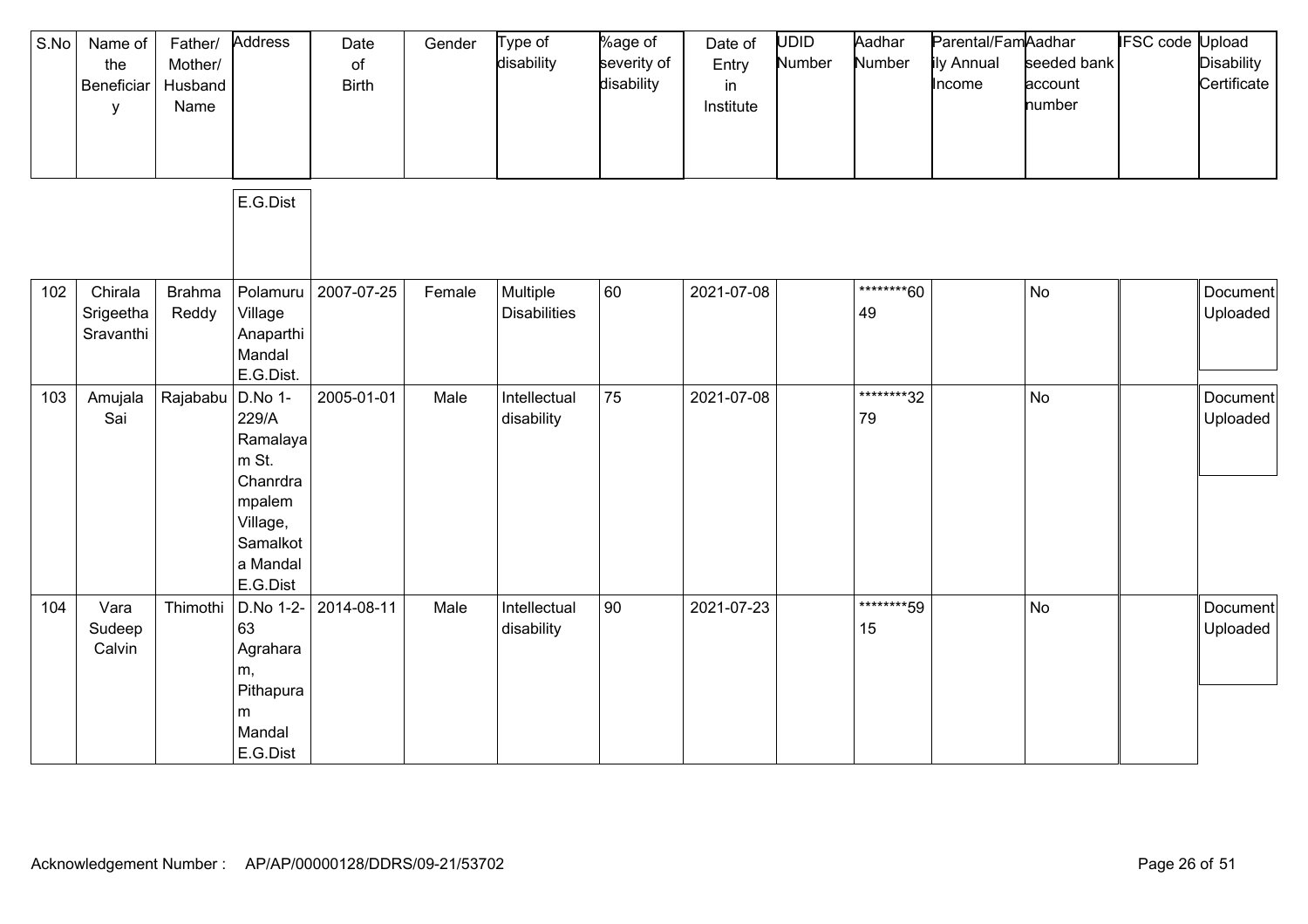| S.No | Name of<br>the<br>Beneficiar<br>у | Father/<br>Mother/<br>Husband<br>Name | Address                                                                               | Date<br>of<br><b>Birth</b> | Gender | Type of<br>disability      | %age of<br>severity of<br>disability | Date of<br>Entry<br>in<br>Institute | UDID<br>Number | Aadhar<br>Number  | Parental/FamAadhar<br>ily Annual<br>Income | seeded bank<br>account<br>number | <b>IFSC code Upload</b> | <b>Disability</b><br>Certificate |
|------|-----------------------------------|---------------------------------------|---------------------------------------------------------------------------------------|----------------------------|--------|----------------------------|--------------------------------------|-------------------------------------|----------------|-------------------|--------------------------------------------|----------------------------------|-------------------------|----------------------------------|
| 105  | Tibirisetti<br>Yeshodar           | Ayyanna                               | D.No 2-<br>28, Main<br>Road<br>Koripilla<br>Village,<br>Karapa<br>Mandal<br>E.G.Dist  | 2010-04-04                 | Male   | Intellectual<br>disability | 50                                   | 2021-07-24                          |                | *********02<br>05 |                                            | <b>No</b>                        |                         | <b>Document</b><br>Uploaded      |
| 106  | Chepala<br>Jashuwa                | Jegannad   D.No 5-<br>ham             | 175, Kona<br>Forest<br>Village,<br>Yerrayyap<br>eta<br>Thondang<br>Mandal<br>E.G.Dist | 2010-03-16                 | Male   | Intellectual<br>disability | 90                                   | 2021-08-26                          |                | ********46<br>08  |                                            | <b>No</b>                        |                         | Document<br>Uploaded             |
| 107  | <b>Bathula</b><br>Kristaphar      | Simhachel<br>am                       | D.NO 24-<br>8-17 Old<br>Bus stand<br>Kacheripe<br>ta<br>Kakinada<br>Urban             | 2003-11-07                 | Male   | Intellectual<br>disability | 90                                   | 2010-06-03                          |                | ********92<br>10  |                                            | <b>No</b>                        |                         | Document<br>Uploaded             |
| 108  | Nethala<br>Deleep<br>Kumar        | Vaikunta<br>Rao                       | Balaji<br>nagar<br><b>APSP</b><br>Kakinada                                            | 2004-12-03                 | Male   | Intellectual<br>disability | 50                                   | 2011-06-28                          |                | ********69<br>04  |                                            | <b>No</b>                        |                         | Document<br>Uploaded             |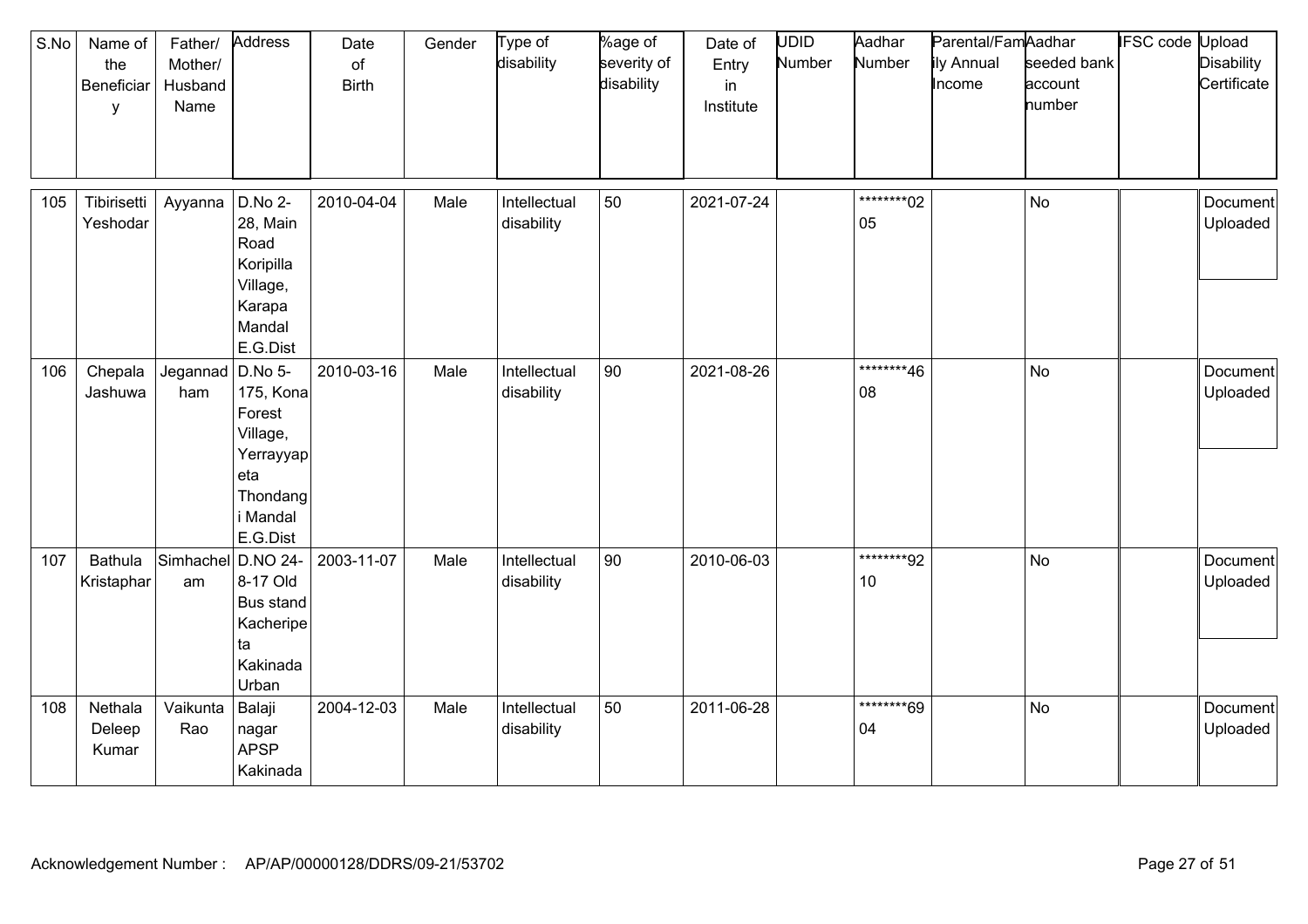| S.No | Name of<br>the<br>Beneficiar<br>y | Father/<br>Mother/<br>Husband<br>Name | Address                                                                         | Date<br>of<br><b>Birth</b> | Gender | Type of<br>disability      | %age of<br>severity of<br>disability | Date of<br>Entry<br>in<br>Institute | UDID<br>Number | Aadhar<br>Number  | Parental/FamAadhar<br>ily Annual<br>Income | seeded bank<br>account<br>number | <b>IFSC code Upload</b> | <b>Disability</b><br>Certificate |
|------|-----------------------------------|---------------------------------------|---------------------------------------------------------------------------------|----------------------------|--------|----------------------------|--------------------------------------|-------------------------------------|----------------|-------------------|--------------------------------------------|----------------------------------|-------------------------|----------------------------------|
| 109  | Eeduri<br>Mahima                  | E Rupa                                | D.No 3-<br>$14-17,$<br>Church<br><b>Street</b><br>Recharla<br>Peta,<br>Kakinada | 2004-04-04                 | Female | Intellectual<br>disability | 70                                   | 2014-06-25                          |                | ********90<br>38  |                                            | <b>No</b>                        |                         | Document<br>Uploaded             |
| 110  | Konduru<br>Sonika<br>Deepthi      | Venkates<br>wara Rao 389              | D.No 7-<br>Chitrada<br>East<br>Godavari<br>dist                                 | 2007-10-23                 | Female | Intellectual<br>disability | 90                                   | 2017-08-03                          |                | *********24<br>97 |                                            | <b>No</b>                        |                         | Document<br>Uploaded             |
| 111  | Chilukuri<br>Rohan<br>Babu        | Prasad                                | D.No. 1-<br>82<br>Janakira<br>mapuram<br>Agrahara<br>m<br>Vishakap<br>atnam Dt. | 2005-07-03                 | Male   | Intellectual<br>disability | 90                                   | 2018-06-21                          |                | ********50<br>87  |                                            | <b>No</b>                        |                         | Document<br>Uploaded             |
| 112  | Purrey<br>Rishi<br>Kumar          | Vinodh<br>Kumar                       | D.No. 3-<br>$14 - 20,$<br>Recherlap<br>eta,<br>Kakinada<br>Urban<br>E.G.Dist.   | 2013-10-28                 | Male   | Intellectual<br>disability | 90                                   | 2019-06-14                          |                | ********80<br>29  |                                            | <b>No</b>                        |                         | Document<br>Uploaded             |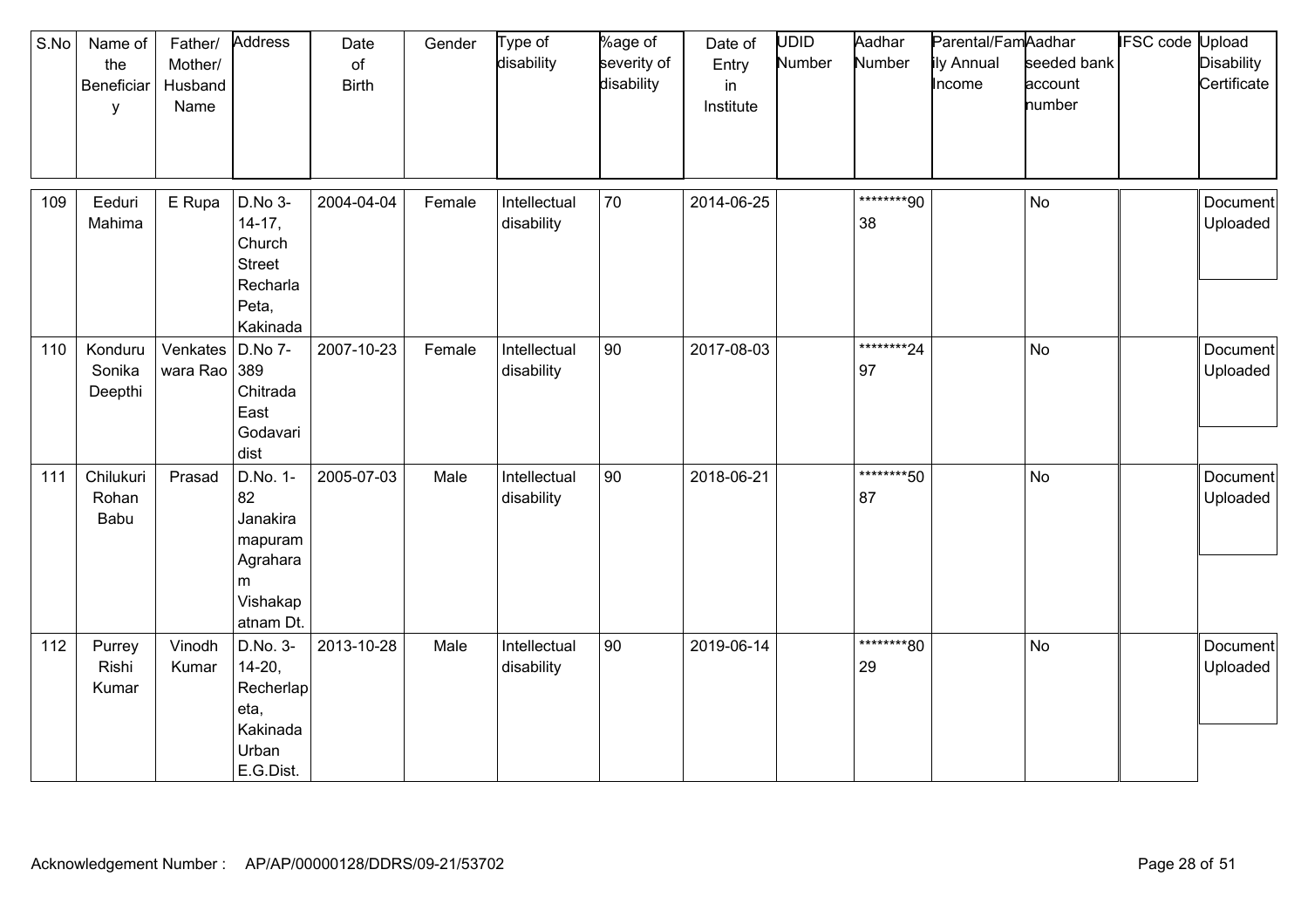| S.No | Name of<br>the<br>Beneficiar<br>у | Father/<br>Mother/<br>Husband<br>Name | Address                                                                                                                 | Date<br>$\circ$ f<br><b>Birth</b> | Gender | Type of<br>disability           | %age of<br>severity of<br>disability | Date of<br>Entry<br>in<br>Institute | <b>UDID</b><br>Number | Aadhar<br>Number  | Parental/FamAadhar<br>ily Annual<br>Income | seeded bank<br>account<br>number | <b>IFSC code Upload</b> | <b>Disability</b><br>Certificate |
|------|-----------------------------------|---------------------------------------|-------------------------------------------------------------------------------------------------------------------------|-----------------------------------|--------|---------------------------------|--------------------------------------|-------------------------------------|-----------------------|-------------------|--------------------------------------------|----------------------------------|-------------------------|----------------------------------|
| 113  | Dhadhala<br>Babu                  | Venkatara D.No. 4-<br>mana            | 91,<br>Peddapet<br>а,<br>Kajuluru<br>Md.<br>E.G.Dist.                                                                   | 2009-01-01                        | Male   | Multiple<br><b>Disabilities</b> | 100                                  | 2019-06-14                          |                       | *********12<br>89 |                                            | <b>No</b>                        |                         | Document<br>Uploaded             |
| 114  | Puttapalli<br>Baby                | Nagaraju                              | D.No 1-<br>51,<br>Sirigindal<br>apadu<br>Ramapac<br>hodavara<br>m Md.<br>East<br>Godavari<br>dist                       | 2003-01-11                        | Female | Intellectual<br>disability      | 100                                  | 2021-07-28                          |                       | ********63<br>46  |                                            | <b>No</b>                        |                         | Document<br>Uploaded             |
| 115  | Murla<br>Sriram<br>Aditya         | Venkates<br>warulu                    | $D.No 2-$<br>57,<br>Ramalaya<br>m Street,<br>Tallapale<br>m<br>Ramapac<br>hodavara<br>m Md.<br>East<br>Godavari<br>dist | 2009-06-27                        | Male   | Intellectual<br>disability      | 90                                   | 2021-07-30                          |                       | *********04<br>59 |                                            | <b>No</b>                        |                         | Document<br>Uploaded             |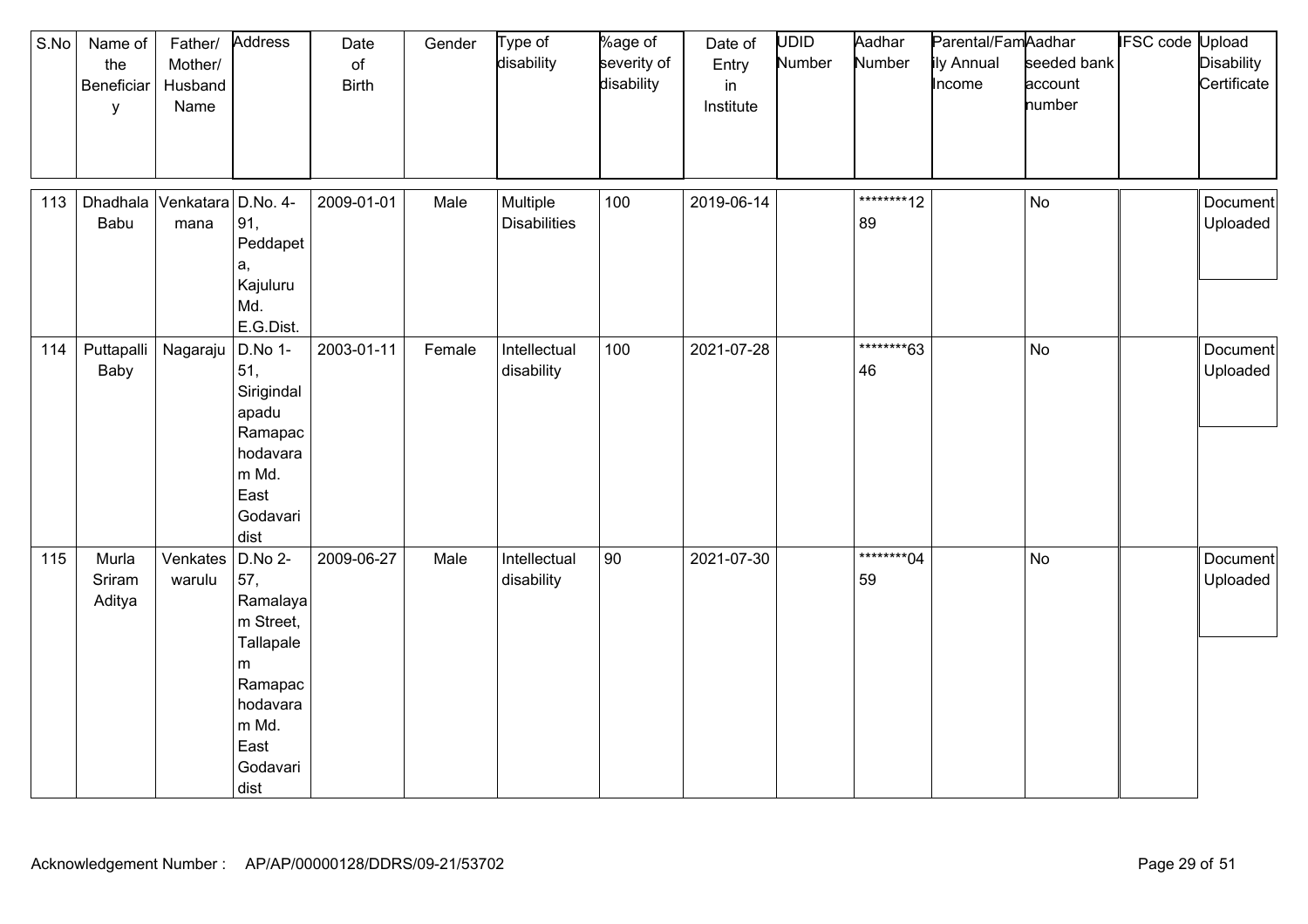| S.No | Name of<br>the<br>Beneficiar<br>y | Father/<br>Mother/<br>Husband<br>Name | Address                                                                                        | Date<br>of<br><b>Birth</b>      | Gender | Type of<br>disability      | %age of<br>severity of<br>disability | Date of<br>Entry<br>in<br>Institute | UDID<br>Number | Aadhar<br>Number  | Parental/FamAadhar<br>ily Annual<br>Income | seeded bank<br>account<br>number | <b>IFSC code Upload</b> | <b>Disability</b><br>Certificate |
|------|-----------------------------------|---------------------------------------|------------------------------------------------------------------------------------------------|---------------------------------|--------|----------------------------|--------------------------------------|-------------------------------------|----------------|-------------------|--------------------------------------------|----------------------------------|-------------------------|----------------------------------|
| 116  | Murla<br>Thamanna<br>Kumari       | Chittabbai D.No 1-                    | 34,<br>Bandapall<br>Tallapale<br>m<br>Ramapac<br>hodavara<br>m Md.<br>East<br>Godavari<br>dist | 2007-05-10                      | Female | Intellectual<br>disability | 75                                   | 2021-07-30                          |                | *********20<br>08 |                                            | <b>No</b>                        |                         | Document<br>Uploaded             |
|      | 117 Y Govinda<br>Laxmi            | Y Sivaji                              | Torangi<br>Peta<br>Kakinada<br>2 E.G.<br>Dt.                                                   | 2005-11-05                      | Female | Intellectual<br>disability | 90                                   | 2010-06-12                          |                | *********05<br>56 |                                            | <b>No</b>                        |                         | Document<br>Uploaded             |
| 118  | A Siva<br>Sankar                  | A<br>Vanaraju                         | D.No.62-<br>$4-35,$<br>Akasapuv<br>ari Street,<br>J.R<br>Peta, Kaki                            | 2004-01-05                      | Male   | Intellectual<br>disability | 90                                   | 2013-06-12                          |                | ********01<br>66  |                                            | <b>No</b>                        |                         | Document<br>Uploaded             |
| 119  | Lanke<br>Babuji                   | wara Rao Gogudan                      | aiahpeta,<br>Goleelape<br>ta<br>Kakinada                                                       | Venkates   D.No.48-1 2003-08-12 | Male   | Intellectual<br>disability | 75                                   | 2013-06-12                          |                | *********04<br>21 |                                            | <b>No</b>                        |                         | Document<br>Uploaded             |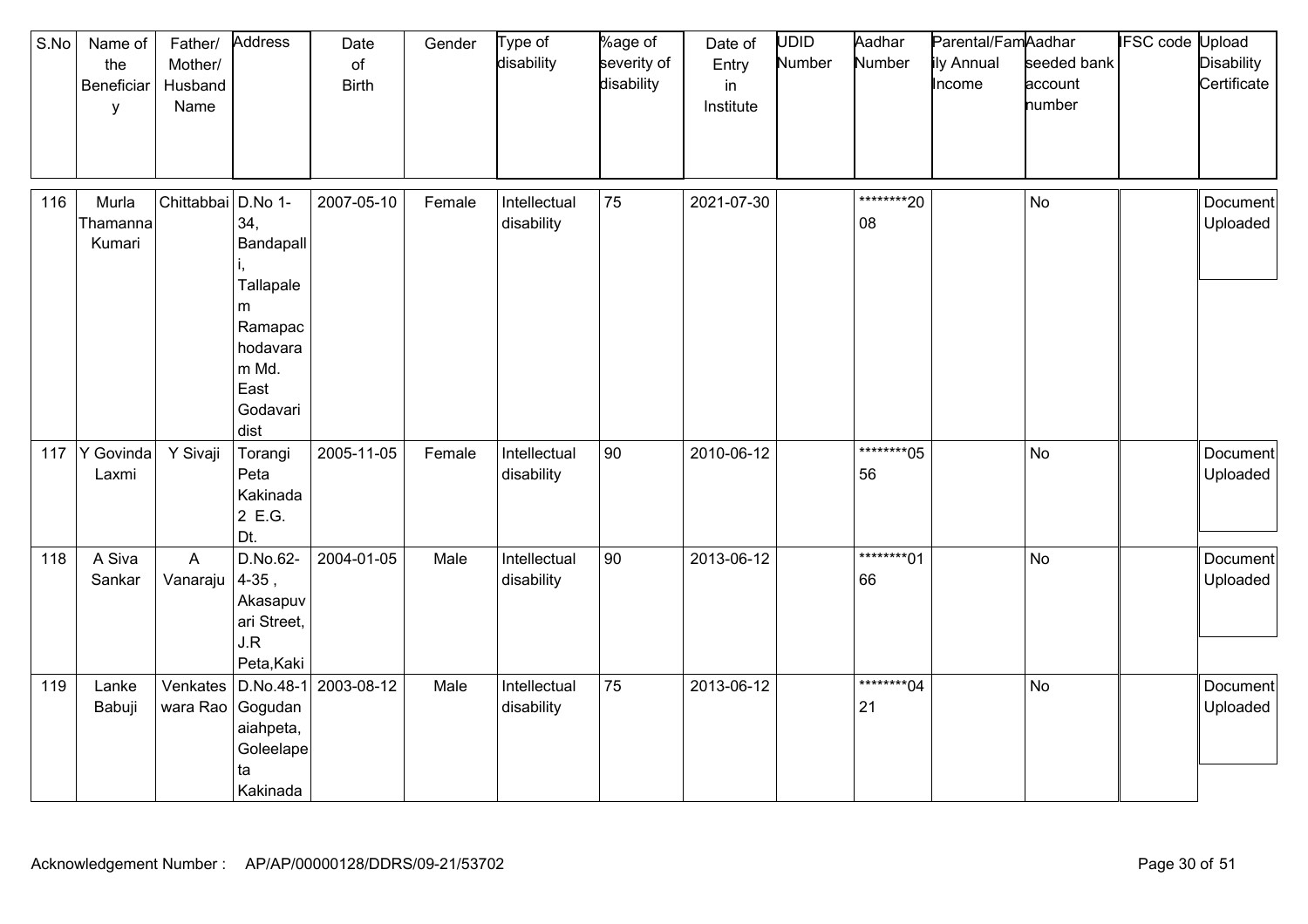| S.No | Name of<br>the<br>Beneficiar<br>y   | Father/<br>Mother/<br>Husband<br>Name    | Address                                                                           | Date<br>of<br><b>Birth</b> | Gender | Type of<br>disability      | %age of<br>severity of<br>disability | Date of<br>Entry<br>in<br>Institute | <b>UDID</b><br>Number | Aadhar<br>Number  | Parental/FamAadhar<br>ily Annual<br>Income | seeded bank<br>account<br>number | <b>IFSC code Upload</b> | <b>Disability</b><br>Certificate |
|------|-------------------------------------|------------------------------------------|-----------------------------------------------------------------------------------|----------------------------|--------|----------------------------|--------------------------------------|-------------------------------------|-----------------------|-------------------|--------------------------------------------|----------------------------------|-------------------------|----------------------------------|
| 120  | Κ<br>Manikuma Peddaraju   13-3 15th | K                                        | D.No.48-<br>Ward<br>Goleelape<br>ta<br>Kakinada                                   | 2003-01-01                 | Male   | Intellectual<br>disability | 75                                   | 2014-06-12                          |                       | ********71<br>01  |                                            | <b>No</b>                        |                         | Document<br>Uploaded             |
| 121  | Vathadi<br>Akhileswar               | Eswara<br>Rao                            | D.No 48-<br>$1-42A$<br>Mallayyav<br>eripeta<br>Jegannad<br>hapuram -<br>E.G.Dist. | 2009-08-14                 | Female | Intellectual<br>disability | 75                                   | 2014-06-23                          |                       | ********94<br>60  |                                            | No                               |                         | Document<br>Uploaded             |
| 122  | K Kishore                           | K.<br>Venkatesh 7-7 Ward                 | D.No 47-<br>13<br>Thurupup<br>eta<br>Yetimoga<br>Kakinada                         | 2004-07-14                 | Male   | Intellectual<br>disability | 90                                   | 2015-01-22                          |                       | ********41<br>07  |                                            | No                               |                         | Document<br>Uploaded             |
| 123  | P Praveen P Prasad<br>kumar         | Rao                                      | Gubbava<br>nipalem<br>Pedapudi<br>Mandal E.<br>G. Dist                            | D.No 4-78 2003-06-24       | Male   | Intellectual<br>disability | 90                                   | 2015-06-26                          |                       | ********82<br>66  |                                            | No                               |                         | Document<br>Uploaded             |
| 124  | N Veera<br>Sai<br>Akshaya           | $\mathsf{N}$<br>Gangadha 11-41,<br>rarao | D.No 52-<br>Padmana<br>bha                                                        | 2009-12-27                 | Female | Intellectual<br>disability | 75                                   | 2017-02-06                          |                       | *********94<br>36 |                                            | No                               |                         | Document<br>Uploaded             |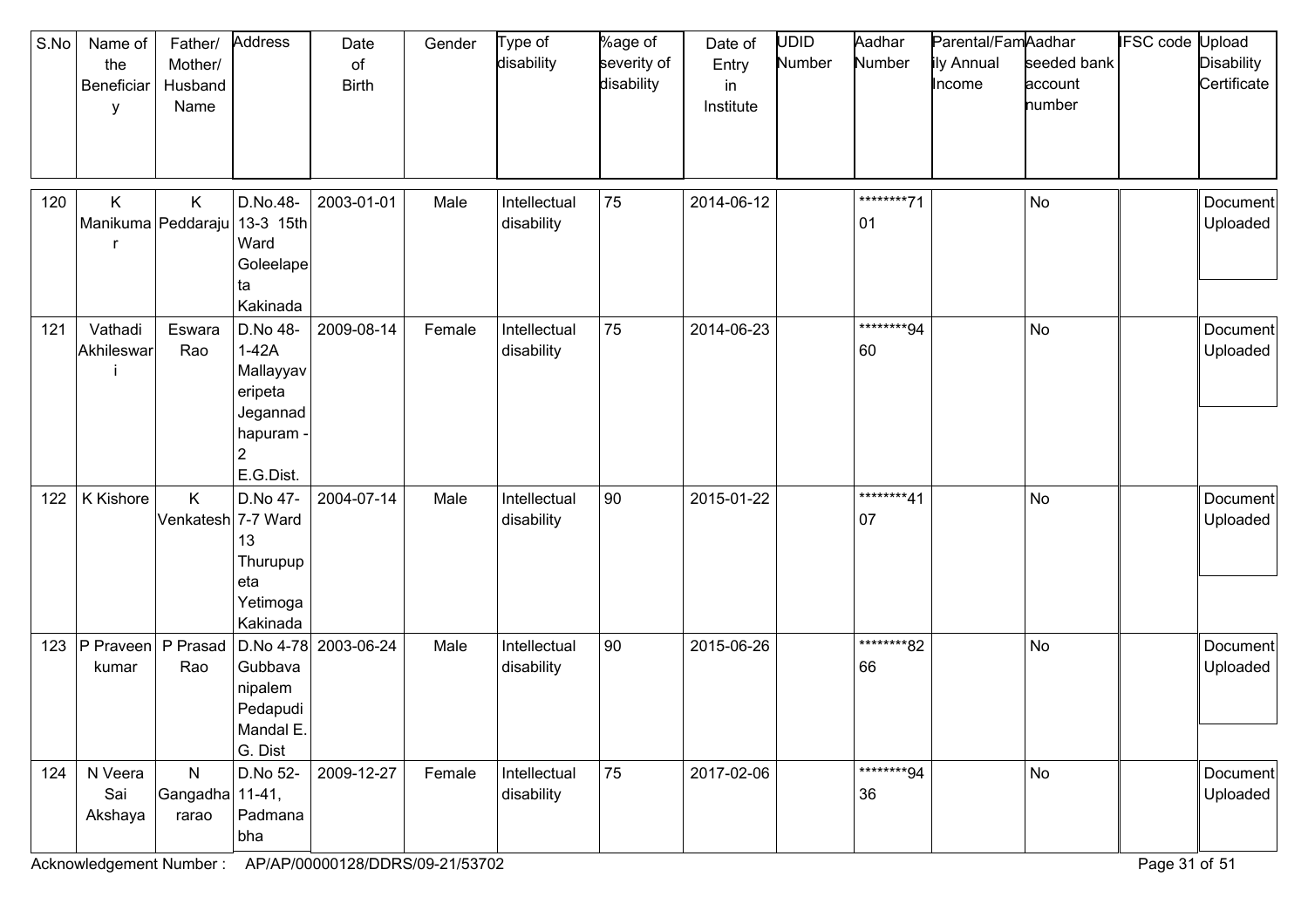| S.No | Name of<br>the<br>Beneficiar<br>y                           | Father/<br>Mother/<br>Husband<br>Name | Address                                                                         | Date<br>of<br><b>Birth</b> | Gender | Type of<br>disability      | %age of<br>severity of<br>disability | Date of<br>Entry<br>in<br>Institute | <b>UDID</b><br>Number | Aadhar<br>Number  | Parental/FamAadhar<br>ily Annual<br>Income | seeded bank<br>account<br>number | <b>IFSC</b> code | Jpload<br><b>Disability</b><br>Certificate |
|------|-------------------------------------------------------------|---------------------------------------|---------------------------------------------------------------------------------|----------------------------|--------|----------------------------|--------------------------------------|-------------------------------------|-----------------------|-------------------|--------------------------------------------|----------------------------------|------------------|--------------------------------------------|
|      |                                                             |                                       | Nagar,<br>Kakinada                                                              |                            |        |                            |                                      |                                     |                       |                   |                                            |                                  |                  |                                            |
| 125  | L Neladri                                                   | L Srinu                               | D.No 47-<br>3-96,<br>Veerabhr<br>amam<br>veedhi<br>Yetimoga<br>Kakinada<br>$-2$ | 2011-04-08                 | Male   | Intellectual<br>disability | 75                                   | 2016-06-13                          |                       | *********75<br>48 |                                            | <b>No</b>                        |                  | Document<br>Uploaded                       |
| 126  | Indugu<br>Surya Sri<br>Krishna<br>Chaintany<br>$\mathsf{a}$ | Srinivasar<br>ao                      | D.No 9-<br>99, Jaya<br>prakash<br>Nagar<br>Turangi-<br>533016                   | 2005-01-01                 | Male   | Intellectual<br>disability | 90                                   | 2017-06-19                          |                       | *********43<br>70 |                                            | No                               |                  | Document<br>Uploaded                       |
| 127  | K Taraka<br>lakshmi<br>Nukallam<br>ma                       | K<br>Durgarao                         | D.No 11-<br>32,<br>Turangi<br>Kakinada                                          | 2009-08-16                 | Male   | Intellectual<br>disability | 75                                   | 2017-06-20                          |                       |                   |                                            | <b>No</b>                        |                  | Document<br>Uploaded                       |
| 128  | Prathipati Nagendra<br>Naga<br>Surya<br>Manikanta           | Kumar                                 | D.No 58-<br>8-8117<br>Annamma<br>gati<br>J.N.Pura<br>$m - 2$                    | 2003-06-15                 | Male   | Intellectual<br>disability | 100                                  | 2018-06-25                          |                       | ********70<br>34  |                                            | No                               |                  | Document<br>Uploaded                       |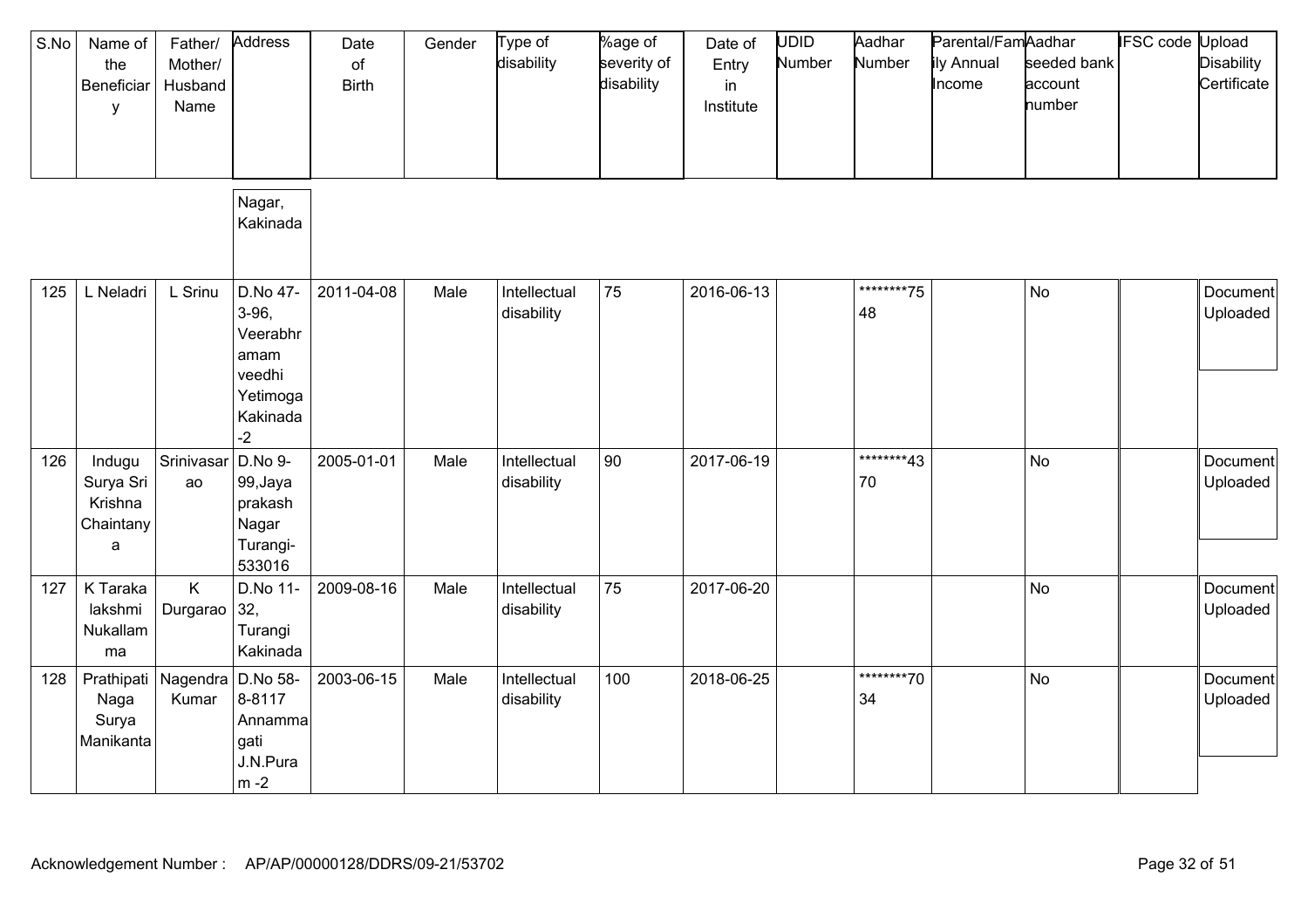| S.No | Name of<br>the<br>Beneficiar<br>у        | Father/<br>Mother/<br>Husband<br>Name | Address                                                               | Date<br>of<br><b>Birth</b> | Gender | Type of<br>disability           | %age of<br>severity of<br>disability | Date of<br>Entry<br>in<br>Institute | UDID<br>Number | Aadhar<br>Number     | Parental/FamAadhar<br>ily Annual<br>Income | seeded bank<br>account<br>number | IFSC code Upload | <b>Disability</b><br>Certificate |
|------|------------------------------------------|---------------------------------------|-----------------------------------------------------------------------|----------------------------|--------|---------------------------------|--------------------------------------|-------------------------------------|----------------|----------------------|--------------------------------------------|----------------------------------|------------------|----------------------------------|
| 129  | Sangadi<br>Lohitha                       | Bujji                                 | D.No 1-<br>80-720<br>Yetimoga<br>J.N.Pura<br>$m - 2$<br>E.G.Dist.     | 2012-02-27                 | Female | Intellectual<br>disability      | 100                                  | 2018-06-29                          |                | *********16<br>91    |                                            | No                               |                  | Document<br>Uploaded             |
| 130  | Malladi<br>Karuna                        | Byrava<br>Swamy                       | D.No 2-<br>51,<br>Paradesa<br>mmapeta<br>Tallarevu<br>Md.<br>E.G.Dist | 2009-01-22                 | Female | Intellectual<br>disability      | 75                                   | 2018-06-29                          |                | ********23<br>97     |                                            | <b>No</b>                        |                  | Document<br>Uploaded             |
| 131  | Amulya                                   | Prathipati Venkatara<br>$\mathsf{o}$  | D.No 2-<br>15,<br>Santhapet<br>a<br>Tallarevu<br>Md.<br>E.G.Dist      | 2007-04-16                 | Female | Intellectual<br>disability      | 90                                   | 2018-06-29                          |                | *********85<br>44    |                                            | No                               |                  | Document<br>Uploaded             |
| 132  | Prathipati Venkatara D.No 2-<br>Rithisha | o                                     | 15,<br>Santhapet<br>a<br>Tallarevu<br>Md.<br>E.G.Dist                 | 2003-12-01                 | Female | Intellectual<br>disability      | 100                                  | 2018-06-29                          |                | ********40<br>$00\,$ |                                            | No                               |                  | Document<br>Uploaded             |
| 133  | Karri<br>Jaswa                           | Sudhakar   D.No 46-                   | $2 - 17,$<br>Gogudan<br>aiahpet                                       | 2008-10-02                 | Male   | Multiple<br><b>Disabilities</b> | 68                                   | 2019-06-12                          |                | *********15<br>40    |                                            | No                               |                  | Document<br>Uploaded             |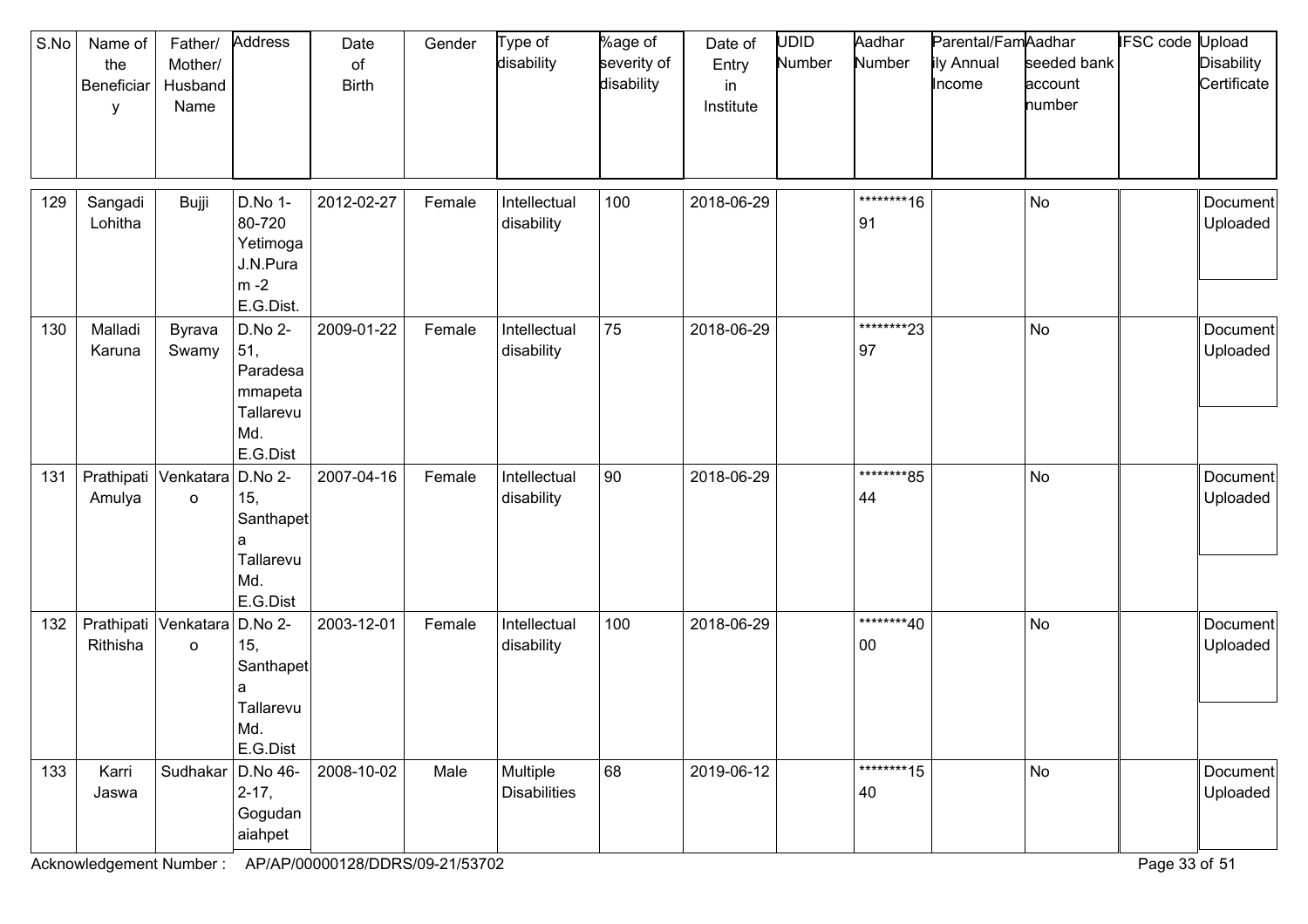| S.No | Name of<br>the<br>Beneficiar<br>y   | Father/<br>Mother/<br>Husband<br>Name | Address                                                                                       | Date<br>of<br><b>Birth</b> | Gender | Type of<br>disability           | %age of<br>severity of<br>disability | Date of<br>Entry<br>in<br>Institute | UDID<br>Number | Aadhar<br>Number      | Parental/FamAadhar<br>ily Annual<br>Income | seeded bank<br>account<br>number | <b>IFSC code Upload</b> | <b>Disability</b><br>Certificate |
|------|-------------------------------------|---------------------------------------|-----------------------------------------------------------------------------------------------|----------------------------|--------|---------------------------------|--------------------------------------|-------------------------------------|----------------|-----------------------|--------------------------------------------|----------------------------------|-------------------------|----------------------------------|
|      |                                     |                                       | J.N.Pura<br>m<br>Kakinada<br>$-2$<br>E.G.Dist.                                                |                            |        |                                 |                                      |                                     |                |                       |                                            |                                  |                         |                                  |
| 134  | Devara<br>Divya<br>Jyothika         | Kannayya                              | $D.No. 6-9,$<br>Devipatna<br>m<br>Indukuru<br>E.G.Dist.                                       | 2006-01-01                 | Female | Multiple<br><b>Disabilities</b> | 75                                   | 2019-06-16                          |                | *********61<br>$00\,$ |                                            | <b>No</b>                        |                         | Document<br>Uploaded             |
| 135  | Vaidhadi<br>Mahesh                  | John<br>Sudhakar                      | D.No. 2-<br>37,<br>Thallarev<br>ū<br>E.G.Dist.                                                | 2010-08-12                 | Male   | Intellectual<br>disability      | 75                                   | 2018-06-18                          |                | *********34<br>27     |                                            | <b>No</b>                        |                         | Document<br>Uploaded             |
| 136  | Adda<br>Satya<br>Rohini<br>Akshitha | Sathibabu                             | D.No. 1-<br>36A,<br>Mulapeta<br>U.Kothap<br>alli<br>E.G.Dist.                                 | 2014-03-26                 | Female | Multiple<br><b>Disabilities</b> | 75                                   | 2019-06-19                          |                | *********07<br>26     |                                            | <b>No</b>                        |                         | Document<br>Uploaded             |
| 137  | U<br>Vasudeva<br>Rao                | Nagaraju                              | D.No. 48-<br>$4 - 14$<br>Gowrisha<br>nkarpeta<br>Jegannad<br>hapuram<br>Kakinada<br>E.G.Dist. | 2003-11-03                 | Male   | Intellectual<br>disability      | 50                                   | 2020-06-14                          |                | ********27<br>75      |                                            | <b>No</b>                        |                         | Document<br>Uploaded             |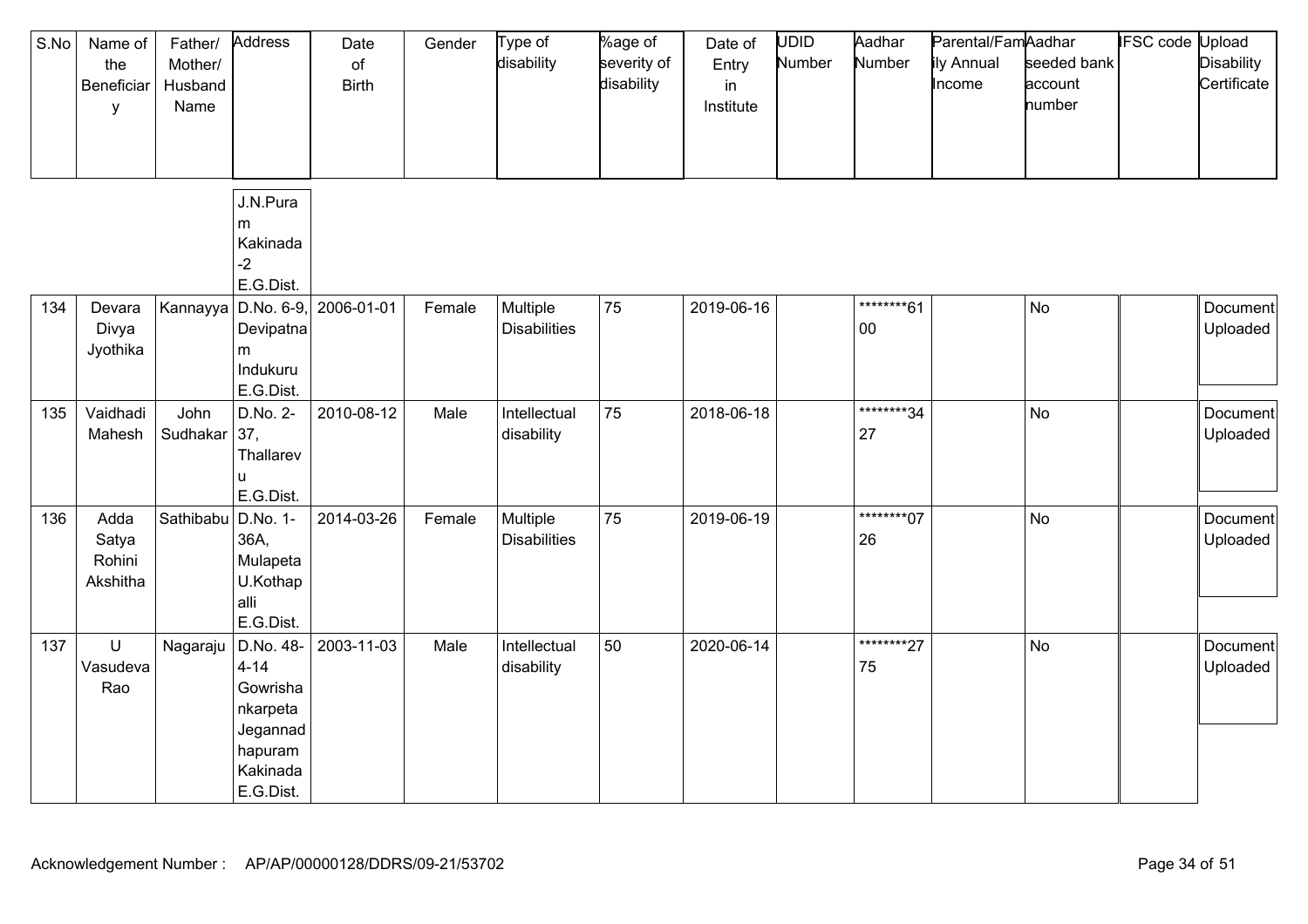| S.No | Name of<br>the<br>Beneficiar<br>у | Father/<br>Mother/<br>Husband<br>Name | Address                                                                                         | Date<br>of<br><b>Birth</b> | Gender | Type of<br>disability           | %age of<br>severity of<br>disability | Date of<br>Entry<br>in<br>Institute | <b>UDID</b><br>Number | Aadhar<br>Number  | Parental/FamAadhar<br>ily Annual<br>Income | seeded bank<br>account<br>number | <b>IFSC code Upload</b> | <b>Disability</b><br>Certificate |
|------|-----------------------------------|---------------------------------------|-------------------------------------------------------------------------------------------------|----------------------------|--------|---------------------------------|--------------------------------------|-------------------------------------|-----------------------|-------------------|--------------------------------------------|----------------------------------|-------------------------|----------------------------------|
| 138  | Oleti Dilip<br>Raj                | Kamesh                                | D.No. 62-<br>$11 - 29$<br>Mutha<br>Nagar<br>Jegannad<br>hapuramk<br>Kakinada<br>E.G.Dist.       | 2011-07-24                 | Male   | Multiple<br><b>Disabilities</b> | 80                                   | 2020-06-18                          |                       | ********30<br>07  |                                            | No                               |                         | Document<br>Uploaded             |
| 139  | Ramadi<br>Gangadha                | Vishnu                                | D.No. 12-<br>481 Nayi<br><b>Brahman</b><br>Colony<br>Thuramgi<br>Kakinada<br>Rural<br>E.G.Dist. | 2008-08-12                 | Male   | Multiple<br><b>Disabilities</b> | 75                                   | 2020-06-20                          |                       | ********66<br>66  |                                            | <b>No</b>                        |                         | Document<br>Uploaded             |
| 140  | Ramadi<br>Vara<br>Lakshmi         | Vishnu                                | D.No. 12-<br>481 Nayi<br>Brahman<br>Colony<br>Thuramgi<br>Kakinada<br>Rural<br>E.G.Dist.        | 2010-07-17                 | Female | Multiple<br><b>Disabilities</b> | 80                                   | 2020-06-22                          |                       | *********16<br>53 |                                            | <b>No</b>                        |                         | Document<br>Uploaded             |
| 141  | Palepu<br>Manisha                 | Eswararao D.No. 62-                   | 21-40<br>Lakshmi<br>Nagar<br>Jegannad<br>hapuram<br>Kakinada                                    | 2006-07-07                 | Female | Multiple<br><b>Disabilities</b> | 80                                   | 2020-06-22                          |                       | ********72<br>51  |                                            | No                               |                         | Document<br>Uploaded             |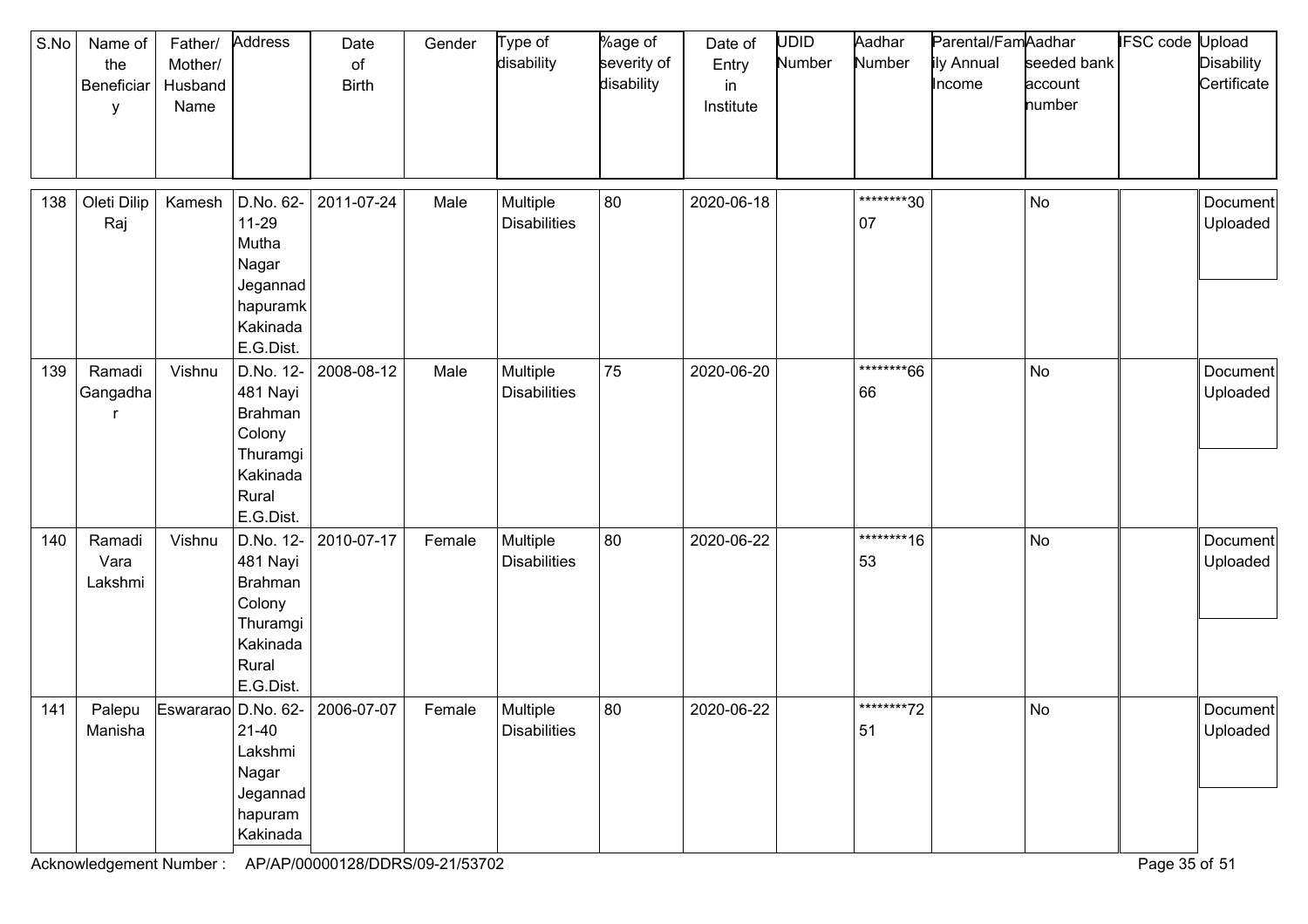| S.No | Name of<br>the<br>Beneficiar<br>У | Father/<br>Mother/<br>Husband<br>Name | Address<br>E.G.Dist.                                                                                           | Date<br>$\circ$ f<br><b>Birth</b> | Gender | Type of<br>disability           | %age of<br>severity of<br>disability | Date of<br>Entry<br>in<br>Institute | UDID<br>Number | Aadhar<br>Number     | Parental/FamAadhar<br>ily Annual<br>Income | seeded bank<br>account<br>number | <b>IFSC code Upload</b> | <b>Disability</b><br>Certificate |
|------|-----------------------------------|---------------------------------------|----------------------------------------------------------------------------------------------------------------|-----------------------------------|--------|---------------------------------|--------------------------------------|-------------------------------------|----------------|----------------------|--------------------------------------------|----------------------------------|-------------------------|----------------------------------|
|      |                                   |                                       |                                                                                                                |                                   |        |                                 |                                      |                                     |                |                      |                                            |                                  |                         |                                  |
| 142  | Pemmadi<br>Suvarna<br>Raju        | Dharma<br>Rao                         | D.No. 47-<br>7-10 Near<br>Kalyanam<br>an<br>dapam,<br>Yetimoga<br>Jegannad<br>hapuram<br>Kakinada<br>E.G.Dist. | 2003-01-01                        | Male   | Multiple<br><b>Disabilities</b> | 75                                   | 2020-06-25                          |                | ********30<br>$02\,$ |                                            | No                               |                         | Document<br>Uploaded             |
| 143  | Siniribilli<br>Jagan              | Kameswar<br>a Rao                     | D.No.47-<br>$1 - 13/2$<br>Kondabab<br>u Colony<br>Yetimoga<br>Jegannad<br>hapuram<br>Kakinada<br>E.G.Dist.     | 2007-07-27                        | Male   | Intellectual<br>disability      | 50                                   | 2020-06-26                          |                | *********17<br>06    |                                            | No                               |                         | Document<br>Uploaded             |
| 144  | Challapalli<br>Kumar              | Prakash                               | D.No.6-6-<br>57<br>Kurasam<br>Peta,<br>Yanam<br>Puducher<br>  ry                                               | 2004-08-14                        | Male   | Intellectual<br>disability      | 75                                   | 2020-06-28                          |                | ********34<br>94     |                                            | No                               |                         | Document<br>Uploaded             |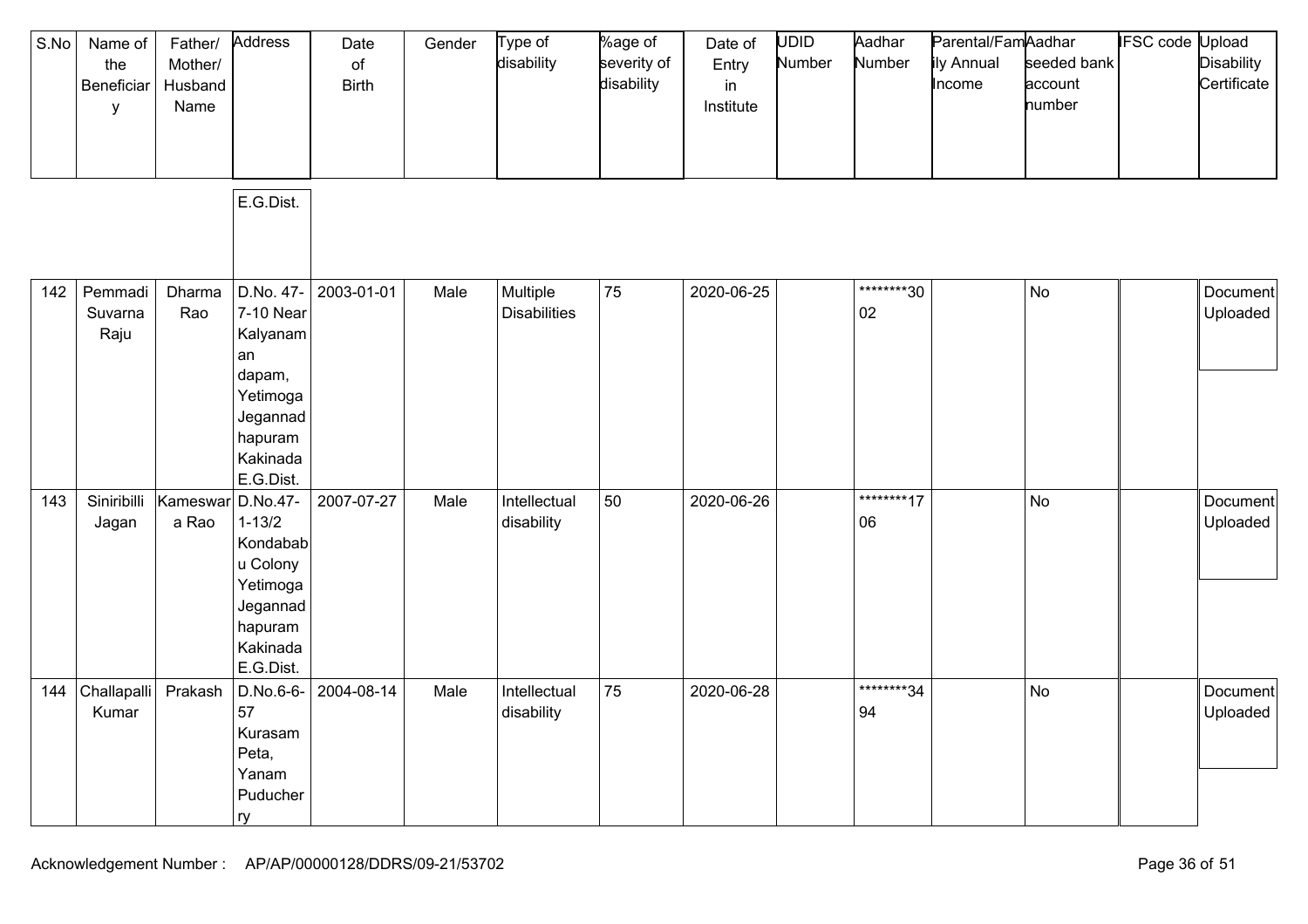| S.No | Name of<br>the<br>Beneficiar<br>y          | Father/<br>Mother/<br>Husband<br>Name | Address                                                                                                       | Date<br>of<br><b>Birth</b> | Gender | Type of<br>disability      | %age of<br>severity of<br>disability | Date of<br>Entry<br>in<br>Institute | UDID<br>Number | Aadhar<br>Number | Parental/FamAadhar<br>ily Annual<br>Income | seeded bank<br>account<br>number | <b>IFSC code Upload</b> | <b>Disability</b><br>Certificate |
|------|--------------------------------------------|---------------------------------------|---------------------------------------------------------------------------------------------------------------|----------------------------|--------|----------------------------|--------------------------------------|-------------------------------------|----------------|------------------|--------------------------------------------|----------------------------------|-------------------------|----------------------------------|
| 145  | Mailu<br>Kameswar                          | Suri Babu                             | D.No.47-<br>$5 - 21$<br>Anjaneya<br>swami<br>Temle<br>Yetimoga<br>Jegannad<br>hapuram<br>Kakinada<br>E.G.Dist | 2005-04-12                 | Female | Intellectual<br>disability | 90                                   | 2021-07-02                          |                | ********61<br>15 |                                            | No                               |                         | Document<br>Uploaded             |
| 146  | Yalla<br>Yeshaswi<br>Sri<br>Lakshmi<br>Sai | Poleswara<br>Rao                      | D.No.9-2-<br>050 6th<br>Street,<br><b>UKV</b><br>Nagar<br>Yanam,<br>Puducher<br>ry                            | 2006-04-18                 | Female | Intellectual<br>disability | 60                                   | 2021-07-05                          |                | ********80<br>48 |                                            | No                               |                         | Document<br>Uploaded             |
| 147  | Karanam<br>Naga<br>Satya Sai<br>Praveen    | Venkates<br>warulu                    | D.No.3-<br>147,<br>Burugupu<br>di,<br>Kiraklamp<br>udi Md.<br>E.G.dist.                                       | 2011-05-18                 | Male   | Intellectual<br>disability | 100                                  | 2021-07-08                          |                | ********68<br>44 |                                            | <b>No</b>                        |                         | Document<br>Uploaded             |
|      | 148 Vadamudu<br>la Sai Ram                 | Paida<br>Raju                         | 2-774<br>Parlopaet<br>a<br>Kakinada<br>Urban E.                                                               | D.No.17- 2012-10-16        | Male   | Intellectual<br>disability | 75                                   | 2021-07-30                          |                | ********46<br>27 |                                            | No                               |                         | Document<br>Uploaded             |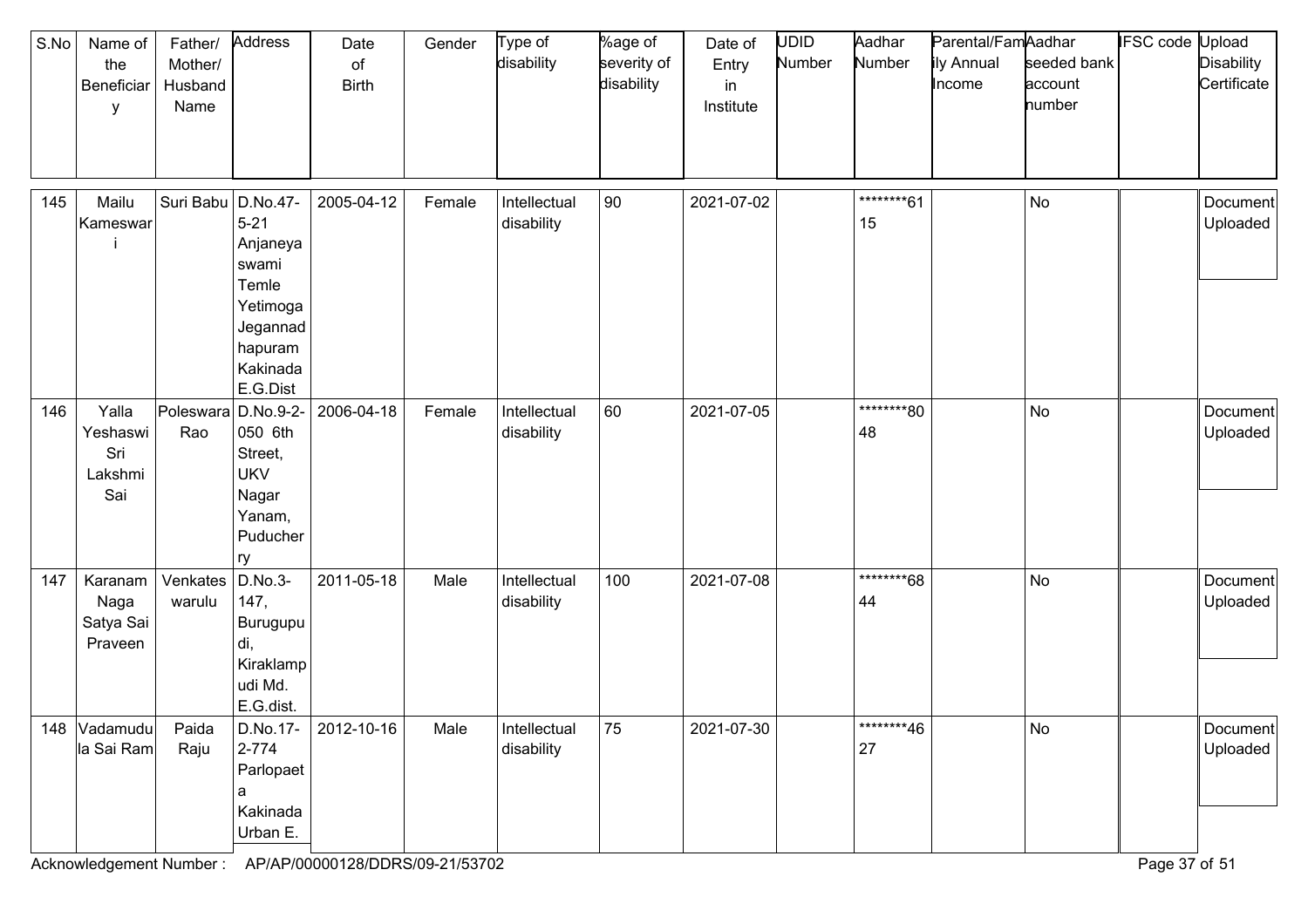| S.No | Name of<br>the<br>Beneficiar<br>y | Father/<br>Mother/<br>Husband<br>Name | Address                                                           | Date<br>of<br><b>Birth</b> | Gender | Type of<br>disability      | %age of<br>severity of<br>disability | Date of<br>Entry<br>in<br>Institute | <b>UDID</b><br>Number | Aadhar<br>Number  | Parental/FamAadhar<br>ily Annual<br>Income | seeded bank<br>account<br>number | IFSC code | Jpload<br><b>Disability</b><br>Certificate |
|------|-----------------------------------|---------------------------------------|-------------------------------------------------------------------|----------------------------|--------|----------------------------|--------------------------------------|-------------------------------------|-----------------------|-------------------|--------------------------------------------|----------------------------------|-----------|--------------------------------------------|
|      |                                   |                                       | G.dist.                                                           |                            |        |                            |                                      |                                     |                       |                   |                                            |                                  |           |                                            |
| 149  | Jonnada<br>Shashi<br>Vardha       | Venkatara D.No 1-<br>mana             | 144A<br>Chinna<br>Hrijanapet<br>a Kajuluru<br>Mandal              | 2009-04-23                 | Male   | Intellectual<br>disability | 75                                   | 2018-06-30                          |                       | ********08<br>69  |                                            | <b>No</b>                        |           | Document<br>Uploaded                       |
| 150  | Nandiga<br>Rajesh                 | Prakash                               | D.No 48-<br>$21 - 19$<br>Goleelape<br>ta<br>J.N.Pura<br>$m - 2$   | 2006-12-09                 | Male   | Intellectual<br>disability | 50                                   | 2018-06-30                          |                       | ********55<br>66  |                                            | <b>No</b>                        |           | Document<br>Uploaded                       |
| 151  | Guthula<br>Jashith                | Jagadees<br>h                         | D.No 58-<br>$4 - 7$<br>Yetimiga<br>J.N.Pura<br>$m-2$<br>E.G.Dist. | 2014-09-22                 | Male   | Intellectual<br>disability | 100                                  | 2018-07-05                          |                       | *********09<br>18 |                                            | <b>No</b>                        |           | Document<br>Uploaded                       |
| 152  | Galinki<br>Usha Rani              | Srinnu                                | D.No7-<br>190,<br>Santhapet<br>a<br>Tallarevu<br>Md.              | 2004-02-28                 | Female | Intellectual<br>disability | 100                                  | 2018-07-05                          |                       | *********09<br>18 |                                            | No                               |           | Document<br>Uploaded                       |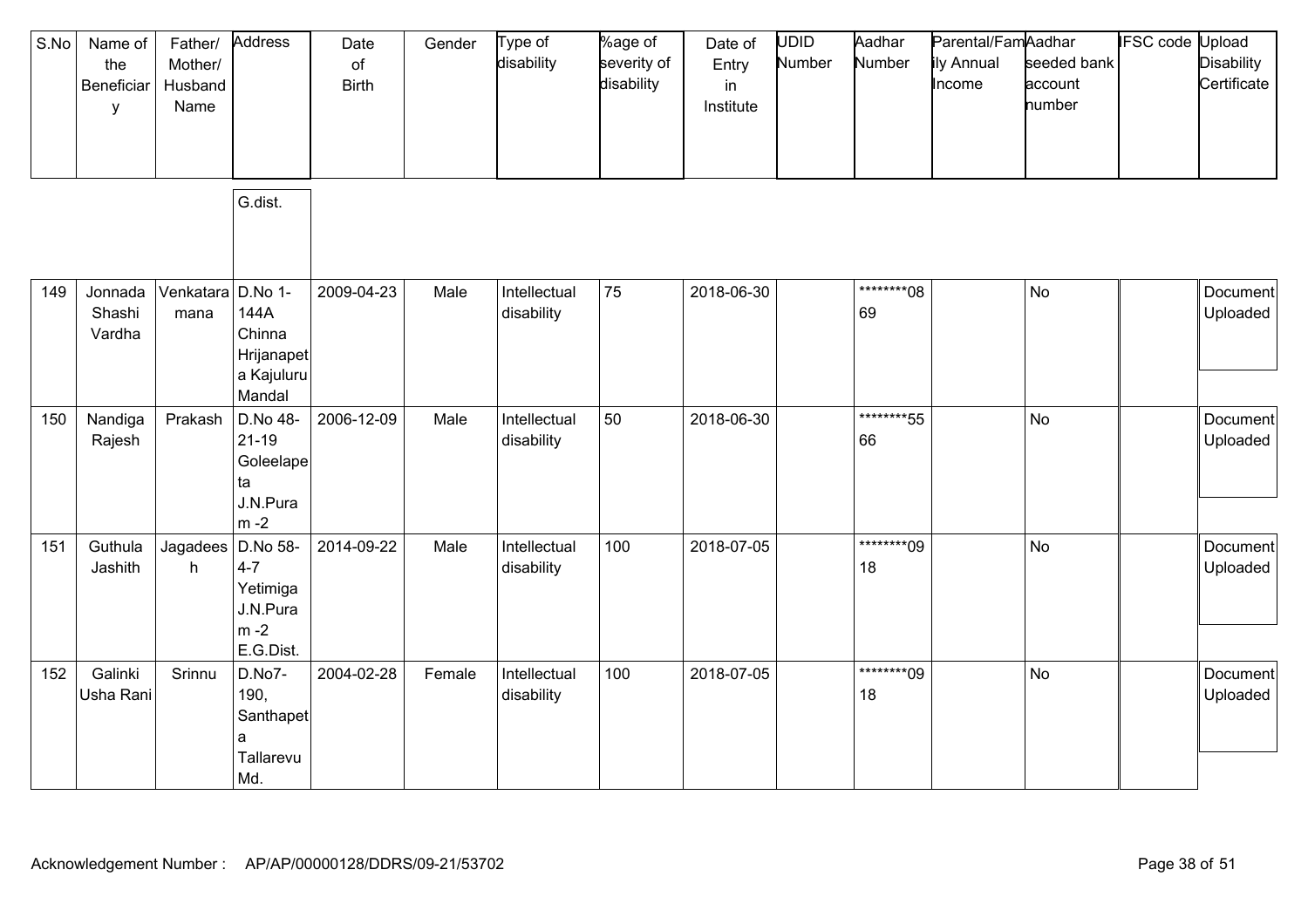| S.No | Name of<br>the<br>Beneficiar<br>у               | Father/<br>Mother/<br>Husband<br>Name | Address                                                                         | Date<br>of<br><b>Birth</b> | Gender | Type of<br>disability           | %age of<br>severity of<br>disability | Date of<br>Entry<br>in<br>Institute | <b>UDID</b><br>Number | Aadhar<br>Number  | Parental/FamAadhar<br>ily Annual<br>Income | seeded bank<br>account<br>number | <b>IFSC</b> code | Upload<br><b>Disability</b><br>Certificate |
|------|-------------------------------------------------|---------------------------------------|---------------------------------------------------------------------------------|----------------------------|--------|---------------------------------|--------------------------------------|-------------------------------------|-----------------------|-------------------|--------------------------------------------|----------------------------------|------------------|--------------------------------------------|
| 153  | Vanapalli<br>Uma<br>Maheswari wara Rao   Murali | Naga                                  | D.No 8-<br>Venkates   46-21AC,<br>Nagar<br>Gokavara<br>m Md.<br>E.G.Dist        | 2007-01-01                 | Female | Multiple<br><b>Disabilities</b> | 80                                   | 2019-06-14                          |                       | *********36<br>03 |                                            | No                               |                  | Document<br>Uploaded                       |
| 154  | Devani Sai<br>Ajay                              | Trinadh                               | D.No 56-<br>$1 - 104$ ,<br>Annamma<br>gati<br>J.N.Pura<br>m<br>Kakinada<br>$-2$ | 2011-01-01                 | Male   | Intellectual<br>disability      | 50                                   | 2019-06-14                          |                       | ********36<br>03  |                                            | <b>No</b>                        |                  | Document<br>Uploaded                       |
| 155  | Suntru<br>Sudheer<br>Reddy                      | Suresh<br>Reddy                       | D.No 1-<br>18, Akuru<br>Village<br>Rampach<br>odavaram<br>Md.<br>KE.G.Dist      | 2015-04-03                 | Male   | Intellectual<br>disability      | 90                                   | 2021-07-28                          |                       | ********59<br>20  |                                            | No                               |                  | Document<br>Uploaded                       |
| 156  | Ganisetti<br>Dhanu Sai Koteswara Santha         | Venkata<br>Rao                        | D.No 3-5,<br>Market<br>Rampach<br>odavaram<br>Md.<br>E.G.Dist                   | 2008-02-10                 | Male   | Intellectual<br>disability      | 100                                  | 2021-07-28                          |                       | ********04<br>81  |                                            | <b>No</b>                        |                  | Document<br>Uploaded                       |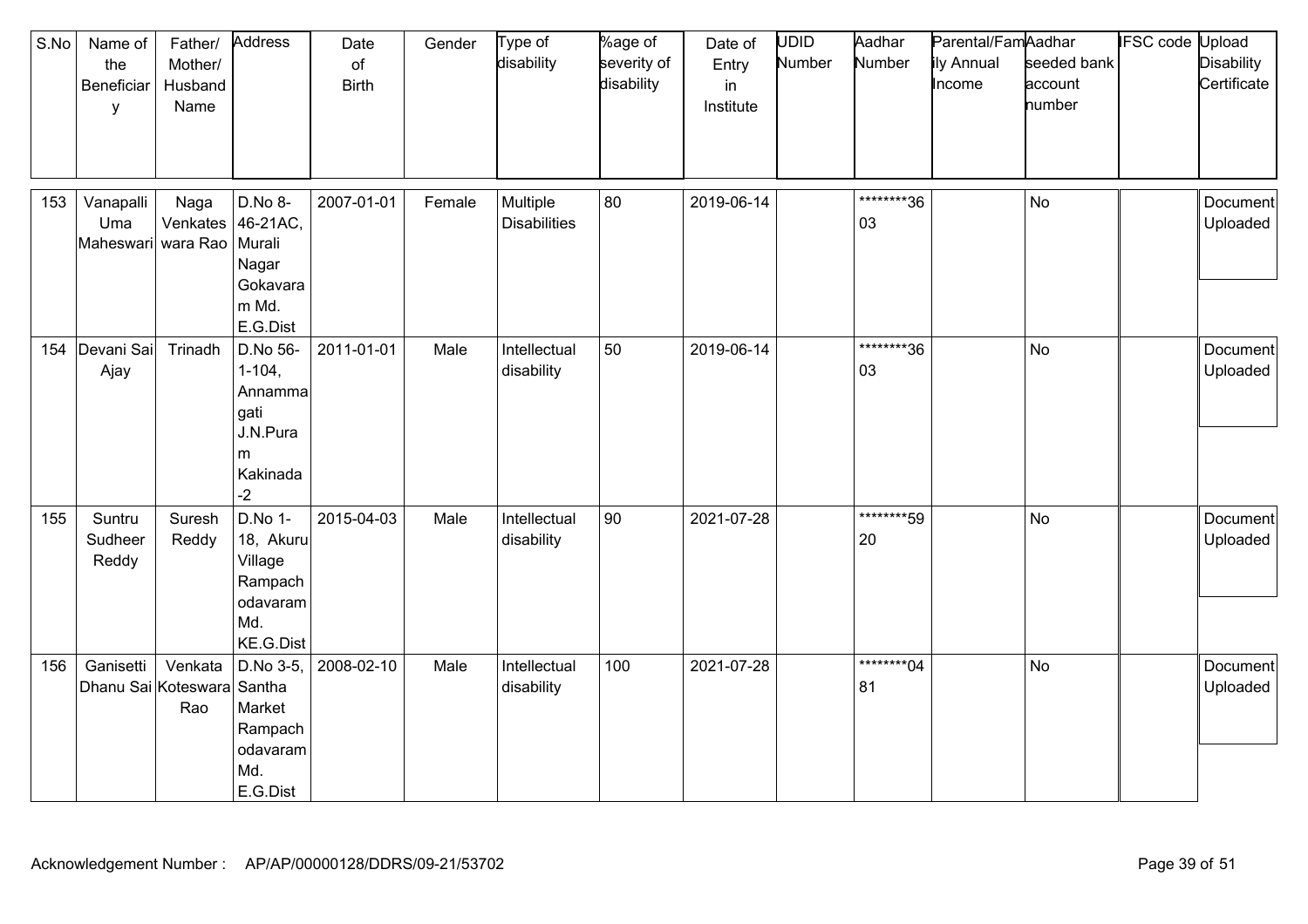| S.No | Name of<br>the<br>Beneficiar<br>У     | Father/<br>Mother/<br>Husband<br>Name | Address                                                                                   | Date<br>of<br><b>Birth</b> | Gender | Type of<br>disability      | %age of<br>severity of<br>disability | Date of<br>Entry<br>in<br>Institute | UDID<br>Number | Aadhar<br>Number  | Parental/FamAadhar<br>ily Annual<br>Income | seeded bank<br>account<br>number | <b>IFSC code Upload</b> | <b>Disability</b><br>Certificate |
|------|---------------------------------------|---------------------------------------|-------------------------------------------------------------------------------------------|----------------------------|--------|----------------------------|--------------------------------------|-------------------------------------|----------------|-------------------|--------------------------------------------|----------------------------------|-------------------------|----------------------------------|
| 157  | Yeluri<br>Gowtham<br>Venkat<br>Aditya | Y Surya<br>Chandra<br>Sekhar          | D.No 63-<br>$6 - 21$<br>Krishna<br>Temple<br>Dwaraka<br>nagar<br>Kakinada-<br>3           | 2003-09-29                 | Male   | Intellectual<br>disability | 90                                   | 2009-06-16                          |                | ********41<br>02  |                                            | No                               |                         | Document<br>Uploaded             |
| 158  | Kasireddy<br>Hema<br>Durga            | Srinivas                              | D.No 41-<br>$2 - 17$<br>Pydavari<br>Veedhi<br>Budampet<br>ata<br>Kakinada<br>Urban-1      | 2007-05-10                 | Female | Intellectual<br>disability | 75                                   | 2009-01-29                          |                | ********40<br>32  |                                            | <b>No</b>                        |                         | Document<br>Uploaded             |
| 159  | Takasi<br>Likhith                     | Ramasiva                              | D.No 4-<br>294<br>Gowthami<br>Nagar<br>Vakalapu<br>di,<br>Kakinada<br>Rural,<br>E.G.Dist. | 2010-06-07                 | Male   | Intellectual<br>disability | 75                                   | 2011-02-28                          |                | *********76<br>19 |                                            | No                               |                         | Document<br>Uploaded             |
| 160  | Nallamilli<br>Ramyasri Surireddy      | $\mathsf{N}$                          | D.No 5-<br>51, Devi<br>Centre<br>Rayavara<br>m                                            | 2003-06-11                 | Female | Intellectual<br>disability | 100                                  | 2012-06-14                          |                | ********63<br>39  |                                            | <b>No</b>                        |                         | Document<br>Uploaded             |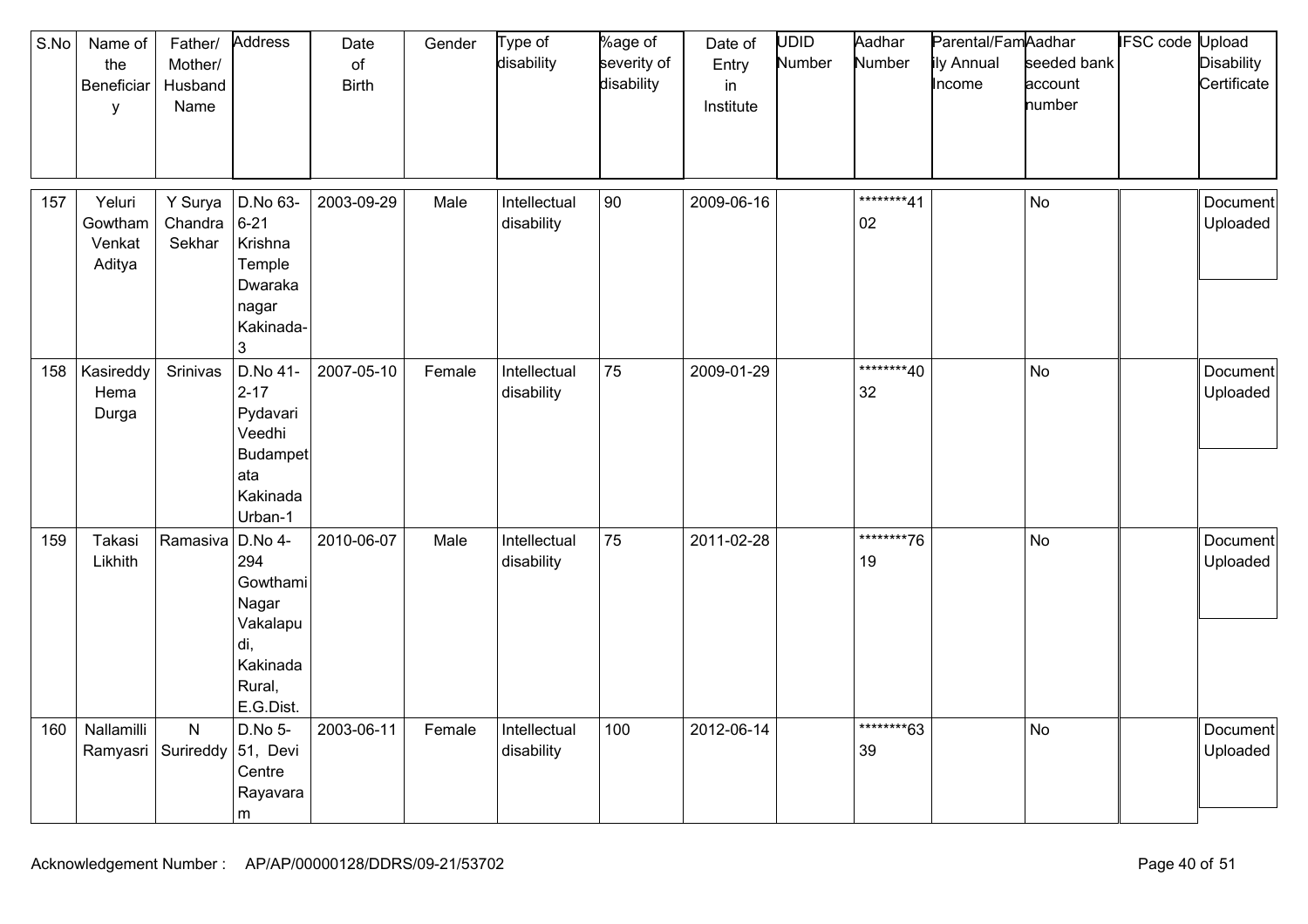| S.No | Name of<br>the<br>Beneficiar<br>У                               | Father/<br>Mother/<br>Husband<br>Name  | Address                                                                                      | Date<br>of<br><b>Birth</b> | Gender | Type of<br>disability           | %age of<br>severity of<br>disability | Date of<br>Entry<br>in<br>Institute | UDID<br>Number | Aadhar<br>Number  | Parental/FamAadhar<br>ily Annual<br>Income | seeded bank<br>account<br>number | <b>IFSC code Upload</b> | <b>Disability</b><br>Certificate |
|------|-----------------------------------------------------------------|----------------------------------------|----------------------------------------------------------------------------------------------|----------------------------|--------|---------------------------------|--------------------------------------|-------------------------------------|----------------|-------------------|--------------------------------------------|----------------------------------|-------------------------|----------------------------------|
| 161  | Kosuri<br>Veera<br>Venkata<br>Jagadesh<br>Satya Siva<br>Shankar | Veera<br>Venkata<br>Somaraju   Swamini | D.No 59-<br>$19-20,$<br>vari St.<br>Ramalya<br>m<br>Temple,<br>Jagandha<br>puram<br>Kakinada | 2006-02-12                 | Male   | Intellectual<br>disability      | 50                                   | 2012-06-14                          |                | ********40<br>45  |                                            | <b>No</b>                        |                         | Document<br>Uploaded             |
| 162  | Charan                                                          | Kadali Sai K Vasanth<br>Kumar          | D.No 5-<br>1063,<br>Pallipale<br>m Kojuluri<br>Mandal<br>E.G.Dist.                           | 2003-08-28                 | Male   | Multiple<br><b>Disabilities</b> | 100                                  | 2012-06-14                          |                | *********13<br>10 |                                            | <b>No</b>                        |                         | Document<br>Uploaded             |
| 163  | Relli<br>Valasala<br>Durga<br>Prasanth                          | $\mathsf{R}$<br>Sitaramud 43,<br>u     | D.No 4-3-<br>Komeswa<br>ri Nagar<br>Ramakris<br>hnarao<br>Peta<br>Kakinada                   | 2006-09-13                 | Male   | Intellectual<br>disability      | 50                                   | 2013-04-02                          |                | ********11<br>55  |                                            | <b>No</b>                        |                         | Document<br>Uploaded             |
| 164  | Md<br>Mahaboob<br>Moin                                          | M Shahida D.No 15-                     | $4 - 17,$<br>Magalava<br>ri street<br>Ramakris<br>hna vari<br>peat                           | 2003-03-17                 | Male   | Intellectual<br>disability      | 75                                   | 2014-06-12                          |                | *********16<br>90 |                                            | No                               |                         | Document<br>Uploaded             |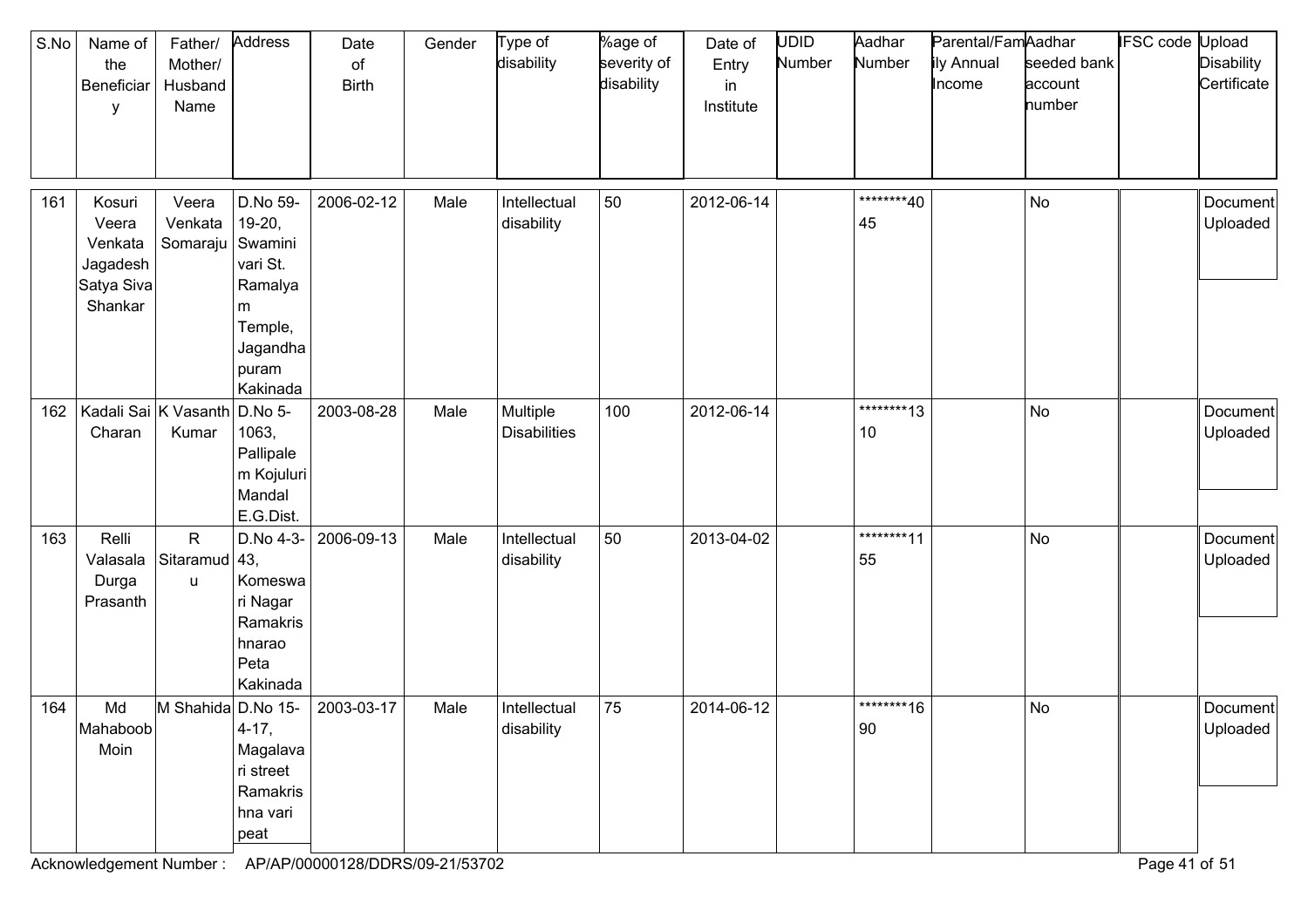| S.No | Name of<br>the<br>Beneficiar<br>y      | Father/<br>Mother/<br>Husband<br>Name | Address                                                      | Date<br>of<br><b>Birth</b> | Gender | Type of<br>disability           | %age of<br>severity of<br>disability | Date of<br>Entry<br>in<br>Institute | <b>UDID</b><br>Number | Aadhar<br>Number  | Parental/FamAadhar<br>ily Annual<br>Income | seeded bank<br>account<br>number | IFSC code | Upload<br><b>Disability</b><br>Certificate |
|------|----------------------------------------|---------------------------------------|--------------------------------------------------------------|----------------------------|--------|---------------------------------|--------------------------------------|-------------------------------------|-----------------------|-------------------|--------------------------------------------|----------------------------------|-----------|--------------------------------------------|
|      |                                        |                                       | Kakinada<br>-1                                               |                            |        |                                 |                                      |                                     |                       |                   |                                            |                                  |           |                                            |
| 165  | Nammi<br>Surya Teja Satyanara 9-3,     | ${\sf N}$<br>yana                     | D.No 18-<br>Bandham<br>vari St.<br>Ragampe<br>ta<br>Kakinada | 2005-03-08                 | Male   | Intellectual<br>disability      | 80                                   | 2014-06-14                          |                       | ********43<br>78  |                                            | No                               |           | Document<br>Uploaded                       |
| 166  | B Joshna<br>Bhavani                    | $\mathsf B$<br>Veerabab<br>u          | D.No 17-<br>16A-281<br>Godari<br>Gunta<br>Kakinada           | 2006-09-30                 | Female | Multiple<br><b>Disabilities</b> | 100                                  | 2016-06-15                          |                       | ********41<br>60  |                                            | <b>No</b>                        |           | Document<br>Uploaded                       |
| 167  | Somireddy<br>Harika<br>Laxmi<br>Aparna | S Krishna<br>Govindu                  | D.No 4-3-<br>102C2<br>Madhapur<br>am Road<br>Pithapura<br>m  | 2010-09-05                 | Female | Intellectual<br>disability      | 75                                   | 2016-08-05                          |                       | *********32<br>73 |                                            | <b>No</b>                        |           | Document<br>Uploaded                       |
| 168  | Putcha<br>Pavan<br>Kumar               | P Sri<br>Rama<br>Murthi<br>Sarma      | D.No 68-<br>8-15119<br>Abdul<br>kalam<br>Road<br>Kakinada    | 2003-01-01                 | Male   | Intellectual<br>disability      | 90                                   | 2017-06-14                          |                       | *********14<br>32 |                                            | No                               |           | Document<br>Uploaded                       |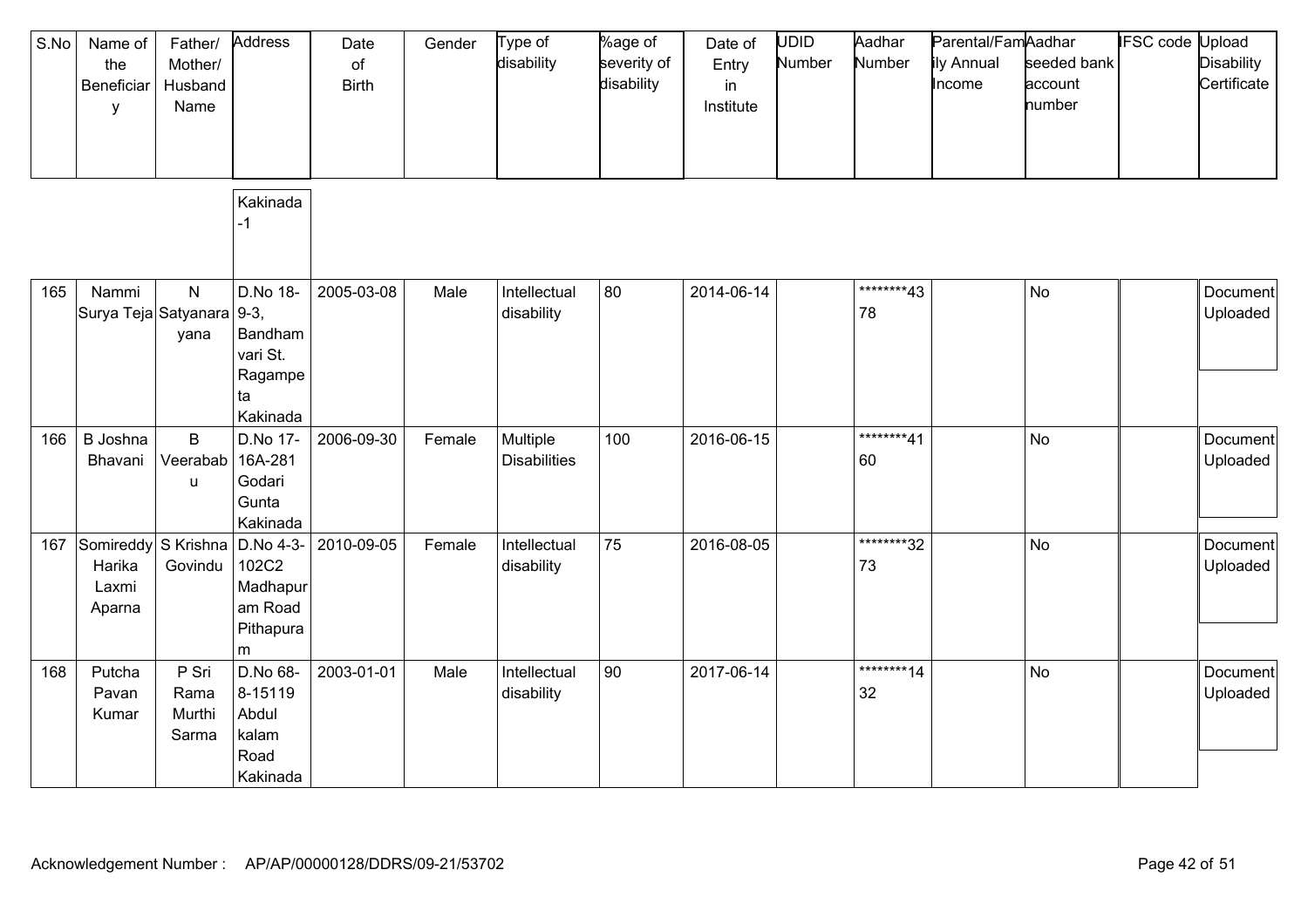| S.No | Name of<br>the<br>Beneficiar<br>y                                              | Father/<br>Mother/<br>Husband<br>Name | Address                                                                                                          | Date<br>$\circ$ f<br><b>Birth</b> | Gender | Type of<br>disability           | %age of<br>severity of<br>disability | Date of<br>Entry<br>in<br>Institute | <b>UDID</b><br>Number | Aadhar<br>Number  | Parental/FamAadhar<br>ily Annual<br>Income | seeded bank<br>account<br>number | <b>IFSC code Upload</b> | <b>Disability</b><br>Certificate |
|------|--------------------------------------------------------------------------------|---------------------------------------|------------------------------------------------------------------------------------------------------------------|-----------------------------------|--------|---------------------------------|--------------------------------------|-------------------------------------|-----------------------|-------------------|--------------------------------------------|----------------------------------|-------------------------|----------------------------------|
| 169  | Muhamma Mahamma D.No 16-<br>d Haneefa d Ahamad 32-397C<br>Susanoor<br>Ahammadi | Alisha                                | SM Nagar<br>Kakinada                                                                                             | 2008-12-15                        | Female | Intellectual<br>disability      | 60                                   | 2017-06-24                          |                       | ********63<br>44  |                                            | <b>No</b>                        |                         | Document<br>Uploaded             |
|      | 170 Korukonda<br>Bhargav<br>Murali                                             | Srinivas                              | D.No.2-<br>42-197<br>Vimkuti<br>colony,<br>Peerajupe<br>ta,<br>Kakinada.<br>E.G.Di                               | 2012-02-18                        | Male   | Intellectual<br>disability      | 90                                   | 2020-04-05                          |                       | *********15<br>10 |                                            | No                               |                         | Document<br>Uploaded             |
| 171  | Chebrolu<br>Bhumika<br>devi                                                    | Rajesh                                | D.No.59-<br>16-2C<br>Ponnama<br>ndavari<br>street,<br>Jagnayikp<br>uram,<br>Kakinada.                            | 2012-10-02                        | Female | Multiple<br><b>Disabilities</b> | 100                                  | 2020-06-03                          |                       | ********97<br>05  |                                            | No                               |                         | Document<br>Uploaded             |
| 172  | <b>Bura</b><br>Nirvarya                                                        | Prasanna<br>Rama<br>Chandra<br>rao    | D.No.70-<br>3-5736,<br>Sandeep<br>towers,<br><b>CTO</b><br>Colony,<br>Ramanay<br>apeta,<br>Kakinada,<br>E.G.Dist | 2013-09-11                        | Male   | Intellectual<br>disability      | 90                                   | 2020-06-20                          |                       | ********11<br>50  |                                            | No                               |                         | Document<br>Uploaded             |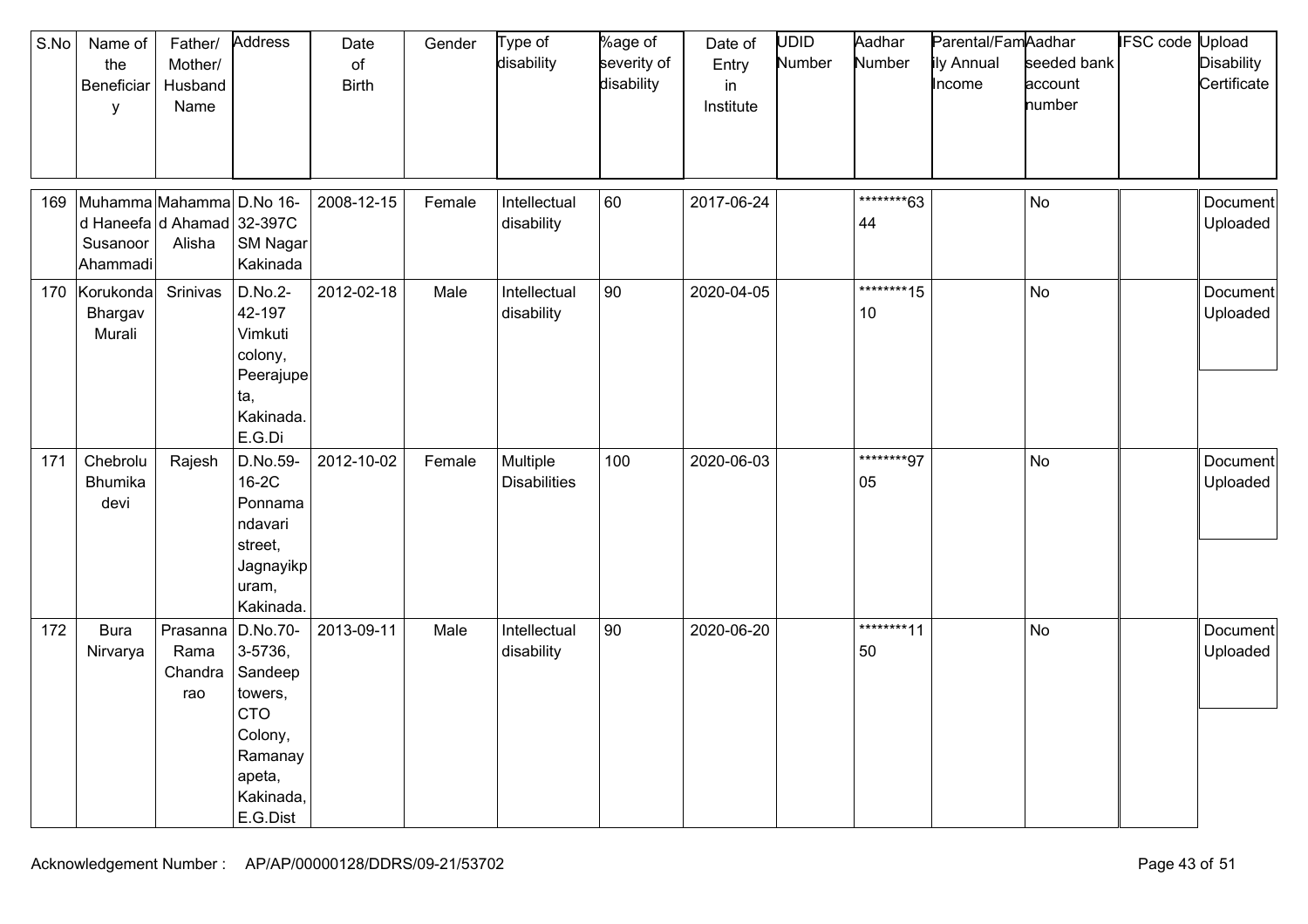| S.No | Name of<br>the<br>Beneficiar<br>y         | Father/<br>Mother/<br>Husband<br>Name | Address                                                              | Date<br>of<br><b>Birth</b> | Gender | Type of<br>disability           | %age of<br>severity of<br>disability | Date of<br>Entry<br>in<br>Institute | <b>UDID</b><br>Number | Aadhar<br>Number  | Parental/FamAadhar<br>ily Annual<br>Income | seeded bank<br>account<br>number | <b>IFSC</b> code Upload | <b>Disability</b><br>Certificate |
|------|-------------------------------------------|---------------------------------------|----------------------------------------------------------------------|----------------------------|--------|---------------------------------|--------------------------------------|-------------------------------------|-----------------------|-------------------|--------------------------------------------|----------------------------------|-------------------------|----------------------------------|
| 173  | Kalepu<br>Devi Naga<br>Amrutha<br>Varshni | Venkatesh DO.No.<br>warao             | 30-9-2A,<br>Suryanary<br>anapuram<br>Kakinada.                       | 2015-09-24                 | Female | Multiple<br><b>Disabilities</b> | 100                                  | 2020-07-15                          |                       | ********39<br>34  |                                            | <b>No</b>                        |                         | Document<br>Uploaded             |
| 174  | Kasarapu<br>Ramana                        | Swathi                                | Sanjay<br>Nagar<br>Parlavape<br>ta<br>Kakinada<br>Urban,<br>E.G.Dt.  | 2012-01-28                 | Male   | Multiple<br><b>Disabilities</b> | 90                                   | 2021-07-06                          |                       | *********74<br>05 |                                            | <b>No</b>                        |                         | Document<br>Uploaded             |
| 175  | Pothamset<br>ty Durga<br>Prasad           | Sathi<br>Babu                         | D.No. 3-<br>81, Periki<br>Veedhi,<br>Tetagunta<br>Tuni<br>Mandal     | 2006-05-12                 | Male   | Intellectual<br>disability      | 60                                   | 2021-06-30                          |                       | *********10<br>17 |                                            | <b>No</b>                        |                         | Document<br>Uploaded             |
| 176  | Kada<br>Sahith                            | Sivaiah                               | Kapula<br>Ramalaya<br>m St.<br>Ramanaih<br>peta<br>Kakinada<br>Rural | 2012-03-22                 | Male   | Intellectual<br>disability      | 100                                  | 2013-03-14                          |                       | ********91<br>12  |                                            | No                               |                         | Document<br>Uploaded             |
| 177  | Ponnada<br>Jessy Rani                     | P Raju                                | 41-2-131,<br>Budampet<br>a,<br>Kakinada                              | 2005-06-30                 | Female | Multiple<br><b>Disabilities</b> | 90                                   | 2013-07-04                          |                       | *********55<br>07 |                                            | <b>No</b>                        |                         | Document<br>Uploaded             |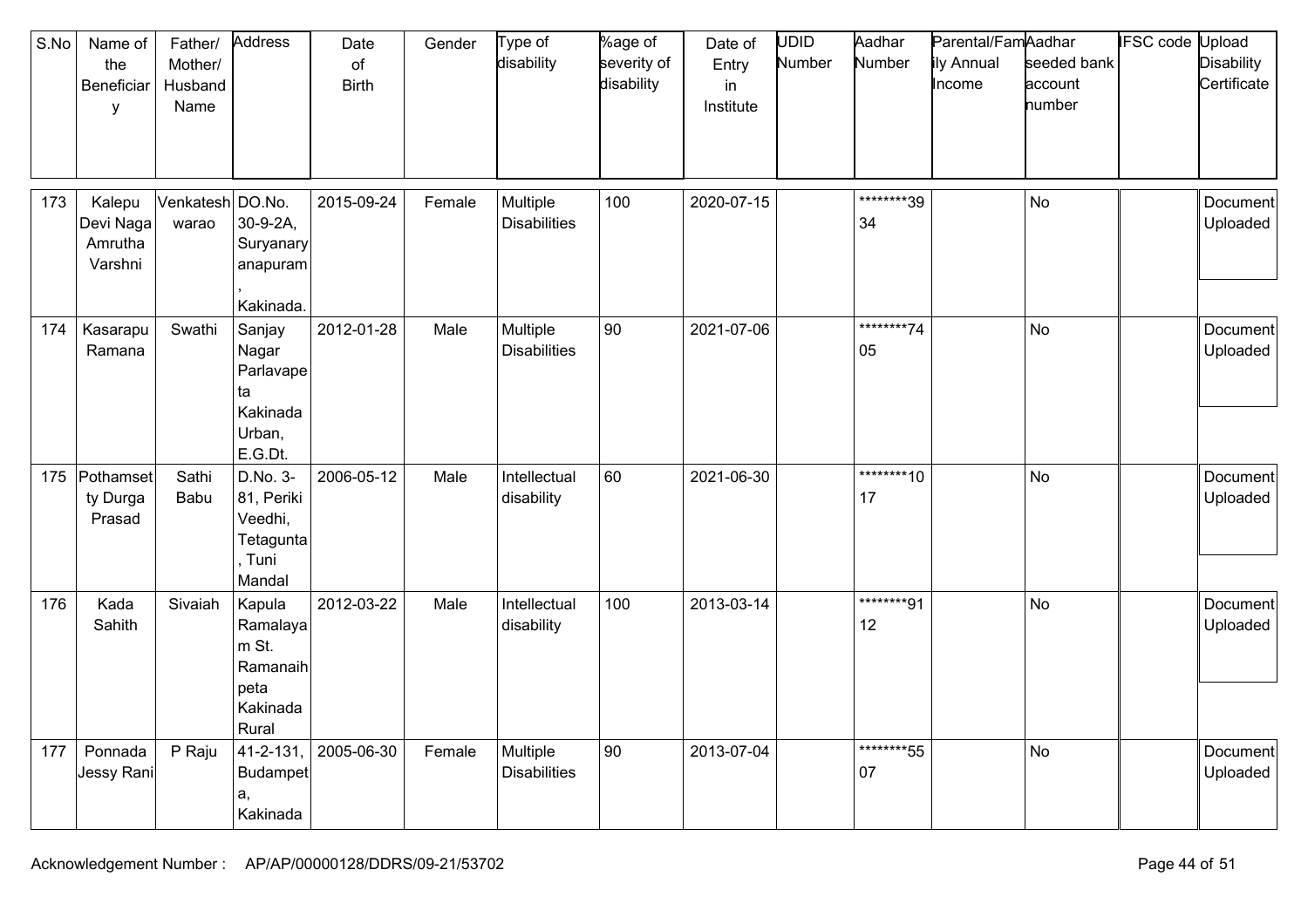| S.No | Name of<br>the<br>Beneficiar<br>у              | Father/<br>Mother/<br>Husband<br>Name | Address                                                                    | Date<br>of<br><b>Birth</b> | Gender | Type of<br>disability           | %age of<br>severity of<br>disability | Date of<br>Entry<br>in<br>Institute | <b>UDID</b><br>Number | Aadhar<br>Number  | Parental/FamAadhar<br>ily Annual<br>Income | seeded bank<br>account<br>number | IFSC code Upload | <b>Disability</b><br>Certificate |
|------|------------------------------------------------|---------------------------------------|----------------------------------------------------------------------------|----------------------------|--------|---------------------------------|--------------------------------------|-------------------------------------|-----------------------|-------------------|--------------------------------------------|----------------------------------|------------------|----------------------------------|
| 178  | Adigarla<br>Ramalaks<br>hmi                    | A Raju                                | Ram<br>Nagar<br>Old<br>Gaigolapa<br>du<br>Kakinada                         | 2009-11-10                 | Female | Intellectual<br>disability      | 100                                  | 2013-12-01                          |                       | ********97<br>18  |                                            | <b>No</b>                        |                  | Document<br>Uploaded             |
| 179  | Korla<br>Moksha<br>Sri                         | K.<br>Prabhavat<br>hi                 | street D<br>No 352<br>13 <sub>1</sub><br>Kakinada                          | Penkavari 2012-07-22       | Male   | Multiple<br><b>Disabilities</b> | 90                                   | 2014-06-12                          |                       | *********73<br>70 |                                            | <b>No</b>                        |                  | Document<br>Uploaded             |
|      | 180 Munagalav<br>alasa Abhi Rambabu<br>Samhith | M                                     | Gandhi<br>Nagar D<br>No 8 11<br>17<br>Kakinada                             | 2007-10-27                 | Male   | Intellectual<br>disability      | 90                                   | 2014-06-12                          |                       | ********07<br>54  |                                            | No                               |                  | Document<br>Uploaded             |
| 181  | Kurupudi<br>Vijayalaxm                         | K Kumar                               | D.No 17-<br>$10-$<br>27918,Sa<br>njay<br>Nagar,<br>Dairy<br>Farm<br>center | 2010-05-15                 | Female | Intellectual<br>disability      | 75                                   | 2014-06-25                          |                       | ********50<br>37  |                                            | No                               |                  | Document<br>Uploaded             |
| 182  | Dharmadi<br>Satya sree                         | Dharmadi D.No 51-<br>Satish           | 1-422 Sri<br>ram<br>nagar,<br>near<br>papulamill<br>Kakinada               | 2012-09-14                 | Female | Multiple<br><b>Disabilities</b> | 90                                   | 2016-08-22                          |                       | ********60<br>66  |                                            | No                               |                  | Document<br>Uploaded             |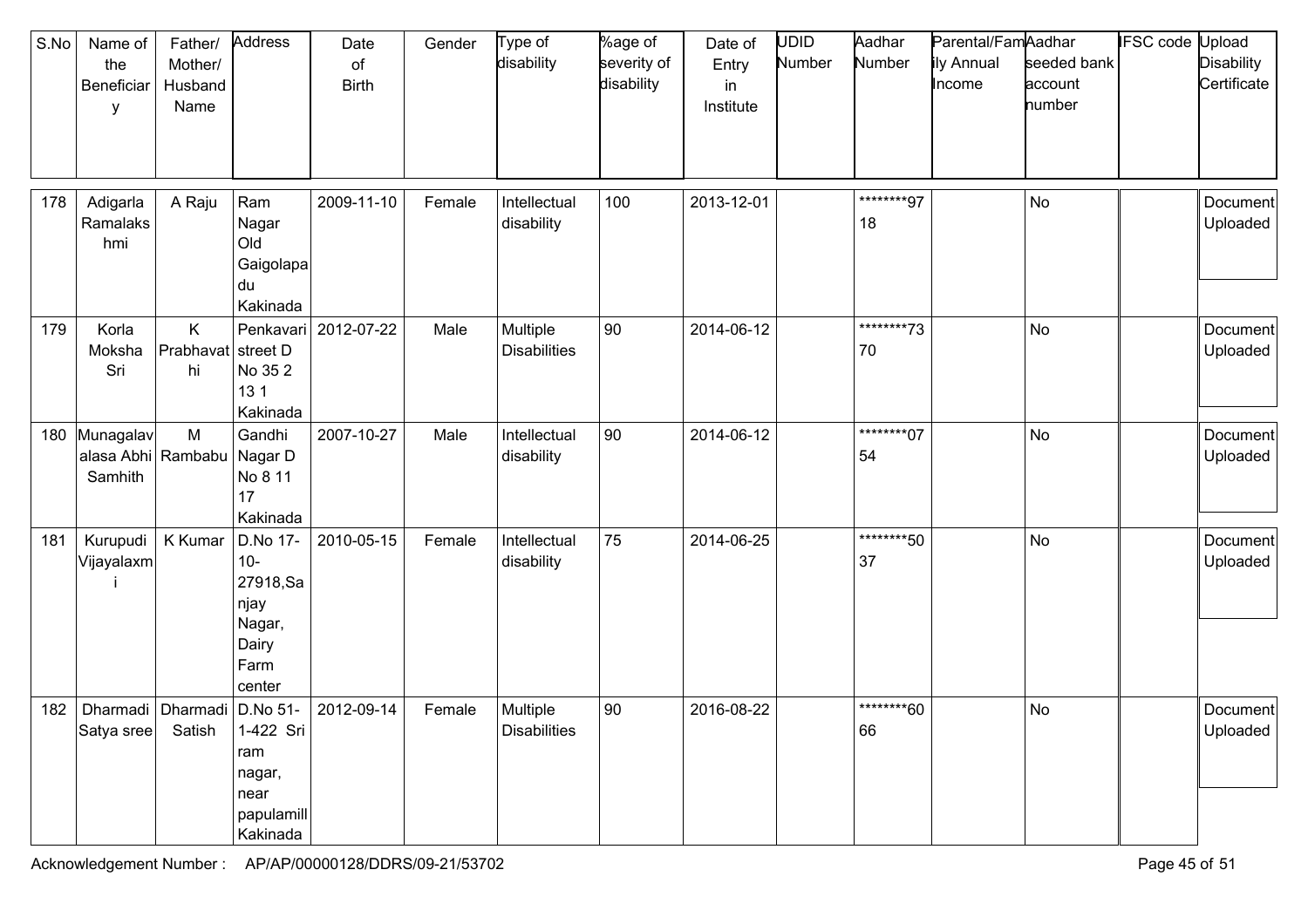| S.No | Name of<br>the<br>Beneficiar<br>у | Father/<br>Mother/<br>Husband<br>Name | Address                                                                               | Date<br>of<br><b>Birth</b> | Gender | Type of<br>disability      | %age of<br>severity of<br>disability | Date of<br>Entry<br>in<br>Institute | UDID<br>Number | Aadhar<br>Number  | Parental/FamAadhar<br>ily Annual<br>Income | seeded bank<br>account<br>number | IFSC code Upload | <b>Disability</b><br>Certificate |
|------|-----------------------------------|---------------------------------------|---------------------------------------------------------------------------------------|----------------------------|--------|----------------------------|--------------------------------------|-------------------------------------|----------------|-------------------|--------------------------------------------|----------------------------------|------------------|----------------------------------|
| 183  | Shaik<br>Ashiya                   | S Nagur<br>Meera                      | D.No 3-<br>15,<br>Padmja<br>Road,<br>Malikipura<br>m,                                 | 2011-10-28                 | Female | Intellectual<br>disability | 90                                   | 2016-09-10                          |                | ********18<br>10  |                                            | <b>No</b>                        |                  | Document<br>Uploaded             |
| 184  | Kambala<br>Karuna                 | K.<br>Veeraprat<br>ap                 | D.No 39-<br>$ 4-13 $<br>Vivekana<br>nda St.<br>Suryanar<br>ayana<br>puram<br>Kakinada | 2011-09-12                 | Female | Intellectual<br>disability | 50                                   | 2017-01-30                          |                | ********42<br>68  |                                            | No                               |                  | Document<br>Uploaded             |
| 185  | Kunjumall<br>a Sai<br>Harsha      | <b>Dilip</b><br>Kumar                 | agar<br>Kakinada<br>E.G.Dist.                                                         | Madhuran 2009-07-09        | Male   | Intellectual<br>disability | 50                                   | 2017-06-25                          |                | *********15<br>40 |                                            | <b>No</b>                        |                  | Document<br>Uploaded             |
| 186  | Mainam<br>Krishna<br>Kishore      | Srinivas                              | D.No. 6-<br>126<br>Pallipale<br>m<br>Gollaprolu<br>E.G.Dist.                          | 2003-09-29                 | Male   | Intellectual<br>disability | 50                                   | 2017-12-14                          |                | ********07<br>15  |                                            | No                               |                  | Document<br>Uploaded             |
| 187  | Marakana<br>Zeeshaan              | Sarath<br>Babu                        | D.No. 4-<br>$8-23$<br>Krishnam<br>urthi St.<br>R.K.Raop<br>eta<br>Kakinada-           | 2006-10-16                 | Male   | Intellectual<br>disability | 75                                   | 2017-12-14                          |                |                   |                                            | No                               |                  | Document<br>Uploaded             |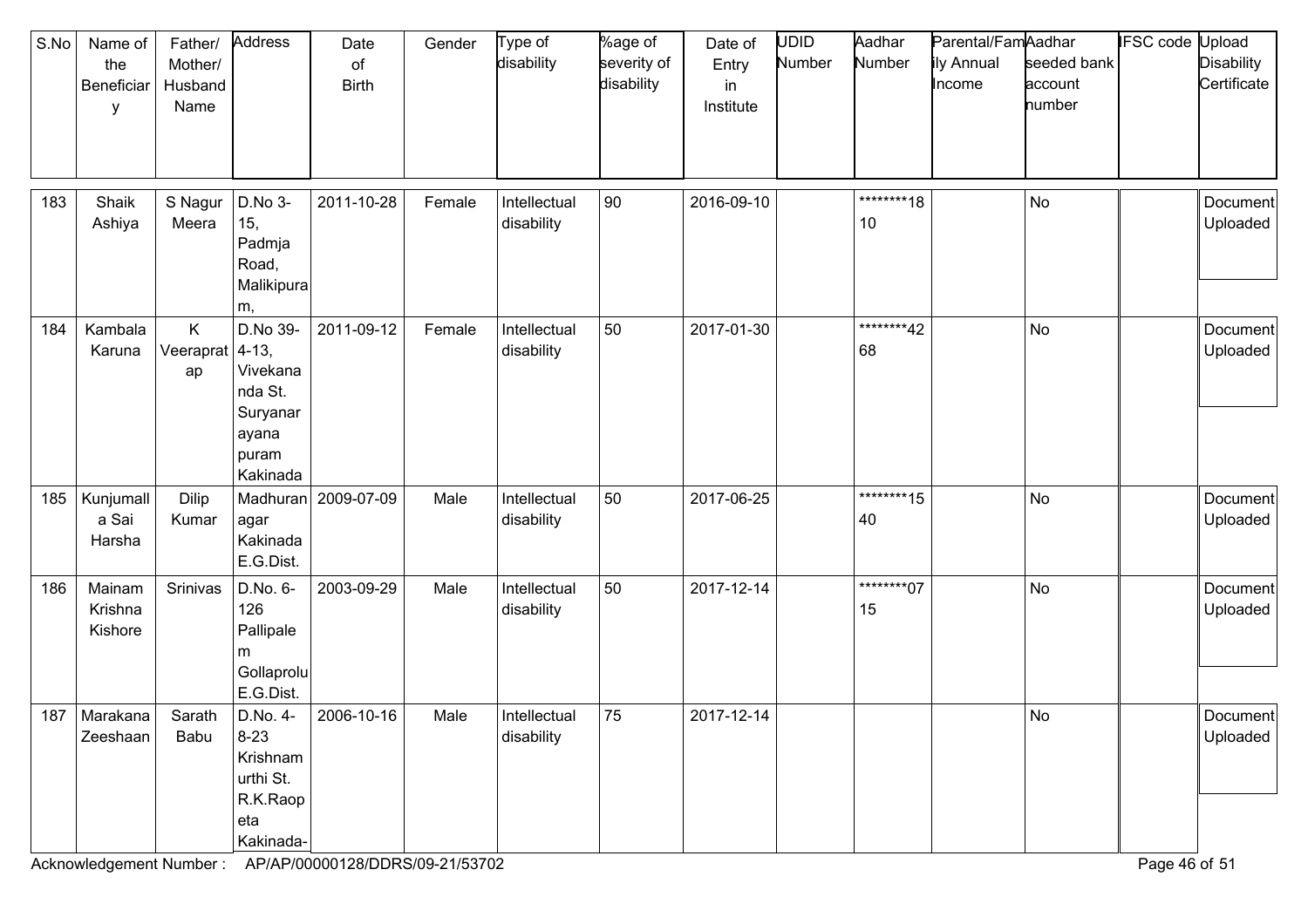| S.No | Name of<br>the<br>Beneficiar<br>у     | Father/<br>Mother/<br>Husband<br>Name | Address                                                               | Date<br>of<br><b>Birth</b> | Gender | Type of<br>disability           | %age of<br>severity of<br>disability | Date of<br>Entry<br>in<br>Institute | UDID<br>Number | Aadhar<br>Number  | Parental/FamAadhar<br>ily Annual<br>Income | seeded bank<br>account<br>number | <b>IFSC code Upload</b> | <b>Disability</b><br>Certificate |
|------|---------------------------------------|---------------------------------------|-----------------------------------------------------------------------|----------------------------|--------|---------------------------------|--------------------------------------|-------------------------------------|----------------|-------------------|--------------------------------------------|----------------------------------|-------------------------|----------------------------------|
|      |                                       |                                       | 1                                                                     |                            |        |                                 |                                      |                                     |                |                   |                                            |                                  |                         |                                  |
| 188  | Udugula<br>Mokshgya<br>$\mathsf{n}$   | Adivishnu                             | D.No 1-<br>269,<br>Tghotapet<br>a,<br>Tallarevu<br>Md.<br>E.G.Dist    | 2011-01-22                 | Male   | Intellectual<br>disability      | $ 90\rangle$                         | 2018-06-02                          |                | ********65<br>80  |                                            | <b>No</b>                        |                         | Document<br>Uploaded             |
| 189  | Kola<br>Bhavya                        | Veerabab<br>u                         | D.No 10-<br>4-018<br>Kanakala<br>peta,<br>Yanam                       | 2015-08-25                 | Female | Multiple<br><b>Disabilities</b> | $ 90\rangle$                         | 2018-06-25                          |                | ********11<br>87  |                                            | <b>No</b>                        |                         | <b>Document</b><br>Uploaded      |
| 190  | Rayapured Venkanna<br>dy<br>Aishwarya | Babu                                  | D.No5-<br>145,<br>Guthinad<br>eevi<br>I.Polavara<br>m Md.             | 2011-04-20                 | Female | Multiple<br><b>Disabilities</b> | 100                                  | 2018-06-25                          |                | ********11<br>87  |                                            | <b>No</b>                        |                         | Document<br>Uploaded             |
| 191  | Nakka<br>Gowthami                     | Veerabab<br>$\sf u$                   | D.No. 10-<br>46<br>Suryarao<br>peta<br>Kakinada<br>Rural<br>E.G.Dist. | 2009-09-30                 | Female | Multiple<br><b>Disabilities</b> | 52                                   | 2018-06-25                          |                | *********15<br>40 |                                            | <b>No</b>                        |                         | Document<br>Uploaded             |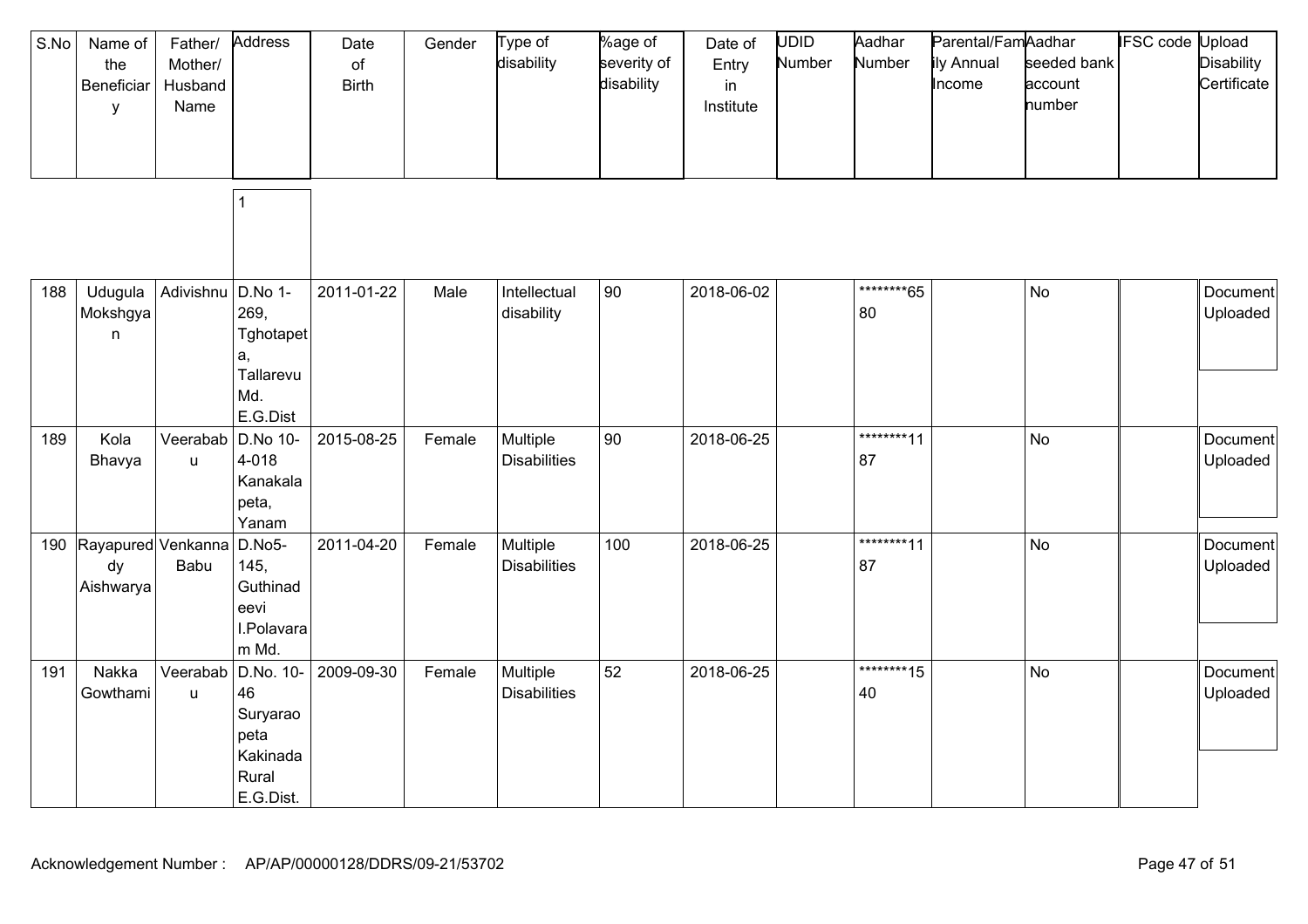| S.No | Name of<br>the<br>Beneficiar<br>y                         | Father/<br>Mother/<br>Husband<br>Name | Address                                                                  | Date<br>of<br><b>Birth</b> | Gender | Type of<br>disability           | %age of<br>severity of<br>disability | Date of<br>Entry<br>in<br>Institute | <b>UDID</b><br>Number | Aadhar<br>Number | Parental/FamAadhar<br>ily Annual<br>Income | seeded bank<br>account<br>number | <b>IFSC code Upload</b> | <b>Disability</b><br>Certificate |
|------|-----------------------------------------------------------|---------------------------------------|--------------------------------------------------------------------------|----------------------------|--------|---------------------------------|--------------------------------------|-------------------------------------|-----------------------|------------------|--------------------------------------------|----------------------------------|-------------------------|----------------------------------|
| 192  | Duggampu Thirupathi<br>di Sai<br>Naga<br>Hemanth<br>Reddy | Reddy                                 | $D.No.4-$<br>114 China<br>Dornala<br>Dornala<br>Md.<br>Prakasha<br>m Dt. | 2009-02-19                 | Male   | Multiple<br><b>Disabilities</b> | 100                                  | 2018-06-25                          |                       | ********48<br>97 |                                            | No                               |                         | Document<br>Uploaded             |
| 193  | GDN<br>Surya<br>Seranya                                   | Ganga<br>Raju                         | D.No.6-3-<br>30<br>Kotigattu<br>Palakollu<br>Urban<br>W.G.Dist.          | 2010-11-15                 | Female | Intellectual<br>disability      | 50                                   | 2018-06-30                          |                       |                  |                                            | No                               |                         | Document<br>Uploaded             |
| 194  | Nayudann<br>a Siva<br>Satya                               | Adiyya                                | D.No. 5-<br>90<br>Thimmara<br>jupeta<br>Kotanand<br>uru Md.<br>E.G.Dist. | 2007-12-09                 | Female | Multiple<br><b>Disabilities</b> | 40                                   | 2018-06-30                          |                       | ********35<br>73 |                                            | No                               |                         | Document<br>Uploaded             |
| 195  | P<br>Jagadeesh<br>Manikanta                               | Suresh                                | D.No. 1-<br>26<br>Chinthala<br>Gudem<br>Lakshmi<br>Puram                 | 2013-11-09                 | Male   | Multiple<br><b>Disabilities</b> | 100                                  | 2018-07-03                          |                       | ********46<br>79 |                                            | No                               |                         | Document<br>Uploaded             |
| 196  | Nanduri<br><b>VSSRN</b><br>Tejaswi                        | Sriram                                | D.No. 3-<br>81<br>Vaguvari<br>Veedhi<br>Yeleswar                         | 2007-04-20                 | Female | Intellectual<br>disability      | 50                                   | 2018-07-03                          |                       |                  |                                            | No                               |                         | Document<br>Uploaded             |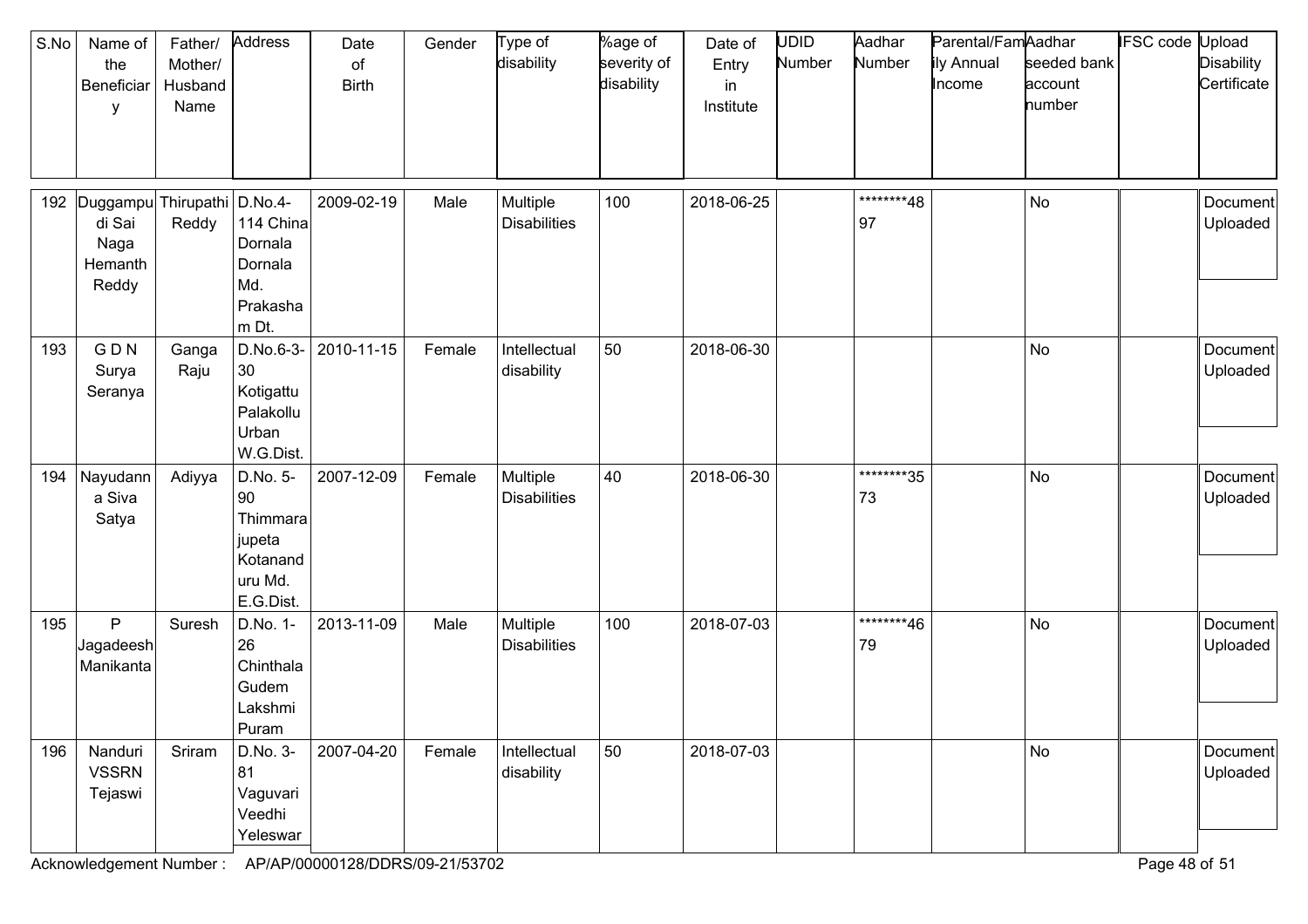| S.No | Name of<br>the<br>Beneficiar<br>у        | Father/<br>Mother/<br>Husband<br>Name | Address                                                                                                | Date<br>of<br><b>Birth</b> | Gender | Type of<br>disability      | %age of<br>severity of<br>disability | Date of<br>Entry<br>in<br>Institute | <b>UDID</b><br>Number | Aadhar<br>Number  | Parental/FamAadhar<br>ily Annual<br>Income | seeded bank<br>account<br>number | IFSC code | Jpload<br><b>Disability</b><br>Certificate |
|------|------------------------------------------|---------------------------------------|--------------------------------------------------------------------------------------------------------|----------------------------|--------|----------------------------|--------------------------------------|-------------------------------------|-----------------------|-------------------|--------------------------------------------|----------------------------------|-----------|--------------------------------------------|
|      |                                          |                                       | am<br>mandal<br>E.G.Dist.                                                                              |                            |        |                            |                                      |                                     |                       |                   |                                            |                                  |           |                                            |
| 197  | Pinapothu<br>Ganmya<br>Hasini            | Srinu                                 | D.No.47-<br>1-133C<br>Kondabab<br>u Colony<br>Yetimoga<br>Jegannad<br>hapuram<br>Kakinada<br>E.G.Dist. | 2017-12-23                 | Female | Intellectual<br>disability | 50                                   | 2020-06-26                          |                       | *********57<br>52 |                                            | No                               |           | Document<br>Uploaded                       |
| 198  | Kadiri<br>Eswar<br>Sathish               | Raju                                  | Sanjay<br>Nagar<br>Parlavape<br>ta<br>Kakinada<br>Urban,<br>E.G.Dt.                                    | 2014-09-14                 | Male   | Intellectual<br>disability | 90                                   | 2021-07-03                          |                       | ********88<br>18  |                                            | No                               |           | Document<br>Uploaded                       |
| 199  | Murala<br>Ashrith<br>Veera<br>Karthikeya | Balaji                                | D.No 67-<br>$11-3A$ ,<br>L.B.Nagar<br>Kakinada                                                         | 2017-06-21                 | Male   | Intellectual<br>disability | 90                                   | 2021-07-05                          |                       | ********50<br>68  |                                            | No                               |           | Document<br>Uploaded                       |
| 200  | Reddy<br>Chinni                          | Varalaksh Ram<br>mi                   | Nagar<br>Near<br>Navabhar<br>at School<br>Kakinada                                                     | 2013-08-13                 | Female | Intellectual<br>disability | 75                                   | 2021-07-05                          |                       | *********07<br>24 |                                            | No                               |           | Document<br>Uploaded                       |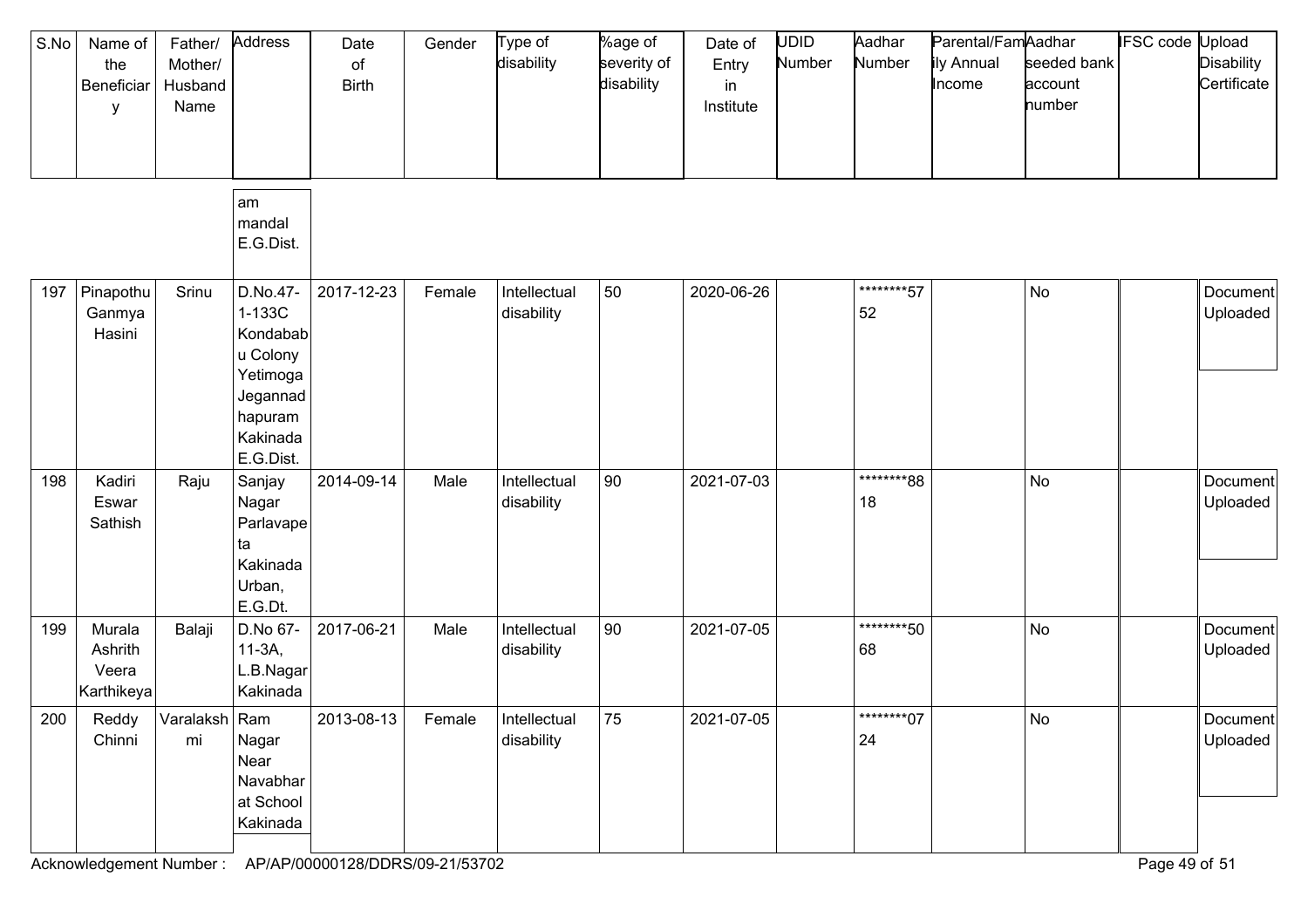| S.No | Name of<br>the<br>Beneficiar<br>у | Father/<br>Mother/<br>Husband<br>Name | Address                                                                                                             | Date<br>$\circ$ f<br><b>Birth</b> | Gender | Type of<br>disability           | %age of<br>severity of<br>disability | Date of<br>Entry<br>in<br>Institute | <b>UDID</b><br>Number | Aadhar<br>Number  | Parental/FamAadhar<br>ily Annual<br>Income | seeded bank<br>account<br>number | <b>IFSC code Upload</b> | Disability<br>Certificate |
|------|-----------------------------------|---------------------------------------|---------------------------------------------------------------------------------------------------------------------|-----------------------------------|--------|---------------------------------|--------------------------------------|-------------------------------------|-----------------------|-------------------|--------------------------------------------|----------------------------------|-------------------------|---------------------------|
|      |                                   |                                       | Urban                                                                                                               |                                   |        |                                 |                                      |                                     |                       |                   |                                            |                                  |                         |                           |
| 201  | Yeggina<br>Venkata<br>Karthik     | Raja<br>Lakshmi                       | D.No 6-<br>201,<br>Gowtam<br>nagar,<br>Near IOC<br>Petrol<br>Bunk,<br>Pendurthi,<br>Vepagunt<br>а,<br>Visakha<br>Dt | 2014-10-14                        | Male   | Intellectual<br>disability      | 100                                  | 2021-07-06                          |                       | ********69<br>01  |                                            | No                               |                         | Document<br>Uploaded      |
| 202  | Jonnada<br>Bogendra<br>Swami      | Nagendra                              | ri Jn.<br>Kakinada-<br>E.G.Dist.                                                                                    | Karanaga   2013-02-09             | Male   | Multiple<br><b>Disabilities</b> | 100                                  | 2021-07-07                          |                       | *********04<br>64 |                                            | <b>No</b>                        |                         | Document<br>Uploaded      |
| 203  | Chilla<br>Sandeep                 | Venkata<br>Lakshmi                    | L.B.Nagar<br>Kakinada                                                                                               | 2009-01-01                        | Male   | Intellectual<br>disability      | 100                                  | 2014-06-14                          |                       | ********30<br>70  |                                            | No                               |                         | Document<br>Uploaded      |
| 204  | Akupati<br>Vihansh                | Gopi<br>krishna                       | D.No.51-<br>$2-2,$<br>Narsimha<br>road,<br>Jagnayak                                                                 | 2013-03-18                        | Male   | Intellectual<br>disability      | 90                                   | 2020-01-05                          |                       | ********38<br>78  |                                            | No                               |                         | Document<br>Uploaded      |